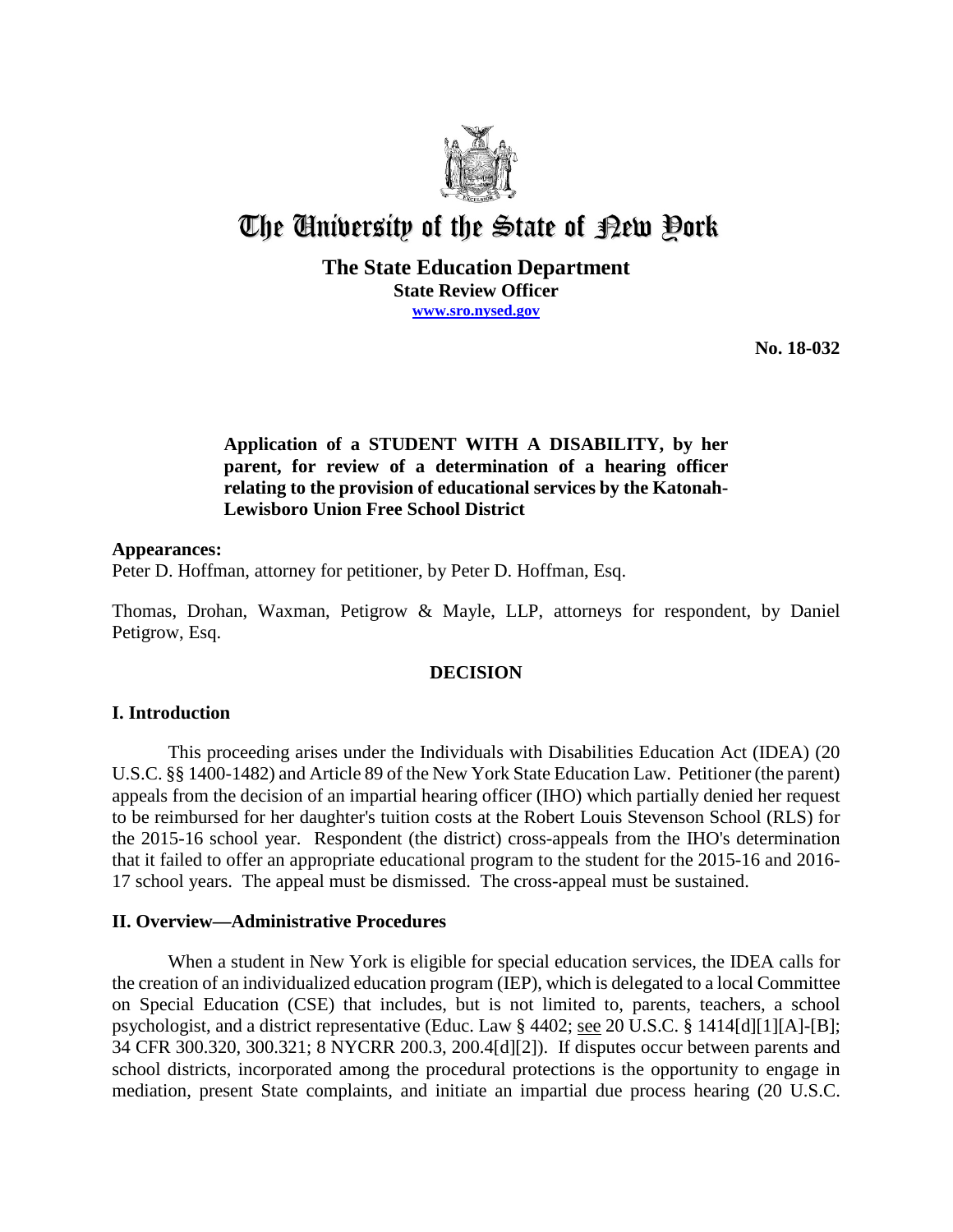§§ 1221e-3, 1415[e]-[f]; Educ. Law § 4404[1]; 34 CFR 300.151-300.152, 300.506, 300.511; 8 NYCRR 200.5[h]-[*l*]).

New York State has implemented a two-tiered system of administrative review to address disputed matters between parents and school districts regarding "any matter relating to the identification, evaluation or educational placement of a student with a disability, or a student suspected of having a disability, or the provision of a free appropriate public education to such student" (8 NYCRR 200.5[i][1]; see 20 U.S.C. § 1415[b][6]-[7]; 34 CFR 300.503[a][1]-[2], 300.507[a][1]). First, after an opportunity to engage in a resolution process, the parties appear at an impartial hearing conducted at the local level before an IHO (Educ. Law § 4404[1][a]; 8 NYCRR 200.5[j]). An IHO typically conducts a trial-type hearing regarding the matters in dispute in which the parties have the right to be accompanied and advised by counsel and certain other individuals with special knowledge or training; present evidence and confront, cross-examine, and compel the attendance of witnesses; prohibit the introduction of any evidence at the hearing that has not been disclosed five business days before the hearing; and obtain a verbatim record of the proceeding (20 U.S.C. § 1415[f][2][A], [h][1]-[3]; 34 CFR 300.512[a][1]-[4]; 8 NYCRR 200.5[j][3][v], [vii], [xii]). The IHO must render and transmit a final written decision in the matter to the parties not later than 45 days after the expiration period or adjusted period for the resolution process (34 CFR 300.510[b][2], [c], 300.515[a]; 8 NYCRR 200.5[j][5]). A party may seek a specific extension of time of the 45-day timeline, which the IHO may grant in accordance with State and federal regulations (34 CFR 300.515[c]; 8 NYCRR 200.5[j][5]). The decision of the IHO is binding upon both parties unless appealed (Educ. Law § 4404[1]).

A party aggrieved by the decision of an IHO may subsequently appeal to a State Review Officer (SRO) (Educ. Law § 4404[2]; see 20 U.S.C. § 1415[g][1]; 34 CFR 300.514[b][1]; 8 NYCRR 200.5[k]). The appealing party or parties must identify the findings, conclusions, and orders of the IHO with which they disagree and indicate the relief that they would like the SRO to grant (8 NYCRR 279.4). The opposing party is entitled to respond to an appeal or cross-appeal in an answer (8 NYCRR 279.5). The SRO conducts an impartial review of the IHO's findings, conclusions, and decision and is required to examine the entire hearing record; ensure that the procedures at the hearing were consistent with the requirements of due process; seek additional evidence if necessary; and render an independent decision based upon the hearing record (34 CFR 300.514[b][2]; 8 NYCRR 279.12[a]). The SRO must ensure that a final decision is reached in the review and that a copy of the decision is mailed to each of the parties not later than 30 days after the receipt of a request for a review, except that a party may seek a specific extension of time of the 30-day timeline, which the SRO may grant in accordance with State and federal regulations (34 CFR 300.515[b], [c]; 8 NYCRR 200.5[k][2]).

### **III. Facts and Procedural History**

The student, who is currently 17 years old, has received diagnoses of generalized anxiety disorder, depression, bipolar disorder, borderline personality disorder, adjustment disorder with depressed mood, social phobia, and panic disorder (Tr. pp. 1513-14, 1965, 2190; Parent Ex. Y at p. 72; Dist. Exs. 6 at p. 8; 15 at p. 3). She presents with average cognitive abilities and academic skills and exhibits primarily social/emotional difficulties (Tr. p. 1965; Dist. Ex. 6 at pp. 3-8).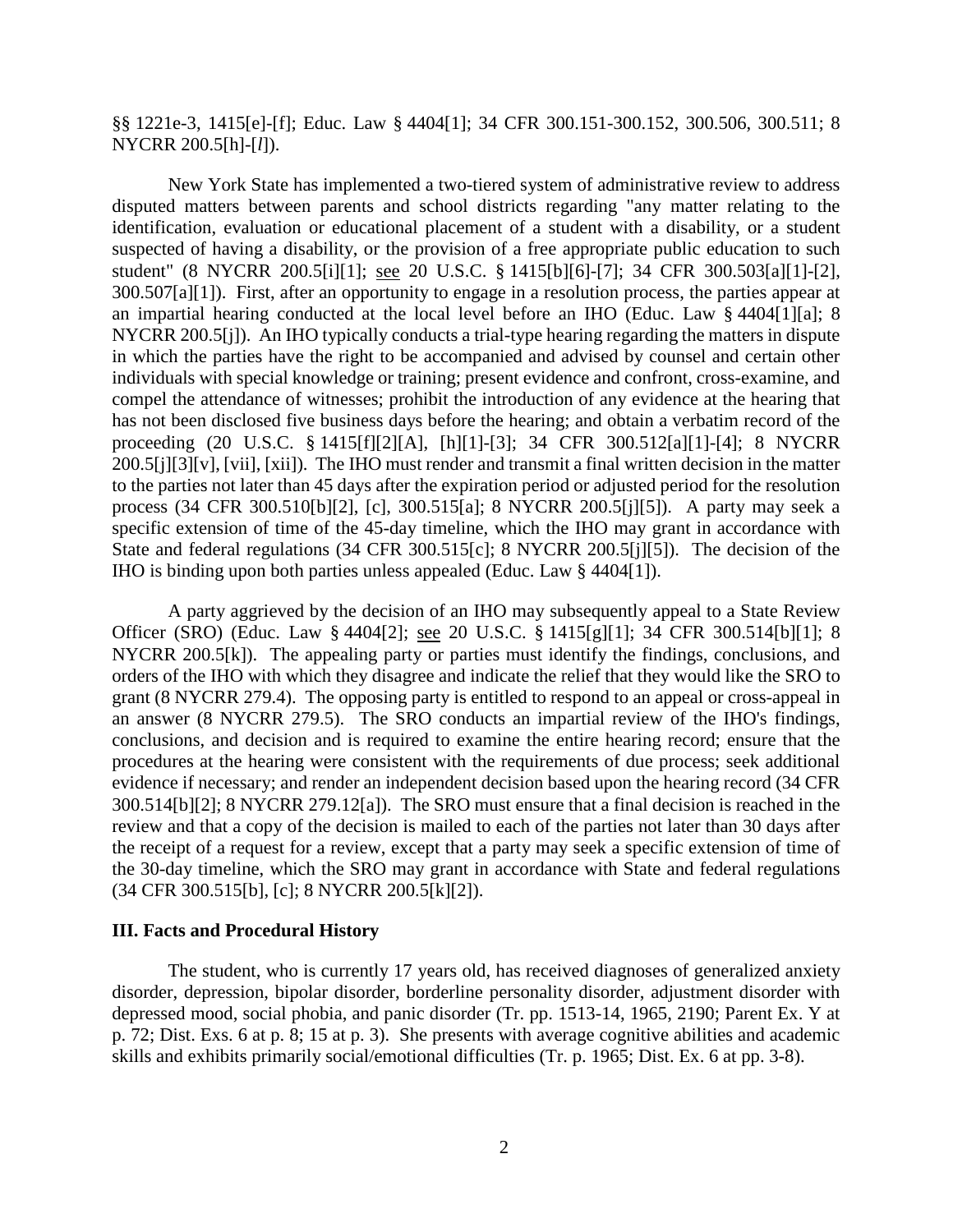During the 2012-13 school year (seventh grade), the student exhibited behaviors related to depression and suicidal ideation, and the student's private psychologist at that time (private psychologist B.) confirmed that the student had one incident of self-injury in 2013 (Tr. pp. 1017, 1482-83; Parent Ex. V at pp. 67-71, 173-74, 176). 1 The student moved to the district in 2014 and began attending the district high school for the 2014-15 school year (ninth grade) (Tr. p. 1116; see Parent Ex. B). In February 2015, the student experienced "mini panic attacks" on an airplane during a trip out of the country, and in March 2015 the parent was contacted by school staff concerning self-injury (Tr. pp. 1019-20, 1646-47). The student continued to engage in selfinjurious behavior during April and May 2015, and also expressed suicidal ideation (Tr. pp. 884- 85, 1516-17, 1553; Parent Ex. V at pp. 210-11, 227; Dist. Ex. 122). As a result of her suicidal ideation and self-injurious behavior the student was hospitalized at a psychiatric hospital (hospital S) in late May 2015; she was then transferred to another psychiatric hospital (hospital M) in late June 2015 (Tr. pp. 348, 1024, 1253; Dist. Ex. 15 at pp. 2-3; 129-33; 135-36). The student did not return to the district high school for the remainder of the 2014-15 school year (Tr. pp. 480-81, 957- 58; Parent Exs. K; N). By letter dated August 28, 2015, the parent referred the student to the CSE (Dist. Ex. 1).

The student remained in hospital M until on or about October 2, 2015, and then received home-based tutoring at a relative's house for the subject of health, and online tutoring for core academic subjects before beginning at RLS on November 30, 2015 (Tr. pp. 65-67, 1259, 1722-23; see Dist. Exs. 15; 26; 46 at p. 1). On October 5, 2015, the CSE convened to determine the student's eligibility for special education services (Dist. Ex. 17). Finding the student eligible for special education services as a student with an emotional disturbance, the CSE recommended a 12:1+1 special class placement in a State-approved "therapeutic day program" ( $\frac{id}{id}$  at pp. 2, 7, 10).<sup>2</sup> Additionally, the CSE recommended the following related services: two 30-minute individual counseling sessions per week, one 30-minute group counseling session per week, and one bimonthly 60-minute counseling consultation with the student's current private psychologist (private psychologist M.), "to support [dialectical behavior therapy (DBT)] skills/techniques" (id. at p. 7). The October 2015 IEP also included goals to identify the need for and solicit assistance, and to identify and implement coping strategies in "situations that cause anxiety, anger or distress" and when dealing with negative emotions at school (id. at p. 6). During the October 2015 CSE meeting the district agreed to research therapeutic day schools and sent referrals to multiple out-of-district public and nonpublic school programs following the meeting (Tr. pp. 68-70; Dist. Ex. 17 at pp. 1- 2; 25; 27; 30; 33-40; 42; 44; 45; 49; 50). On October 26, 2015, the student was accepted to the

<sup>&</sup>lt;sup>1</sup> Concerning the incident of self-injury in 2013, the parent stated that she believed it was an "attention getting incident," and that "nobody was really concerned about it at the time" (Tr. pp. 1017-18). The parent further testified that the student did not have any medical issues or issues related to self-injurious behaviors during the 2013-14 school year (eighth grade) (Tr. p. 1017).

<sup>&</sup>lt;sup>2</sup> The student's eligibility for special education as a student with an emotional disturbance is not in dispute in this proceeding (see 34 CFR 300.8[c][4][i]; 8 NYCRR 200.1[zz][4]).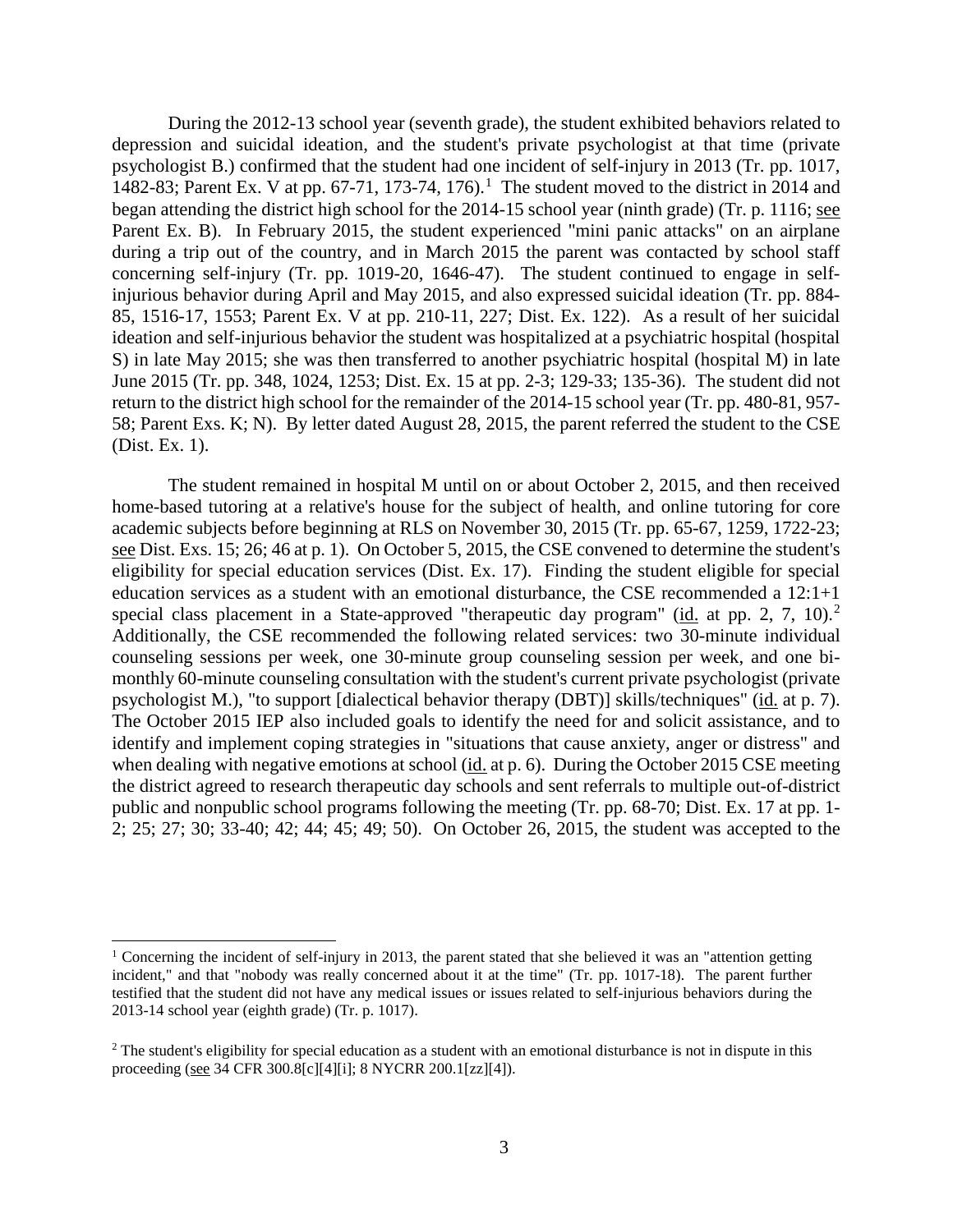Karafin School (Karafin), a State-approved nonpublic program (Tr. p. 397; see Dist. Exs. 27; 32).<sup>3</sup> The CSE reconvened on November 12, 2015, to review the referral responses and recommended that the student attend Karafin (Tr. pp. 487-88; Dist. Ex. 46 at pp. 1-2).<sup>4</sup> The November 2015 IEP reflected additional changes made to the October 2015 IEP to conform with the Karafin recommendation; specifically, the CSE recommended a 6:1+1 special class, one 30-minute session per week of individual counseling, and one 30-minute session per week of group counseling (compare Dist. Ex. 17 at p. 7, with Dist. Ex. 46 at p. 8).<sup>5</sup> By letter dated November 12, 2015, the parent rejected the CSE's recommendations in the IEP, informed the district that the student would be placed at RLS on November 30, 2015, and sought tuition reimbursement and transportation to RLS (Dist. Ex. 48). On February 16, 2016, the district received a letter from the director of RLS recommending that the student receive 12-month services (Dist. Ex. 54). The CSE reconvened on February 22, 2016, to discuss the student's need for 12-month services for summer 2016, and determined that the student did not require 12-month services (Dist. Ex. 56 at pp. 1-2).

A CSE convened on May 9, 2016, to conduct the student's annual review for the 2016-17 school year, and recommended an 8:1+1 special class placement for English language arts (ELA) and social studies in a therapeutic support program utilizing dialectical behavior therapy (TSP) at the district high school (Dist. Ex. 62 at pp. 1-2, 8). The CSE recommended that the student receive one 40-minute session per week of individual counseling and one 60-minute session per week of counseling in a small group (id. at p. 8). Additionally, the student would participate in a daily support period with a special education teacher, one session per week of a skills training counseling group that used the DBT model, and she would have access to a teaching assistant (4:1) and "therapeutic/clinical supports" throughout the school day (id. at pp. 2, 6, 9). To address concerns about the student reentering the district's school building, the CSE indicated that it would develop a transition plan in collaboration with RLS and the parent that included an individualized pickup/drop-off schedule, teaching assistant support, and flexible classroom schedules to "avoid large groups in the hallways" (id. at p. 2). As in the previous year, the CSE recommended one bimonthly 60-minute counseling consultation with private psychologist M. to support DBT skills and techniques (id. at p. 9). By letter dated May 25, 2016, the parent rejected the CSE's recommendations and informed the district of her intent to unilaterally place the student at RLS for summer 2016 and the 2016-17 school year at district expense (see Dist. Ex. 65).

<sup>&</sup>lt;sup>3</sup> By email dated November 6, 2015, the parent identified her objections to the programs to which the district had sent referrals (Dist. Ex. 40). With respect to Karafin, the parent identified it as "inappropriate because of the student profile being so different from [the student's] and that the education possibilities related to college placement were not suitable for [the student]. Karafin is also not appropriate because it lacks any element of DBT practice and it appears none of the staff is trained in DBT" (id. at p. 1).

<sup>4</sup> The district's recommendation that the student attend Karafin is only identified in the meeting notes and is not otherwise identified elsewhere on the IEP (see Dist. Ex. 46).

<sup>&</sup>lt;sup>5</sup> The former director of special education services for the district (former director) testified that individual counseling was reduced to one session per week because Karafin provided on demand counseling throughout the day, whenever the student needed support (Tr. pp. 81-82, 312).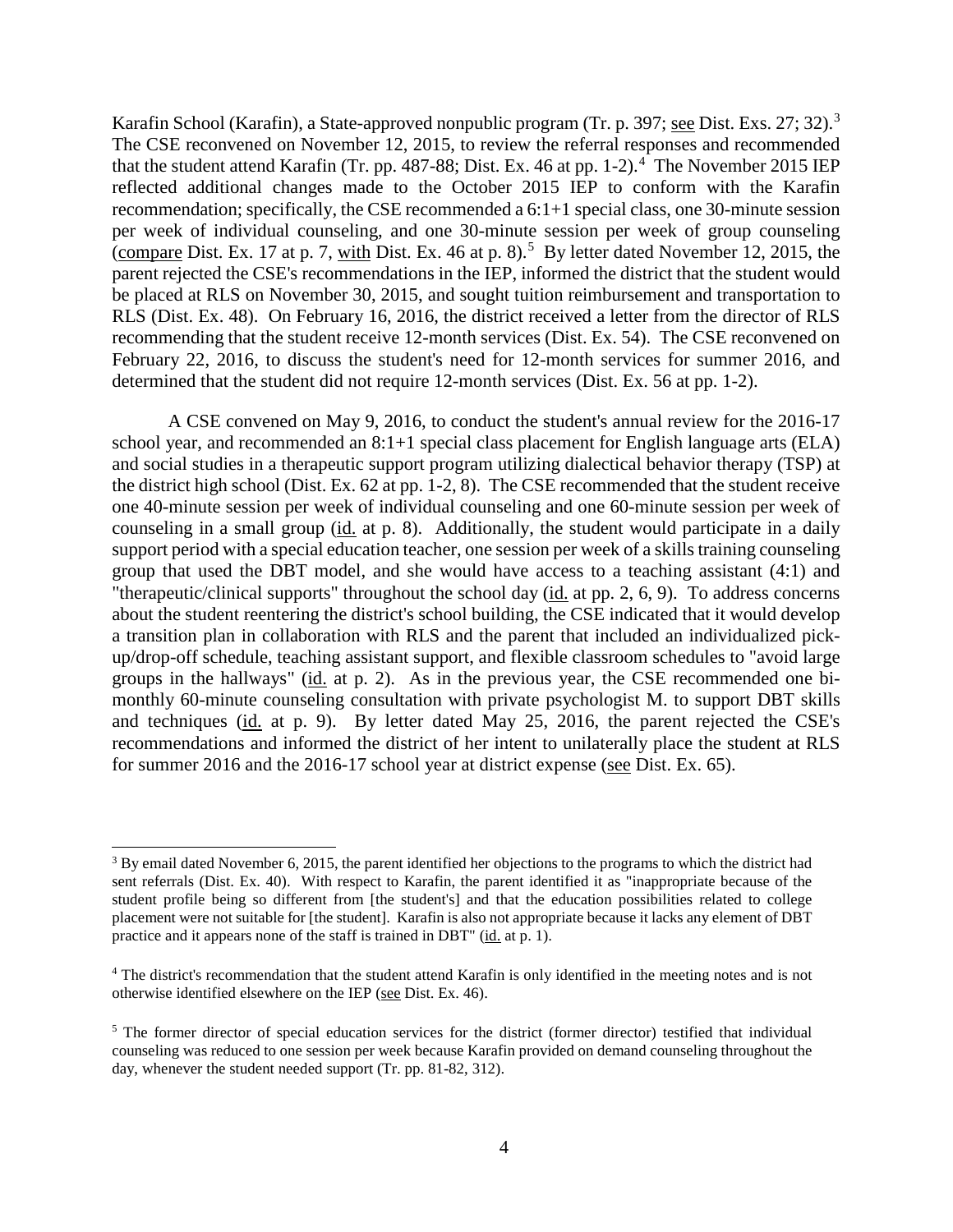### **A. Due Process Complaint Notice**

By due process complaint notice dated July 19, 2016, the parent alleged that the district failed to offer the student a FAPE for the 2015-16 and 2016-17 school years (see IHO Ex. I).<sup>6</sup> With respect to both school years, the parent claimed the district "failed to identify, locate and evaluate [the student] as a child with a disability . . . in accordance with IDEA Child Find provisions" and generally "failed to appreciate the impact of [the student's] disability on her academic success" (id. at pp. 9, 11, 14). The parent asserted that the district failed to properly evaluate the student, and that the district "ignored" recommendations made by the providers who treated and evaluated the student, as well as the parent's input (id. at pp. 10-11). The parent contended that the district failed to develop IEPs that "would offer [the student] a FAPE" for the 2015-16 and 2016-17 school years (id. at p. 10). In particular, the parent argued that the district "failed to provide [the student] with appropriate academic instruction and counseling services," and "failed to provide competent and qualified providers for services" required by the IEPs developed for both school years (id. at pp. 10-11). The parent also claimed that the district failed to "institute known appropriate educational modalities" related to emotional and psychological disturbances during both school years (id. at pp. 10). The parent argued that the district "failed to acknowledge" her "requests for appropriate referrals to out-of-district placements" and "failed to engage in a diligent search for an appropriate out-of-district placement" during both school years (id. at pp. 10-11).

Specifically, with respect to the 2015-16 school year, the parent asserted that the October 2015 IEP did not reflect the parent's request for a program employing DBT (IHO Ex. I at p. 16). In addition, the parent claimed that Karafin did not "employ DBT training" (id.). The parent further argued that the district "failed to find a placement that could appropriately address [the student's] unique educational and therapeutic needs," specifically, "a placement with a DBT program" (id. at p. 17). As a result, the parent asserted that the recommended program had "the inherent and unavoidable potential for academic and behavioral issues to be overlooked, unreported, and unaddressed" (id. at pp. 17-18). The parent next challenged the district's failure to recommend 12 month services for the student to address the student's "significant anxiety, depression, and suicidal tendencies" (IHO Ex. I at p. 19). The parent maintained that the student required 12-month services during summer 2016 to provide continuity of support, without which there was "a significant likelihood that [the student] would regress and not graduate on time at best, and be hospitalized, at worst" (id. at p. 20). With respect to the 2016-17 school year, the parent asserted that the district recommended that the student attend a district program, which would not be appropriate (id. at pp. 20-21).

The parent asserted that the student's placement at RLS was appropriate for the 2015-16 and 2016-17 school years as it was a small therapeutic school for students with social/emotional and learning challenges; it also provided small classes and a comprehensive evidence-based DBT

 $6$  The parent's due process complaint notice consists of a cover page (IHO Ex. I at p. 1), a 3-page affirmation of service (id. at pp. 2-4), a 4-page New York State due process complaint notice form (id. at pp. 5-8), and an "addendum" consisting of 15 consecutively numbered pages (id. at pp. 9-23), followed by 13 exhibits (id. at pp. 24-120). Citations to the due process complaint notice in this decision conforms to the total number of pages in the exhibit, rather than the document's various internal paginations.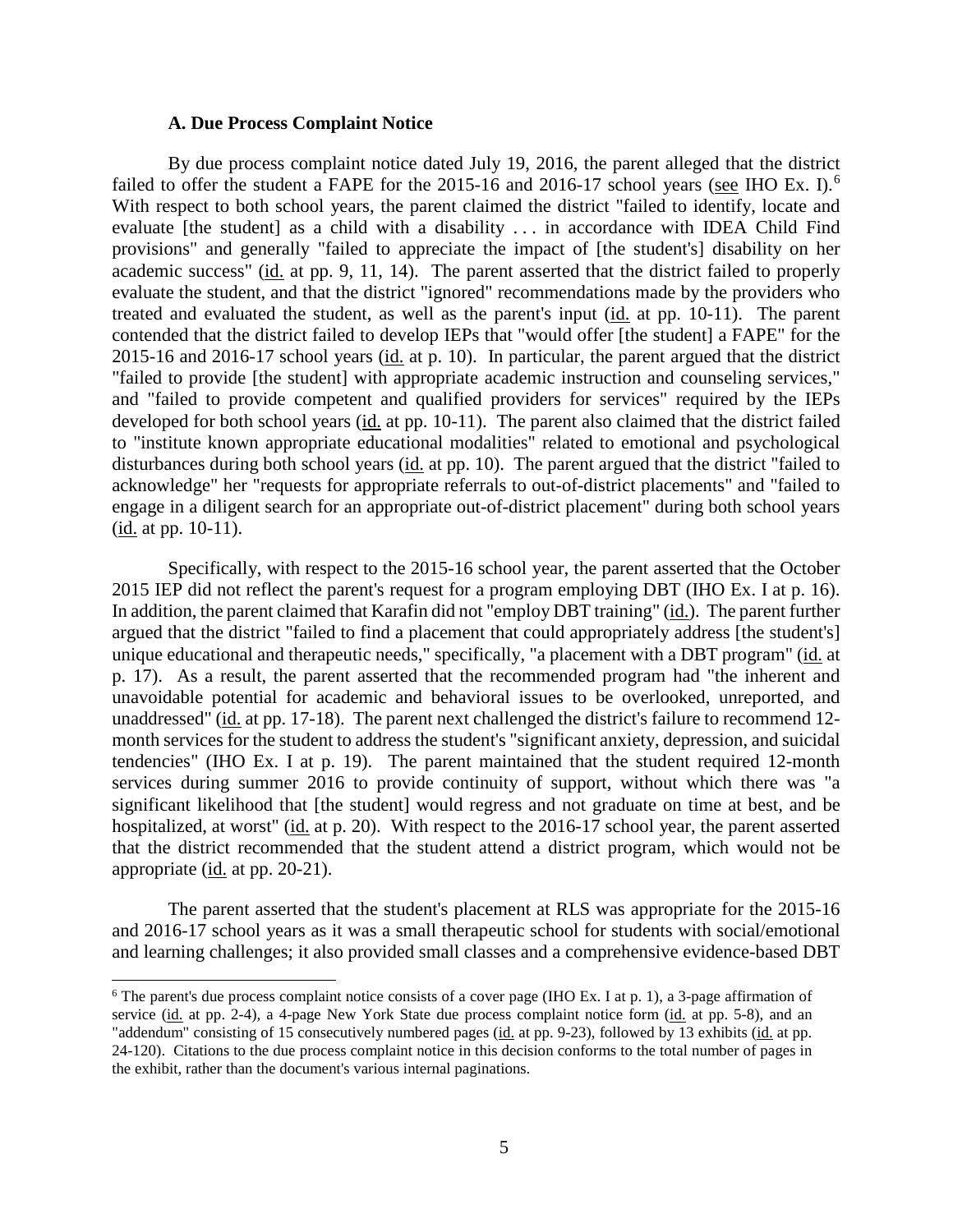program (IHO Ex. I at pp. 18-22). Moreover, the parent claimed that equitable considerations favored the parent as she fully cooperated with the district (id at p. 22). For relief, the parent requested "compensatory education" as a remedy for the district's failure to offer the student a FAPE for the 2015-16 and 2016-17 school years, and reimbursement for the costs of the student's tuition at RLS and transportation to RLS for the 2015-16 and 2016-17 school years, including summer 2016 (id. at pp. 7, 23).<sup>7</sup>

#### **B. Impartial Hearing Officer Decision**

The parties convened for an impartial hearing on November 2, 2016, which concluded on September 28, 2017, after fourteen hearing days (see Tr. pp. 1-2309). By decision dated February 13, 2018, the IHO found that the district had denied the student a FAPE for the 2015-16 and 2016- 17 school years and awarded partial reimbursement for the costs of the student's tuition at RLS (see IHO Decision at pp. 39, 44, 49-50, 56).

Initially, with respect to the parent's child find claims, the IHO found no basis to conclude that the district had violated its child find obligations (IHO Decision at p. 39). Specifically, the IHO found that the student "maintained very good grades at substantially the same levels and that her attendance record remained unchanged and appropriate until she was withdrawn" from the district high school (id. at p. 38). The IHO further determined that the district had no "reason to believe that anything required further attention" until the student made a district social worker and counselor aware of an instance of self-injurious behavior and suicidal ideation in April 2015 (id.). However, the IHO found that because the parent did not provide consent to district staff to communicate with the student's treating clinicians, it had the effect of "foreclose[ing] [the social worker's] access" (id.). Because the student continued to make academic progress despite her social/emotional issues beginning in spring 2015, "the very limited period of time after that before the student was withdrawn," and the fact that the parent failed to provide the district with further information concerning the student while she was at hospital S until she referred the student to the CSE in August 2015, the IHO determined that the district did not violate its child find obligations (id. at p. 39). Moreover, the IHO found that after the parent referred the student to the CSE in August 2015, the CSE acted expeditiously and did not delay evaluating the student (id. at pp. 39- 40).

Regarding the 2015-16 school year, the IHO determined that the district's position regarding the cause of the student's self-harm and suicidal ideation was inconsistent with the opinions of the student's clinicians and not supported by a psychological evaluation report or the treatment summary from hospital M (IHO Decision at p. 42). The IHO also found that there was no merit to the parent's claims that the evaluation reports utilized by the district indicated the

 $<sup>7</sup>$  Among the exhibits attached to the parent's due process complaint notice was a letter from private psychologist</sup> M., dated June 30, 2016, expressing concern that the district high school was not appropriate to meet the student's academic or social/emotional needs as a result of class size, school size, and school culture at the district high school (IHO Ex. I at pp. 119-20). The CSE reconvened on September 9, 2016 to discuss the letter (Dist. Ex. 75 at p. 1; see Tr. pp. 105-06; Dist. Exs. 72; 74 at p. 1). Meeting notes from the CSE meeting identified that district staff believed the district could provide programming similar to what the student received at RLS (Dist. Ex. 75 at p. 1). By letter dated September 13, 2016, the parent reiterated her objections to the recommended program and location in the district high school and restated her intention to seek reimbursement for the cost of the student's tuition at RLS (Dist. Ex. 76).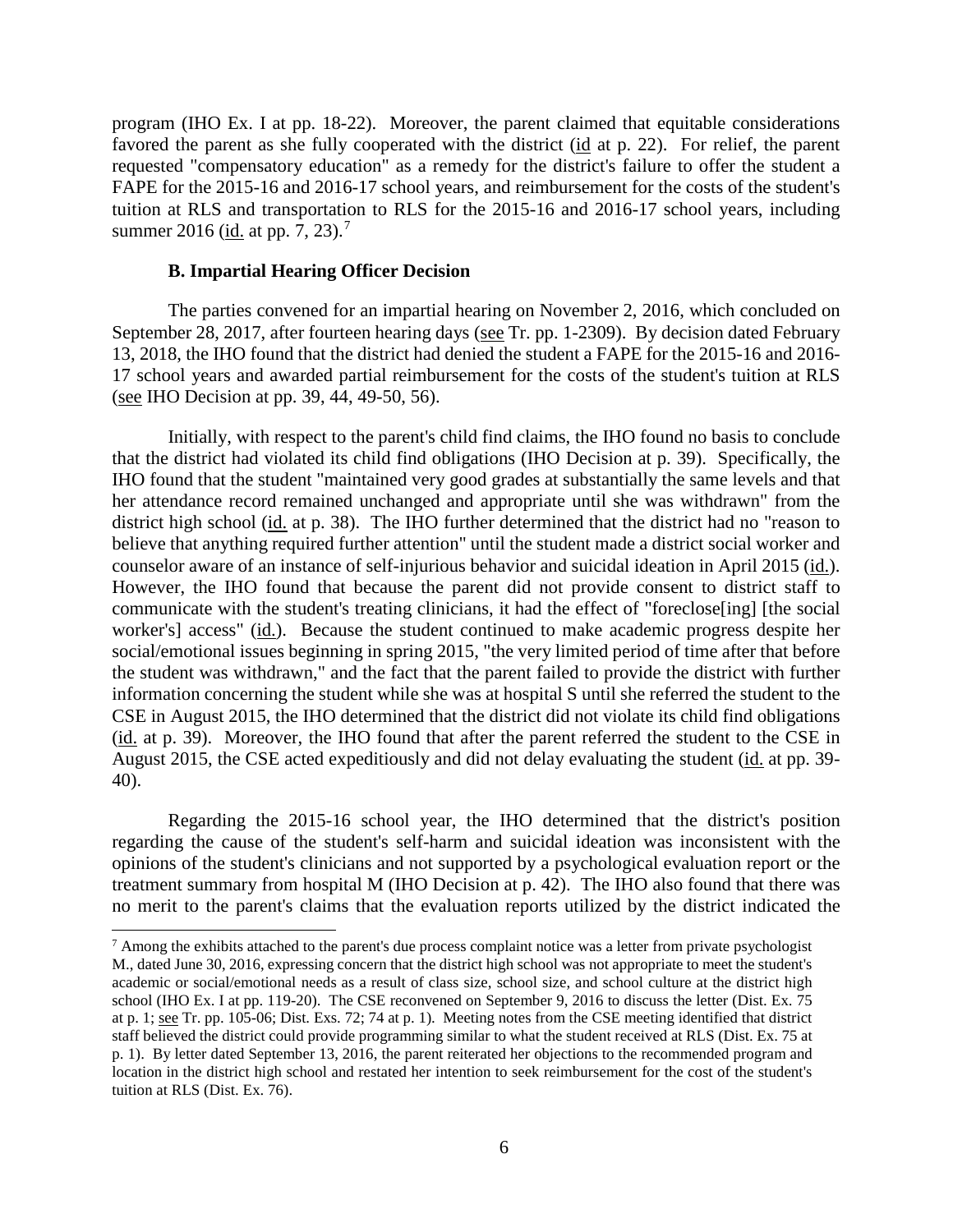student required DBT, nor did private psychologist M. testify that the student required DBT (id. at p. 43). Furthermore, the IHO noted that the CSE "recommended a small class and counseling in a therapeutic day school and provided accommodations and modifications consistent with certain specific recommendation[s]" made in the psychological evaluation report and treatment summary (id.). Nevertheless, the IHO found that Karafin would not have been able to implement consultation with private psychologist M. "to 'support DBT skills/techniques' as required by the IEP" (id. at pp. 43-44). In particular, the IHO noted that no one at Karafin had "even taken a course in DBT" and that, as DBT is a "very comprehensive skill based system," the IHO found "no basis for concluding that experience with general counseling skills/tasks . . . would substitute for knowledge of DBT" (id.). As a result, the IHO found that "any meaningful collaboration" required by the IEP between Karafin and private psychologist M. "was not likely to be possible" and concluded "that where there would likely be no meaningful support for the therapy she was receiving from [private psychologist M.] notwithstanding the CSE's belief that it was important this student would be put at high risk" (id. at p. 44). As a result, the IHO found the district had failed to offer the student a FAPE "by failing to provide a placement that could appropriately implement the IEP with regard to element[s] critical to enable the student to make meaningful gains" (id.).

Regarding 12-month services for summer 2016, initially, the IHO found that the parent provided no support for the proposition that 12-month services are required where a student is at risk of substantial emotional regression (IHO Decision at pp. 45-46). In any event, the IHO found that the student was not at risk for substantial regression as, while she experienced some emotional difficulties during the period between her discharge from the intensive residential program at hospital M and RLS, the student did well almost immediately at RLS despite the two-month gap and quickly recovered any lost or diminished skills (id. at pp. 46-47). Furthermore, the IHO found that there was no evidence to conclude that the student "would have been at risk of life-threatening actions" (id.). Accordingly, the IHO found that the district did not deny the student a FAPE by not providing 12-month services.

Regarding the 2016-17 school year, the IHO determined that RLS and the district's TSP shared the "same basic elements," and that the hearing record did not contain any evidence that the student could not make meaningful gains in a program similar to RLS (IHO Decision at p. 47). Accordingly, the IHO found that the parent's objections to the program other than its location within the district high school did not constitute a basis for a determination that the recommendation was not appropriate (id.). Moreover, the IHO found that district staff had received appropriate training in DBT, and there was no indication the district could not appropriately implement the program (id. at pp. 47-48). The IHO further found the parent's claim that the district could not implement the program because the district had not yet identified a site location was without merit because the site of a program does not need to be specified at the time of the CSE's review, the district identified a site within the district high school and implemented the program before the beginning of the school year, and, in any case, the program location was "adequately equipped and furnished for its purpose when the program commenced" (id. at p. 48). However, the IHO found persuasive private psychologist M's testimony that the student would be at substantial risk of regression in the district high school as a result of her perception of her prior experiences there, "notwithstanding the provision of DBT therapy" (id. at pp. 48-49). The IHO also found that the student's "extreme vulnerability to other people's opinions of her," and the "constant possibility" of the student's attendance in a special education program becoming known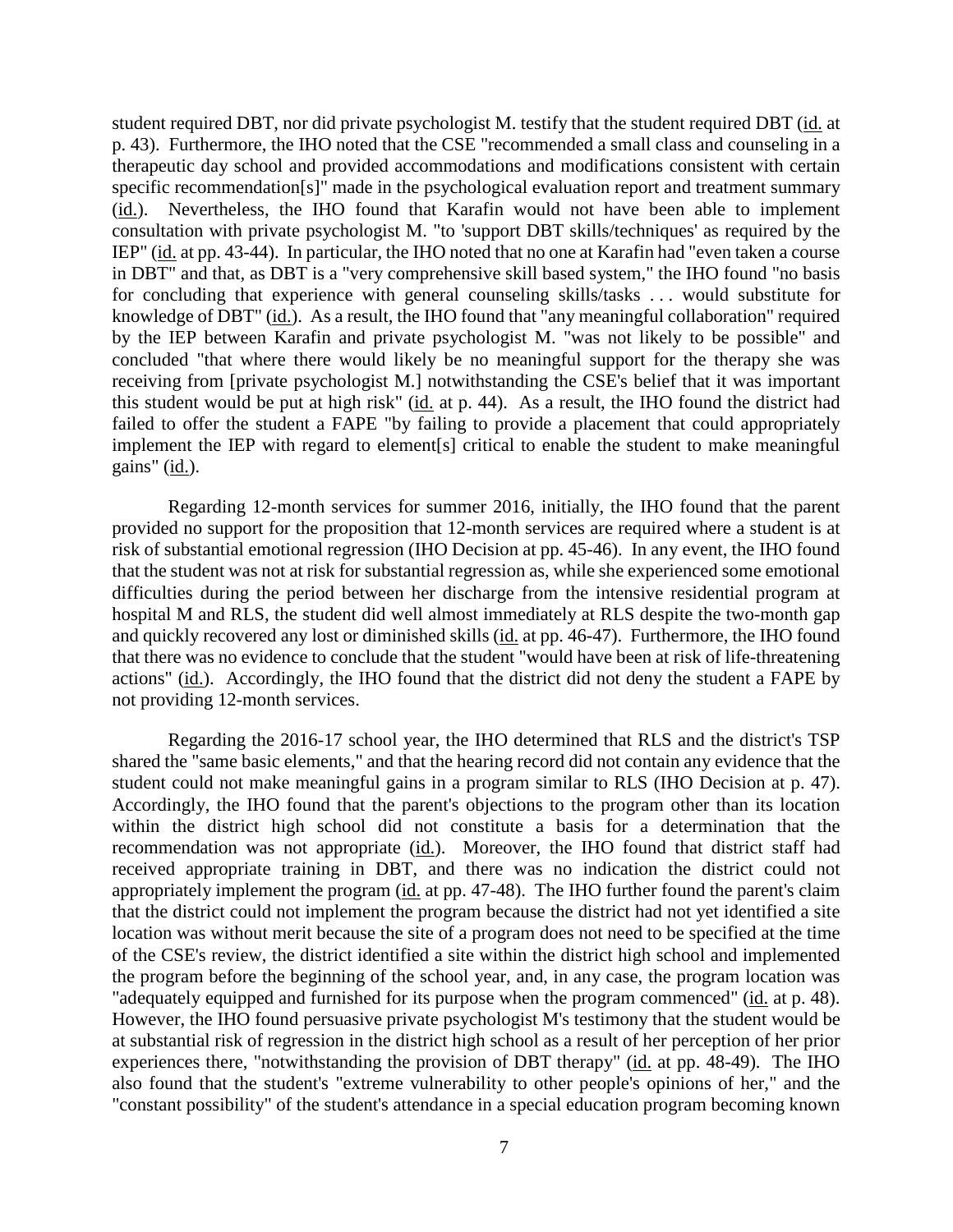to other students "would likely result in substantial daily anxiety" for her (id. at p. 49). The IHO also determined that the size of the district high school was not appropriate for the student as the student exhibited difficulty in large groups which could trigger panic attacks (id. at pp. 49-50). For these reasons, the IHO found that the district failed to offer the student a FAPE for the 2016- 17 10-month school year (id. at p. 50).

Regarding the appropriateness of RLS, the IHO found that RLS provided an academic program for the student that "was reasonably calculated to enable [the] student to make meaningful educational gains" (IHO Decision at p. 52). Specifically, the IHO noted that the student received 55 minutes of 1:1 advisor support each day "targeting [her] unique needs," counseling was available whenever the student or staff believed it was needed, and the school utilized DBT methodology and worked cooperatively with private psychologist M. and the parent (id. at pp. 50- 51). Furthermore, the IHO determined that the content, methodology, and delivery of services at RLS addressed the student's unique needs despite the "same general program design" being used for other students, and that the student had made academic and social/emotional progress while at RLS (id. at pp. 51-52). Finally, the IHO determined that even if the length of the student's bus trip to RLS was a factor in making a determination whether RLS was the student's least restrictive environment (LRE), it was not dispositive and was not a basis for concluding that RLS was not an appropriate unilateral placement (id at p. 52).

Regarding equitable considerations, for the 2015-16 school year the IHO determined that the parent did not misrepresent or withhold information from the CSE and did not predetermine the student's placement at RLS (IHO Decision at p. 53). The IHO also found that the evidence did not support that the parent's primary motivation for rejecting the district's program was her objection to the student's relationship with another student at the district high school (id. at pp. 53- 54). However, the IHO determined that although the parent "fully cooperated with the district throughout the CSE evaluation process" and visited seven potential placements, she failed to fully cooperate with the district's attempts to locate an appropriate placement when she refused to visit a placement in another public school district due to her preference that the student attend RLS, and that the parents' failure to do so was not justified (id. at pp. 54-55). Accordingly, the IHO reduced the award of tuition reimbursement by 20 percent for the 2015-16 school year (id. at p. 55). For the 2016-17 school year, the IHO found that the parent's "strong preference" for RLS over the district's TSP was not a basis for limiting an award of tuition reimbursement, and there was no indication that the district had been prevented from evaluating the student or that the parent obstructed the CSE process (id. at p. 56).

### **IV. Appeal for State-Level Review**

The parent appeals, asserting that the IHO erred in finding that the district did not violate its child find obligations, as it "was obvious by the [s]pring of 2015 that [the student] had an emotional disturbance and that this required an examination by the CSE." The parent also claims that the IHO erred in reducing the tuition award for the 2015-16 school year by 20 percent on equitable consideration grounds as the parent fully cooperated and was "fully forthcoming" with the CSE. Finally, the parent contends that the IHO erred not awarding tuition reimbursement for summer 2016 as the IHO failed to credit testimony that the student could regress if she did not receive services.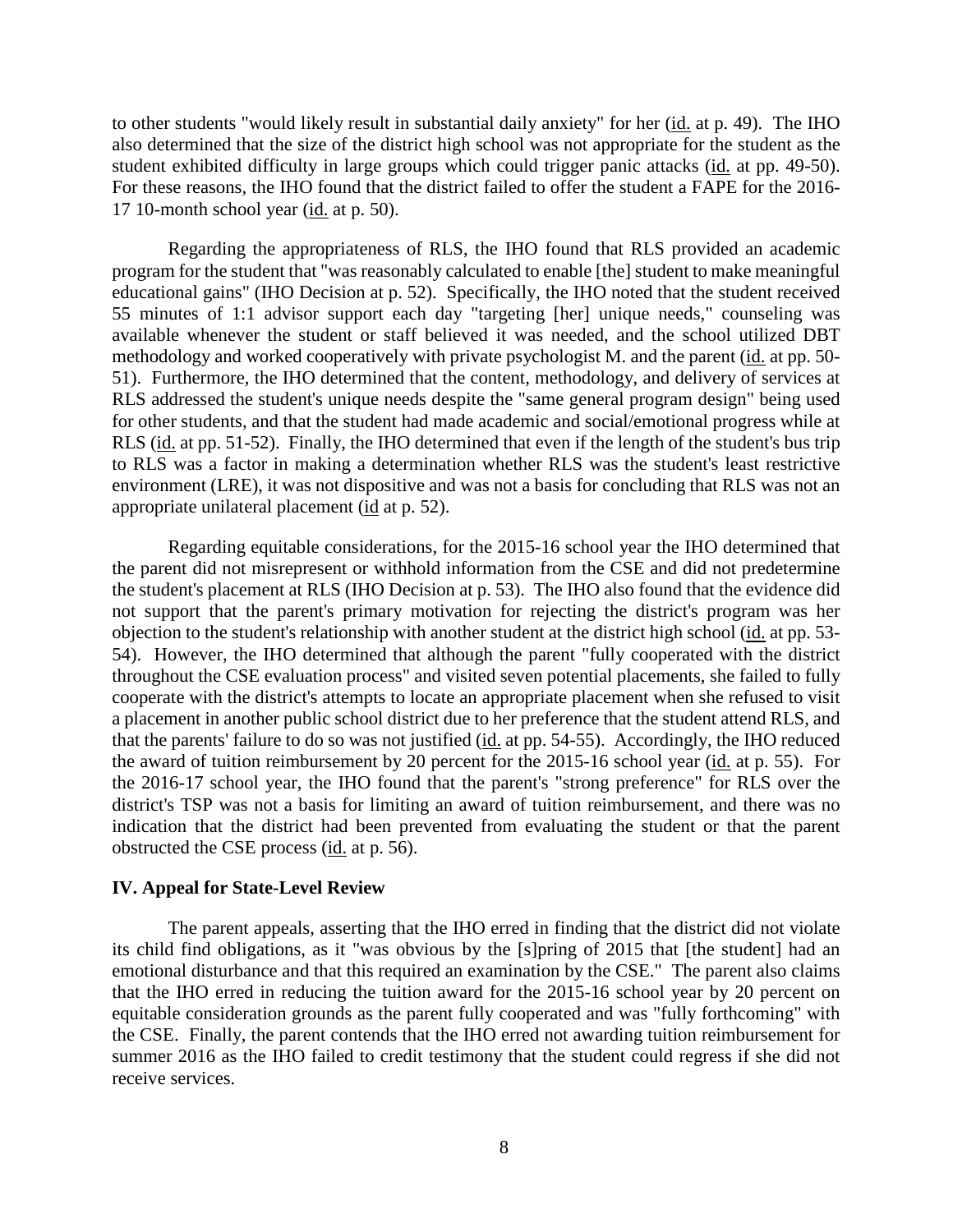In an answer, the district responds by generally denying the parent's allegations and asserts that the IHO properly determined the district did not violate its child find obligation and the CSE appropriately did not recommend 12-month school year services for the student in summer 2016. The district also interposes a cross-appeal asserting the IHO erred in finding that the district denied the student a FAPE for the 2015-16 and 2016-17 school years, that RLS was an appropriate unilateral placement, and that equitable considerations warranted reimbursement. Regarding the 2015-16 school year, the district claims that the IHO erred in finding that Karafin could not implement the IEP recommendations for consultation with private psychologist M. to support DBT skills/techniques. The district also contends that the IHO erred in finding that the inability of Karafin to meaningfully collaborate with private psychologist M. would have denied the student a FAPE.

With respect to the 2016-17 school year, the district maintains that the IHO erred in relying on private psychologist M.'s testimony that there was a "substantial risk of regression" if the student returned to the district high school. The district also claims that the IHO erred by relying on evidence of the student's prior experiences at the district high school in 2015, before the student had been classified, and an experience occurring at a nonacademic activity held at the high school, to support a conclusion that the student could not return to the school. The district also contends that the IHO erred in finding that the district high school was too large for the student.

The district also asserts that the IHO erred in finding that RLS provided the student with specially designed instruction and that the student made academic or social/emotional progress at RLS. The district also claims that the IHO erred in finding that the student received an appropriate form of counseling at RLS. Additionally, the district alleges that the IHO erred in finding that the length of the student's bus trip to RLS "was not a factor in considering [LRE]," and that the length of the bus trip did not render RLS inappropriate.

As to equitable considerations, for the 2015-16 school year, the district argues that the IHO erred in finding that the parent did not predetermine the student's placement at RLS and that the parent did not completely refuse to cooperate with the intake and CSE placement process. For the 2016-17 school year, the district claims the IHO ignored evidence that the parent's primary motivation for rejecting a placement at the district high school was related to the student's relationship with another student and that the parent predetermined her rejection of the district program.

In an answer to the cross-appeal, the parent denies the allegations set forth in the district's cross-appeal.<sup>8</sup> The parent contends that the IHO "concluded that DBT was a critical component of any program for [the student]" and asserts that the IHO erred to the extent she found that a psychological evaluation report and hospital M treatment summary did not recommend the student continue to receive DBT.

 <sup>8</sup> To the extent that the parent attempted to respond to the general denials set forth in the district's answer, the parent exceeded the permissible scope of a reply under State regulation, and her allegations will not be considered (see 8 NYCRR 279.6). A petitioner may only "reply to any claims raised for review . . . that were not addressed in the request for review, to any procedural defenses . . ., or to any additional documentary evidence" (id.).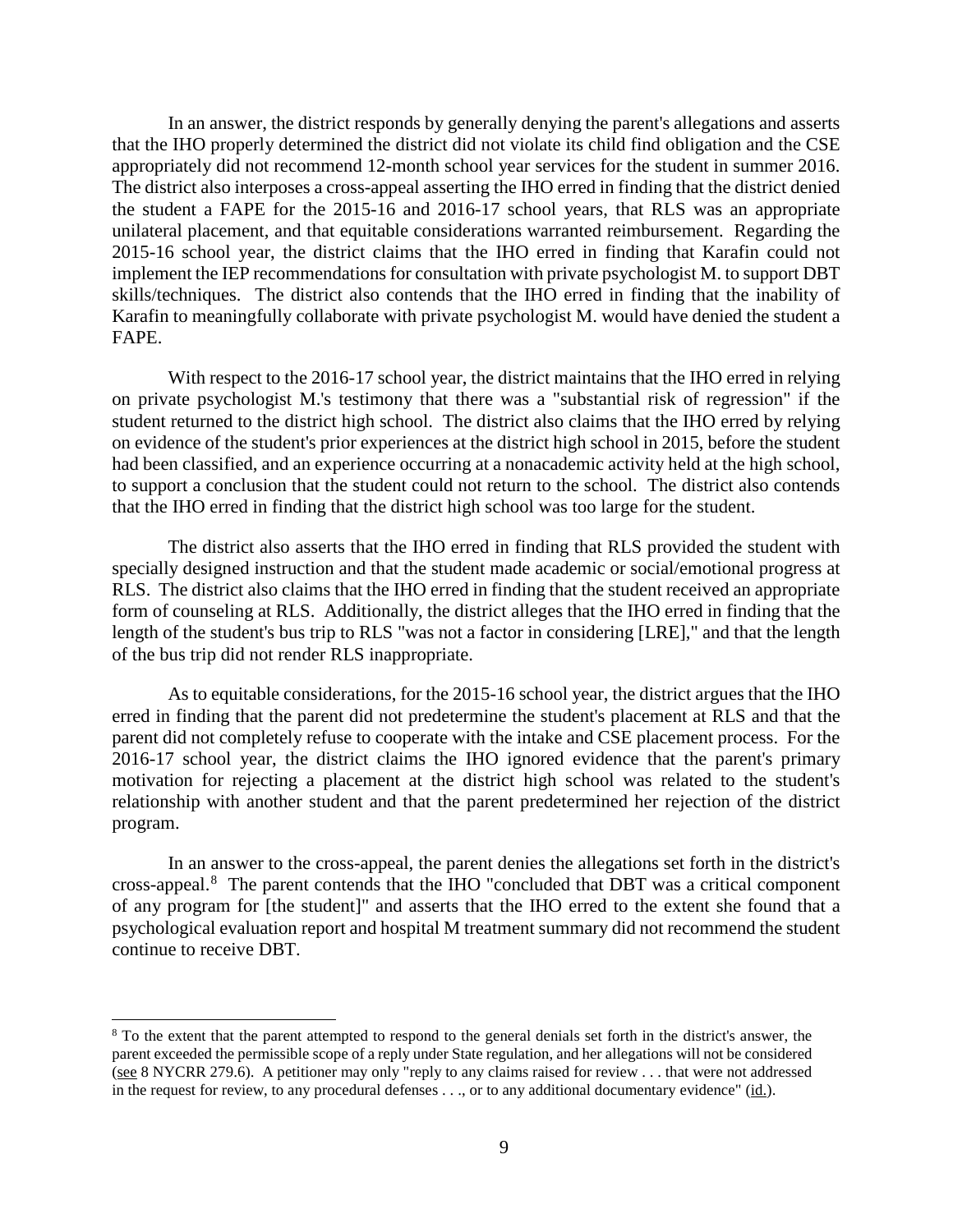## **V. Applicable Standards**

Two purposes of the IDEA (20 U.S.C. §§ 1400-1482) are (1) to ensure that students with disabilities have available to them a FAPE that emphasizes special education and related services designed to meet their unique needs and prepare them for further education, employment, and independent living; and (2) to ensure that the rights of students with disabilities and parents of such students are protected (20 U.S.C. § 1400[d][1][A]-[B]; see generally Forest Grove Sch. Dist. v. T.A., 557 U.S. 230, 239 [2009]; Bd. of Educ. of Hendrick Hudson Cent. Sch. Dist. v. Rowley, 458 U.S. 176, 206-07 [1982]).

A FAPE is offered to a student when (a) the board of education complies with the procedural requirements set forth in the IDEA, and (b) the IEP developed by its CSE through the IDEA's procedures is reasonably calculated to enable the student to receive educational benefits (Rowley, 458 U.S. at 206-07; T.M. v. Cornwall Cent. Sch. Dist., 752 F.3d 145, 151, 160 [2d Cir. 2014]; R.E. v. New York City Dep't of Educ., 694 F.3d 167, 189-90 [2d Cir. 2012]; M.H. v. New York City Dep't of Educ., 685 F.3d 217, 245 [2d Cir. 2012]; Cerra v. Pawling Cent. Sch. Dist., 427 F.3d 186, 192 [2d Cir. 2005]). "'[A]dequate compliance with the procedures prescribed would in most cases assure much if not all of what Congress wished in the way of substantive content in an IEP'" (Walczak v. Fla. Union Free Sch. Dist., 142 F.3d 119, 129 [2d Cir. 1998], quoting Rowley, 458 U.S. at 206; see T.P. v. Mamaroneck Union Free Sch. Dist., 554 F.3d 247, 253 [2d Cir. 2009]). The Supreme Court has indicated that "[t]he IEP must aim to enable the child to make progress. After all, the essential function of an IEP is to set out a plan for pursuing academic and functional advancement" (Endrew F. v. Douglas Cty. Sch. Dist. RE-1, 580 U.S. \_\_, 137 S. Ct. 988, 999 [2017]). While the Second Circuit has emphasized that school districts must comply with the checklist of procedures for developing a student's IEP and indicated that "[m]ultiple procedural violations may cumulatively result in the denial of a FAPE even if the violations considered individually do not" (R.E., 694 F.3d at 190-91), the Court has also explained that not all procedural errors render an IEP legally inadequate under the IDEA (M.H., 685 F.3d at 245; A.C. v. Bd. of Educ. of the Chappaqua Cent. Sch. Dist., 553 F.3d 165, 172 [2d Cir. 2009]; Grim v. Rhinebeck Cent. Sch. Dist., 346 F.3d 377, 381 [2d Cir. 2003]). Under the IDEA, if procedural violations are alleged, an administrative officer may find that a student did not receive a FAPE only if the procedural inadequacies (a) impeded the student's right to a FAPE, (b) significantly impeded the parents' opportunity to participate in the decision-making process regarding the provision of a FAPE to the student, or (c) caused a deprivation of educational benefits (20 U.S.C. § 1415[f][3][E][ii]; 34 CFR 300.513[a][2]; 8 NYCRR 200.5[j][4][ii]; Winkelman v. Parma City Sch. Dist., 550 U.S. 516, 525-26 [2007]; R.E., 694 F.3d at 190; M.H., 685 F.3d at 245).

The IDEA directs that, in general, an IHO's decision must be made on substantive grounds based on a determination of whether the student received a FAPE (20 U.S.C. § 1415[f][3][E][i]). A school district offers a FAPE "by providing personalized instruction with sufficient support services to permit the child to benefit educationally from that instruction" (Rowley, 458 U.S. at 203). However, the "IDEA does not itself articulate any specific level of educational benefits that must be provided through an IEP" (Walczak, 142 F.3d at 130; see Rowley, 458 U.S. at 189). "The adequacy of a given IEP turns on the unique circumstances of the child for whom it was created" (Endrew F., 137 S. Ct. at 1001). The statute ensures an "appropriate" education, "not one that provides everything that might be thought desirable by loving parents" (Walczak, 142 F.3d at 132, quoting Tucker v. Bay Shore Union Free Sch. Dist., 873 F.2d 563, 567 [2d Cir. 1989] [citations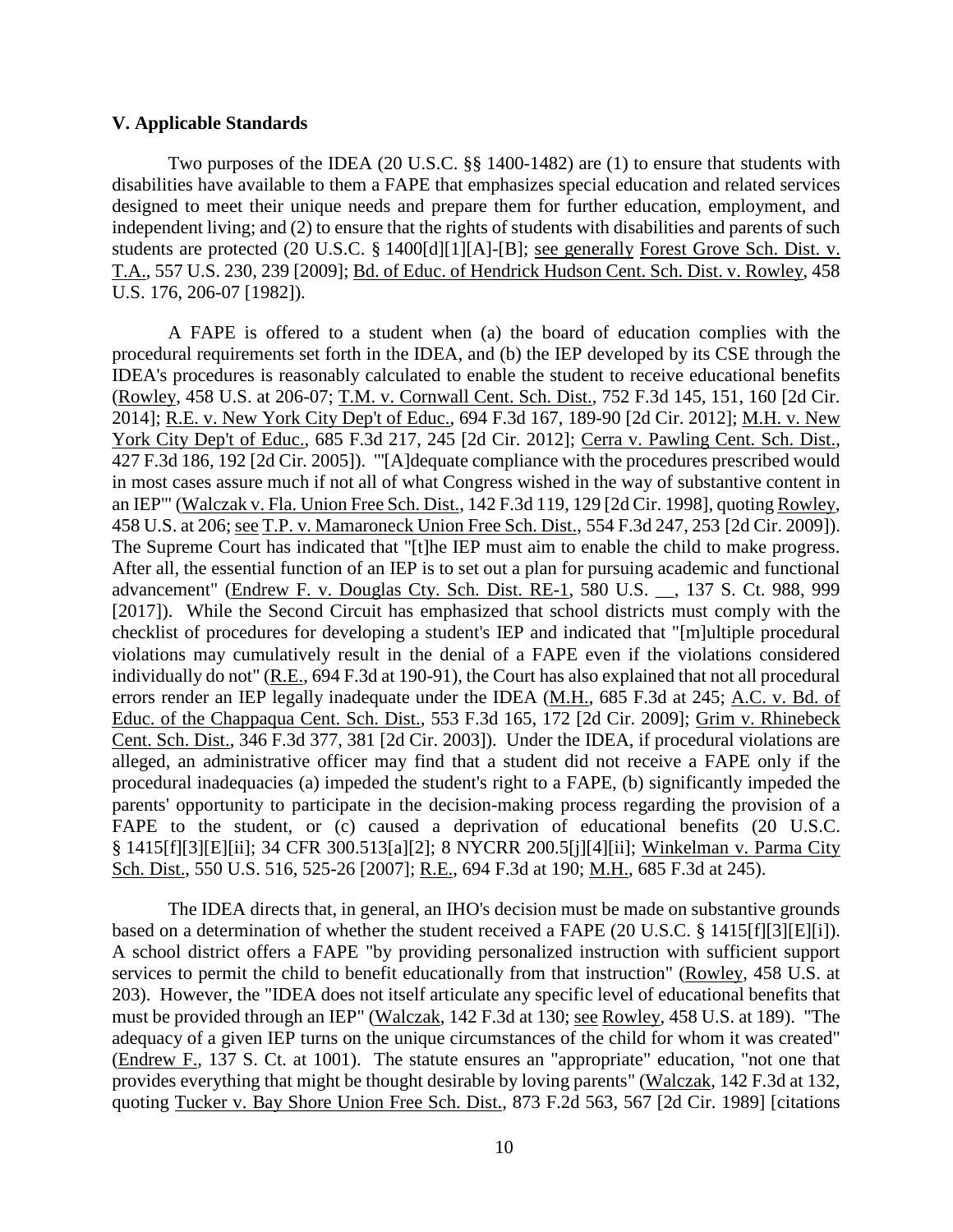omitted]; see Grim, 346 F.3d at 379). Additionally, school districts are not required to "maximize" the potential of students with disabilities (Rowley, 458 U.S. at 189, 199; Grim, 346 F.3d at 379; Walczak, 142 F.3d at 132). Nonetheless, a school district must provide "an IEP that is 'likely to produce progress, not regression,' and . . . affords the student with an opportunity greater than mere 'trivial advancement'" (Cerra, 427 F.3d at 195, quoting Walczak, 142 F.3d at 130 [citations omitted]; <u>see T.P.</u>, 554 F.3d at 254; P. v. Newington Bd. of Educ., 546 F.3d 111, 118-19 [2d Cir. 2008]). The IEP must be "reasonably calculated to provide some 'meaningful' benefit" (Mrs. B. v. Milford Bd. of Educ., 103 F.3d 1114, 1120 [2d Cir. 1997]; see Endrew F., 137 S. Ct. at 1001 [holding that the IDEA "requires an educational program reasonably calculated to enable a child to make progress appropriate in light of the child's circumstances"]; Rowley, 458 U.S. at 192). The student's recommended program must also be provided in the least restrictive environment (LRE) (20 U.S.C. § 1412[a][5][A]; 34 CFR 300.114[a][2][i], 300.116[a][2]; 8 NYCRR 200.1[cc], 200.6[a][1]; see Newington, 546 F.3d at 114; Gagliardo v. Arlington Cent. Sch. Dist., 489 F.3d 105, 108 [2d Cir. 2007]; Walczak, 142 F.3d at 132).

An appropriate educational program begins with an IEP that includes a statement of the student's present levels of academic achievement and functional performance (see 34 CFR 300.320[a][1]; 8 NYCRR 200.4[d][2][i]), establishes annual goals designed to meet the student's needs resulting from the student's disability and enable him or her to make progress in the general education curriculum (see 34 CFR 300.320[a][2][i], [2][i][A]; 8 NYCRR 200.4[d][2][iii]), and provides for the use of appropriate special education services (see 34 CFR 300.320[a][4]; 8 NYCRR 200.4[d][2][v]).<sup>9</sup>

A board of education may be required to reimburse parents for their expenditures for private educational services obtained for a student by his or her parents, if the services offered by the board of education were inadequate or inappropriate, the services selected by the parents were appropriate, and equitable considerations support the parents' claim (Florence County Sch. Dist. Four v. Carter, 510 U.S. 7 [1993]; Sch. Comm. of Burlington v. Dep't of Educ., 471 U.S. 359, 369- 70 [1985]; R.E., 694 F.3d at 184-85; T.P., 554 F.3d at 252). In Burlington, the Court found that Congress intended retroactive reimbursement to parents by school officials as an available remedy in a proper case under the IDEA (471 U.S. at 370-71; see Gagliardo, 489 F.3d at 111; Cerra, 427 F.3d at 192). "Reimbursement merely requires [a district] to belatedly pay expenses that it should have paid all along and would have borne in the first instance" had it offered the student a FAPE (Burlington, 471 U.S. at 370-71; see 20 U.S.C. § 1412[a][10][C][ii]; 34 CFR 300.148).

The burden of proof is on the school district during an impartial hearing, except that a parent seeking tuition reimbursement for a unilateral placement has the burden of proof regarding the appropriateness of such placement (Educ. Law § 4404[1][c]; <u>see R.E.</u>, 694 F.3d at 184-85).

<sup>&</sup>lt;sup>9</sup> The Supreme Court has stated that even if it is unreasonable to expect a student to attend a regular education setting and achieve on grade level, the educational program set forth in the student's IEP "must be appropriately ambitious in light of his [or her] circumstances, just as advancement from grade to grade is appropriately ambitious for most children in the regular classroom. The goals may differ, but every child should have the chance to meet challenging objectives" (Endrew F., 137 S. Ct. at 1000).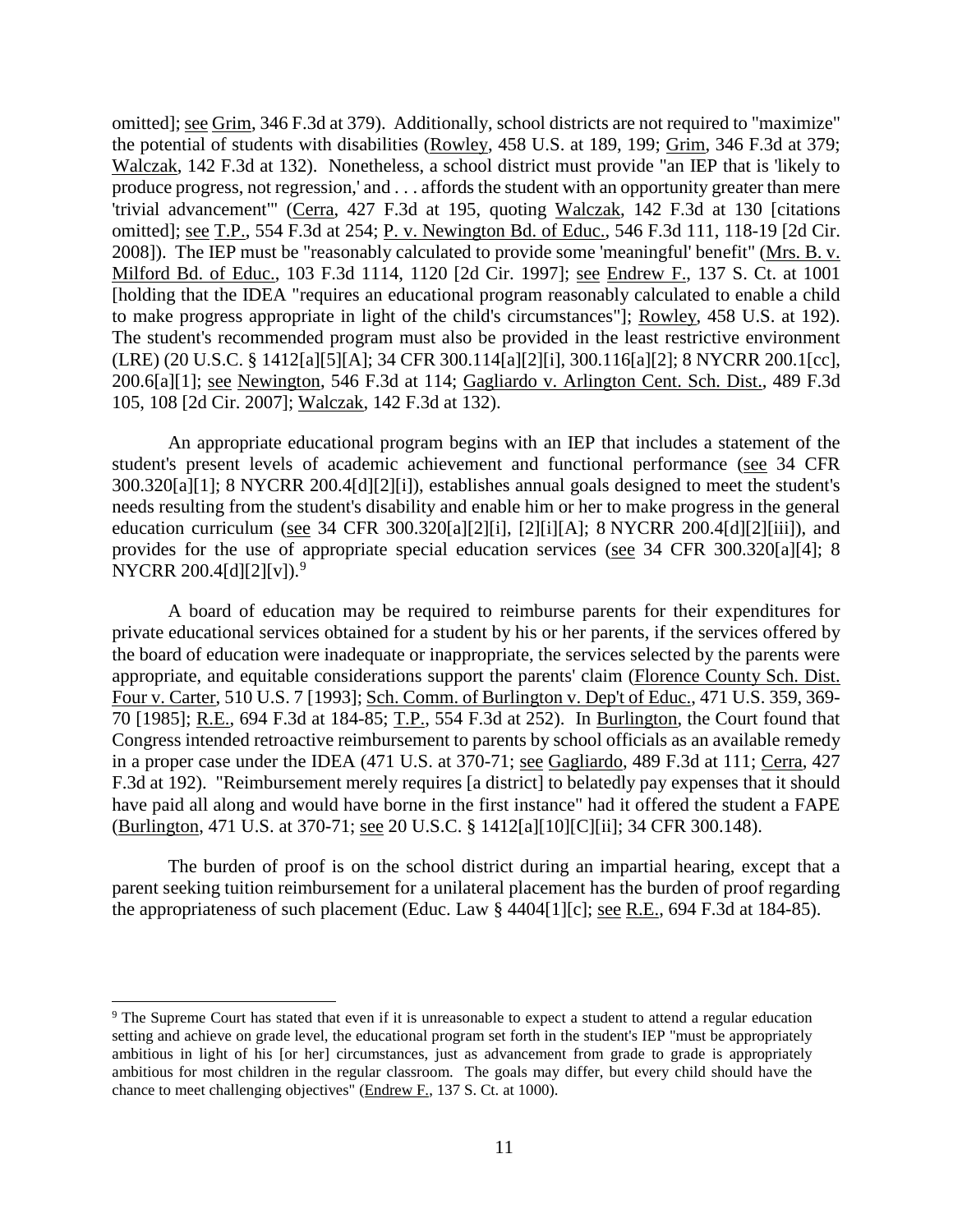## **VI. Discussion**

## **A. Child Find**

The IHO found that the district did not violate its child find obligations since the student maintained good grades until she was hospitalized, the district was not aware of the student's social/emotional difficulties until March 2015, and the parent had not provided the district with updated information concerning the student's hospitalization until the parent referred the student to the CSE in August 2015. On appeal, the parent argues that the IHO's analysis of child find was flawed as it was "obvious" that the student had an emotional disturbance by "spring 2015," and the CSE should have acted at that time. Further, the parent claims that the district failed to apprise the parent of her rights to an IEP.

The purpose of the "child find" provisions of the IDEA are to identify, locate, and evaluate students who are suspected of being a student with a disability and thereby may be in need of special education and related services, but for whom no determination of eligibility as a student with a disability has been made (see Handberry v. Thompson, 446 F.3d 335, 347-48 [2d Cir. 2006]; E.T. v. Bd. of Educ., 2012 WL 5936537, at \*11 [S.D.N.Y. Nov. 26, 2012]; A.P. v. Woodstock Bd. of Educ., 572 F. Supp. 2d 221, 225 [D. Conn. 2008], aff'd, 370 Fed. App'x 202 [2d Cir. 2010]; see also 20 U.S.C. § 1412[a][3][A]; 34 CFR 300.111; 8 NYCRR 200.2[a][1], [7]). The IDEA places an ongoing, affirmative duty on State and local educational agencies to identify, locate, and evaluate students with disabilities residing in the State "to ensure that they receive needed special education services" (20 U.S.C. § 1412[a][3]; 34 CFR 300.111[a][1][i]; Forest Grove, 557 U.S. at 245; E.T., 2012 WL 5936537, at \*11; see 20 U.S.C. § 1412[a][10][A][ii]; see also 8 NYCRR 200.2[a][1], [7]; New Paltz Cent. Sch. Dist. v. St. Pierre, 307 F. Supp. 2d 394, 400 n.13 [N.D.N.Y. 2004]). The "child find" requirements apply to "children who are suspected of being a child with a disability . . . and in need of special education, even though they are advancing from grade to grade" (34 CFR 300.111[c][1]; see 8 NYCRR 200.2[a][1], [7]; D.K. v. Abington Sch. Dist., 696 F.3d 233, 249 [3d Cir. 2012]; J.S. v. Scarsdale Union Free Sch. Dist., 826 F. Supp. 2d 635, 660 [S.D.N.Y. 2011]). To satisfy the requirements, a board of education must have procedures in place that will enable it to identify, locate, and evaluate such children (34 CFR 300.111[a][1]; 8 NYCRR  $200.2[a][1], [7]$ .

Because the child find obligation is an affirmative one, the IDEA does not require parents to request that the district evaluate their child (see Reid v. District of Columbia, 401 F.3d 516, 518 [D.C. Cir. 2005] [noting that "[s]chool districts may not ignore disabled students' needs, nor may they await parental demands before providing special instruction"]; see also Application of the Bd. of Educ., Appeal No. 11-153; Application of a Student Suspected of Having a Disability, Appeal Nos. 11-092  $\&$  11-094).<sup>10</sup> A district's child find duty is triggered when the district has "reason to suspect a disability and reason to suspect that special education services may be needed to address that disability" (J.S., 826 F. Supp. 2d at 660, quoting New Paltz Cent. Sch. Dist., 307 F. Supp. 2d at 400 n.13). Additionally, the "standard for triggering the child find duty is suspicion of a disability rather than factual knowledge of a qualifying disability" (Reg'l Sch. Dist. No. 9 Bd. of

<sup>&</sup>lt;sup>10</sup> A student may be referred by his or her parent (see 34 CFR 300.301[b]; 8 NYCRR 200.4[a][1][i]; see also 8 NYCRR 200.1[ii][1]-[4]). State regulations do not prescribe the form that a referral by a parent must take, but do require that it be in writing (8 NYCRR 200.4[a]).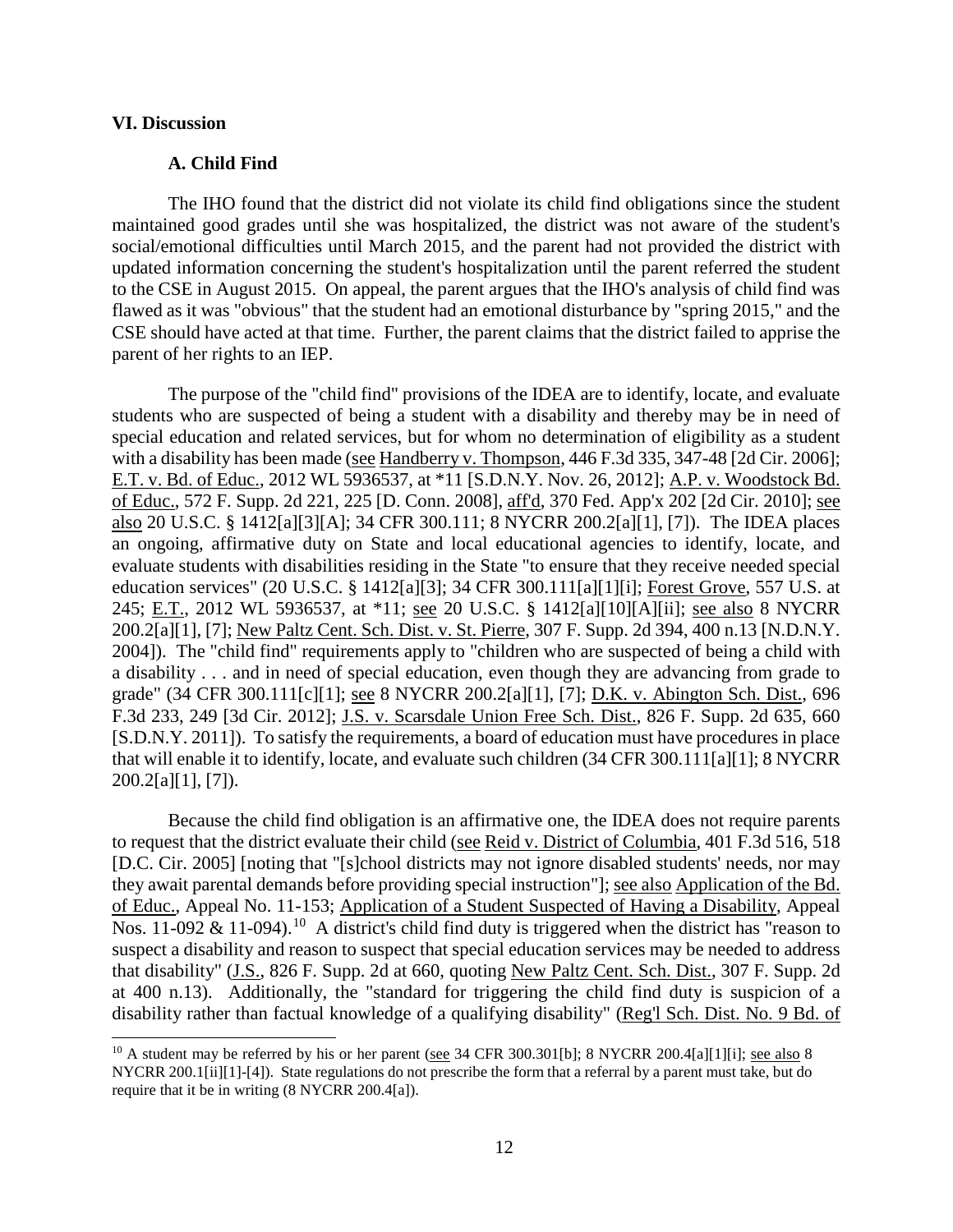Educ. v. Mr. and Mrs. M., 2009 WL 2514064, at \*12 [D. Conn. 2009]). To support a finding that a child find violation has occurred, "the [d]istrict must have 'overlooked clear signs of disability' or been 'negligent by failing to order testing,' or there must have been 'no rational justification for deciding not to evaluate" (J.S., 826 F. Supp. 2d at 661, quoting Bd. of Educ. v. L.M., 478 F.3d 307, 313 [6th Cir. 2007]; see A.P., 572 F. Supp. 2d at 225).

Regarding the parent's claim that it was "obvious" the student had an emotional disturbance by spring 2015, the standard for evaluating child find is not whether a specific classification was "obvious," but whether the district had reason to suspect a disability and suspect that special education services may be needed to address the disability. Nevertheless, as discussed below, it was neither obvious that the student had an emotional disturbance by spring 2015 nor was it clear that the district had a reason to suspect a disability that may have required special education services before the time the parent requested a referral to the CSE in August 2015.

According to the hearing record, the student did well academically throughout the 2014- 15 school year (Tr. pp. 1510, 1536).<sup>11</sup> Prior to February 2015, there is no indication in the record that the student was exhibiting social/emotional difficulties or that the district had reason to be aware of such difficulties if they existed. The student first exhibited social/emotional difficulties in the form of panic attacks during a February 2015 plane trip out of the country (Tr. pp. 1273-74, 1646-47, 2136).<sup>12</sup> Approximately one month later, the school nurse at the district high school became aware that the student had engaged in self-injurious behavior (Parent Ex. S at p. 1). The school nurse recorded that the student had "very superficial cut marks" on her wrist that appeared to be healing (id.). That same day, the school nurse informed the district social worker about the incident and contacted the parent; the social worker testified that this was the first time she was aware of the student exhibiting this type of behavior (Tr. pp. 682-83, 711-13, 885, 1019-20; Parent Ex. S at p.  $1$ ).<sup>13</sup> On April 27, 2015 the school social worker became aware of another incident of the student engaging in self-injurious behavior (Tr. p. 885). According to an April 27, 2015 email sent from the parent to the student's private psychiatrist, the student told her counselor for the end of the 2014-15 school year (counselor S.), and the social worker that she "wants to kill herself" (see Tr. pp. 812, 815-16, 885; Dist. Ex. 122 at p. 1). Notes from the school nurse further indicated that the social worker reported the student had engaged in self-injurious behavior and was having "'disturbing thoughts'" (Parent Ex. S at p. 7). The school nurse report indicated that there were "[n]umerous small scratches on [the student's] inner left wrist," and the student was endorsing suicidal ideation and "hearing voices" (Parent Ex. S at p. 7; see Dist. Ex. 15 at p. 2). The social

<sup>&</sup>lt;sup>11</sup> The student has historically done well academically and was reported to "always receive A's and B's" (Dist. Ex. 6 at p. 2).

 $12$  It is unclear when or to what extent the district was aware of this event (see Tr. pp. 1273-74). Moreover, the parent testified that the student did not tell her about the events that transpired in February 2015 until "quite some time afterwards" (Tr. pp. 1646-47).

<sup>&</sup>lt;sup>13</sup> In an email, the parent described the student's behaviors in March as more "attention getting than anything anxiety related" (Dist. Ex. 119). Nevertheless, private psychologist B. testified that she did not agree with the parent's assessment and believed that the student's self-injurious behaviors had to do with an "escalation of the tensions that had been building all through the fall semester" (Tr. p. 1541).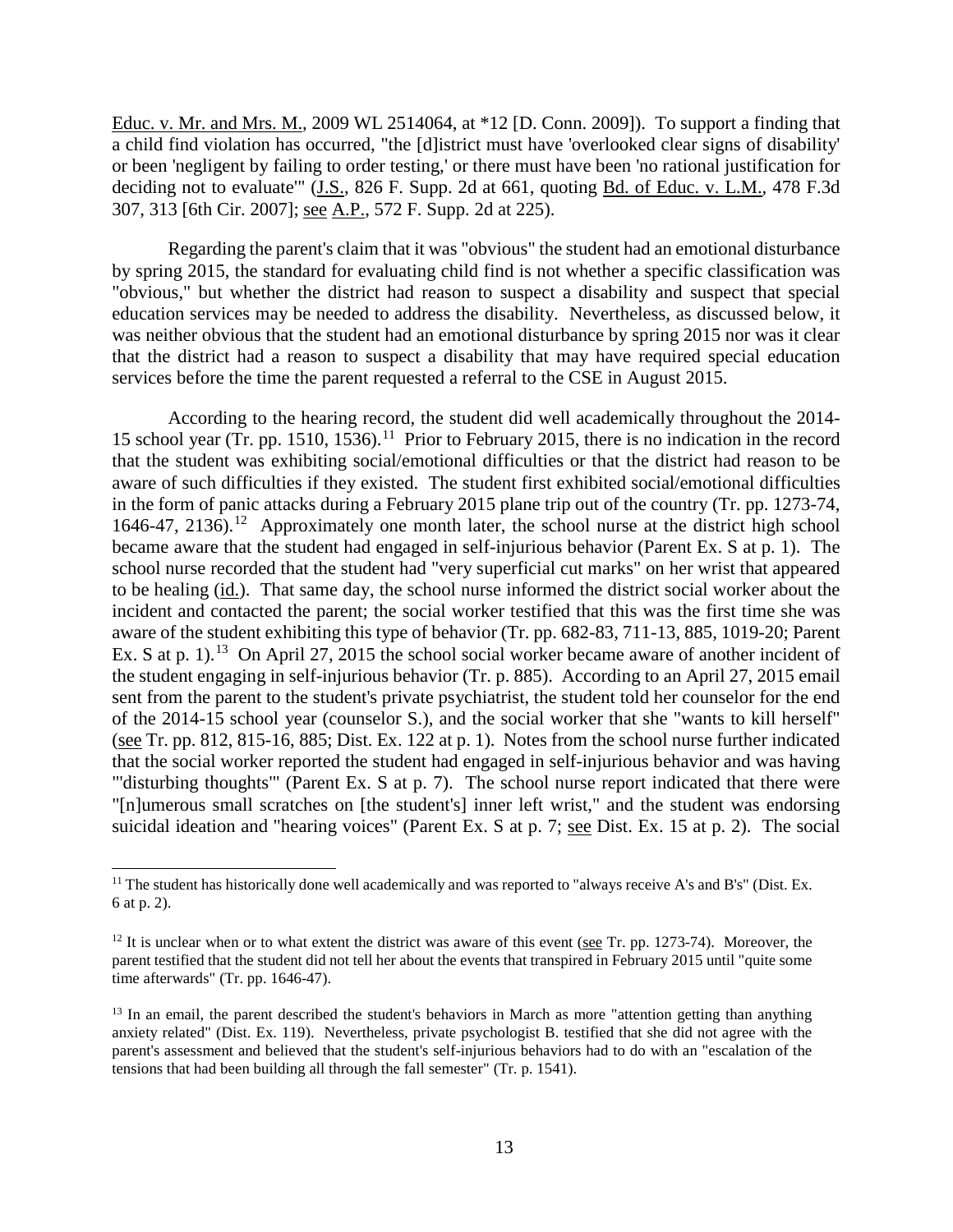worker testified that she did not believe the student required a referral to the CSE at that time because she continued doing well academically, there had not been any excessive attendance or grade issues, and she had not been skipping classes (Tr. p. 887). Furthermore, the social worker testified that she often worked with students who engaged in superficial self-injurious behavior but did not necessarily require a referral to the CSE (Tr. p.  $887$ ).<sup>14</sup> In order to ensure that the district was "doing everything . . . we need to do to provide support for the student," the social worker requested consent to speak with private psychologist B. and sent a consent for release of information form to the parent the day following the April 2015 incident (Tr. pp. 684-86; Dist. Exs. 95; 96). The social worker further testified that she sent the release to inform private psychologist B. about what was occurring at school (Tr. pp. 685-86). The district received consent from the parent to speak with private psychologist B. on May 14, 2015 (Tr. p. 686; Dist. Ex. 97).

The hearing record indicates that the district may have known of the extent and severity of the student's social/emotional difficulties following the social worker's communication with private psychologist B. in late May 2015. The social worker testified that during a telephone conversation in late May 2015, private psychologist B. opined thatshe was becoming "increasingly concerned" regarding the student's behavior and her inability to "follow through on [her] treatment protocol" (Tr. pp. 690-92; <u>see also</u> Parent Ex. C).<sup>15</sup> Moreover, following a third incident on May 14, 2015, during which the student engaged in self-injurious behavior, the social worker testified that private psychologist B. informed her that she believed that the student's situation had gotten to a point where hospitalization was necessary and that the student would be hospitalized at hospital S (see Tr. pp. 690-92; see also Parent Ex. C).<sup>16</sup> While this information, coupled with what the district already knew of the student the previous two months, could have provided the district a basis to suspect that the student had a disability (see Bd. of Educ. of Wappingers Cent. Sch. Dist. v. M.N., 2017 WL 4641219 at \*7 [S.D.N.Y. Oct. 10, 2017] [identifying that a district had reason to suspect that an evaluation would be needed where the parent informed the school district that the student was hurting herself, expressing suicidal thoughts, was asked to leave her boarding school as a result of the extremity of her behaviors, and was recommended hospitalization by a school counselor]), the social worker did not believe that hospitalization alone necessitated a referral (Tr. pp. 698-700). The social worker further testified that hospitalization does not automatically require referral to the CSE as there are many reasons that a student might go to the hospital which may not be related to a disability, especially in instances where the student maintains good grades (see Tr. pp. 698-99). Similarly, a district school psychologist testified that referrals are only made to the CSE when the student is suspected of having a disability that

 $14$  The social worker further opined that if a "student is [injuring] themselves, it doesn't automatically mean we do anything differently than contact the parent, contact the outside therapist," and if the therapist "has recommendations, we follow those recommendations" (Tr. p. 759).

<sup>&</sup>lt;sup>15</sup> Call notes from the social worker suggest that she had contacted private psychologist B. on various occasions between May 19, 2015, and September 8, 2015 (see Parent Ex. C at pp. 2-4).

<sup>&</sup>lt;sup>16</sup> On May 14, 2015, the student's mother emailed private psychologist B. and the private psychiatrist regarding an incident where the student had texted a friend "saying that she had cut herself after a fight with a friend" (Tr. p. 1664; Dist. Ex. 125).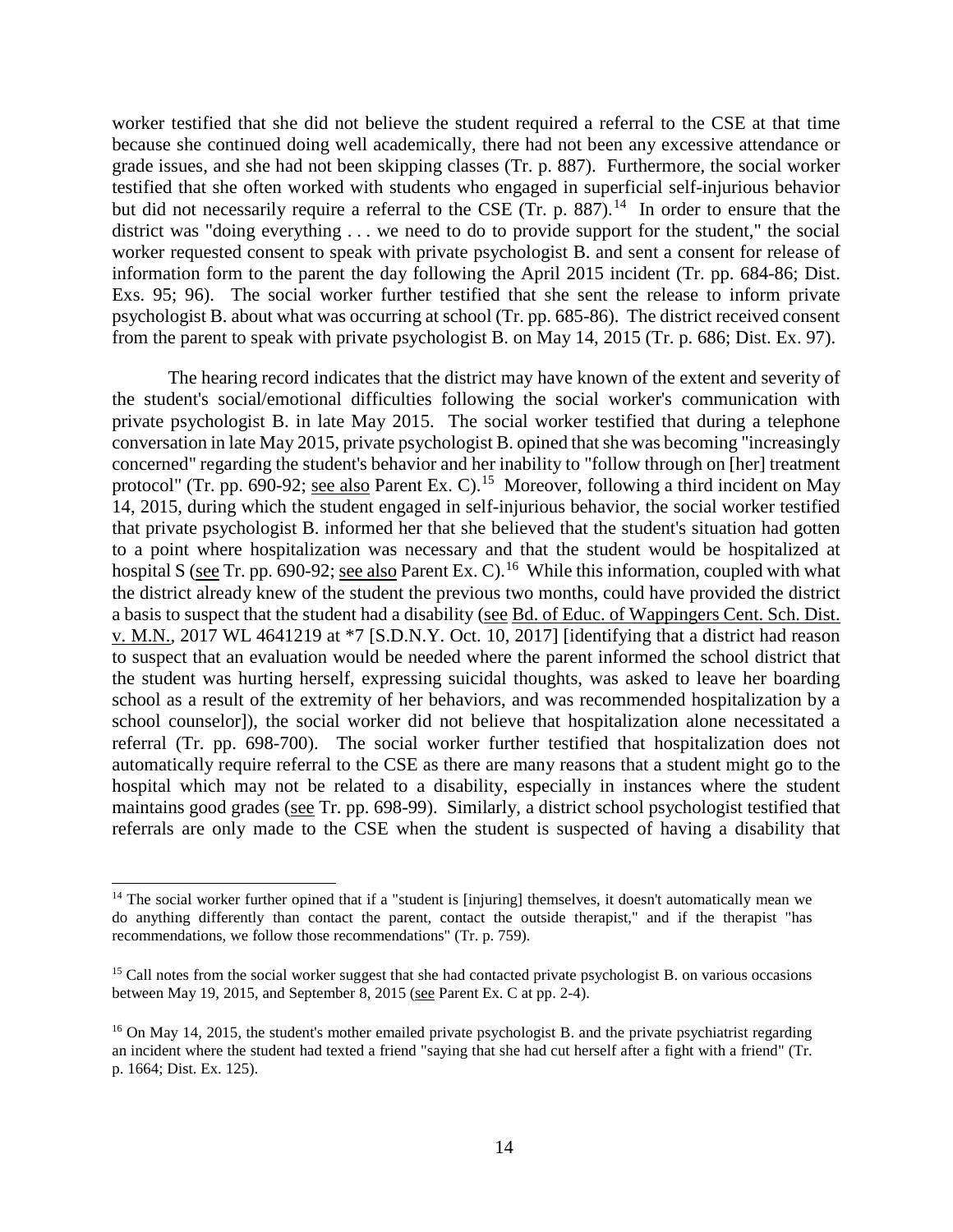"adversely impact[s] their educational performance" (Tr. pp. 478, 481-82).<sup>17</sup> In addition, while the report of a July 2015 psychological evaluation noted that the parent believed the student's grades had decreased "significantly" during the end of the 2014-15 school year, during the hearing the parent testified that the student maintained good grades throughout the 2014-15 school year  $(Tr. pp. 1018-19, 1563; Dist. Ex. 6 at p. 2).$ <sup>18</sup> Furthermore, the student's year-end report card for the 2014-15 school year suggested that the student had made continuous steady improvement in all classes over the course of the year, despite the aforementioned increase in social/emotional concerns (Parent Ex. Q; Dist. Ex. 104).

On May 20, 2015, the social worker sent a consent for release of information form to the parent to allow the district to contact hospital S (Dist. Ex. 98). The parent provided consent for the district to contact hospital S for "educational purposes only" (Parent Ex. I). The social worker claimed that the parent's qualification ensured that hospital S could not share information related to the student's emotional needs and supports, and that the district would only be allowed to speak with the student's tutors at hospital S (Tr. pp. 693-94; Parent Ex. I). Despite the social worker's interpretation, it is not clear that the parent's reference to "educational purposes" limited the district to only academic information (see Tr. pp. 693-94; Parent Ex. I). Moreover, the social worker could not remember if she followed up with the parent to explain her reasons for needing broader authority to speak with hospital S, and she did not attempt to contact anyone at hospital S after she received consent because of her belief she "had no one to contact" (see Tr. pp. 694-95, 734, 770). Finally, the social worker testified that the parent did not provide her with the student's treatment information from hospital S or the student's discharge summary (Tr. pp. 697-98).

Between the time that the social worker requested consent to speak with hospital S and received consent from the parent, the student had been referred to the district's student response team (SRT), and a meeting was scheduled for June 16, 2015 (Tr. pp. 477, 480, 680; Parent Exs. L; O; P).19 The former director of special education for the district (former director) explained that the SRT was a group of "professionals from the building, [including] school psychologists, guidance staff, school counselors, [and the] assistant principal" who "met to discuss students for a variety of reasons" (Tr. p. 218). The student's guidance counselor for the 2014-15 school year (guidance counselor B.) testified that the SRT generally discussed "individual students in the area of academics, social-emotional, [and] attendance, to see how we can support them" (Tr. p. 963). The school psychologist testified that the purpose of the SRT was to develop interventions for

<sup>&</sup>lt;sup>17</sup> Counselor S. also testified that at the time the student was hospitalized she did not "stand out in any way" academically and described her as an "at least a B student if not higher," and private psychologist B. testified that the emotional events impacting the student did not "in any way" affect her academics (Tr. pp. 818, 1525, 1568).

<sup>&</sup>lt;sup>18</sup> The evaluator also noted that the student's "academics struggled over the final months of the 2014-15 school year which in light of the current profile is attributable to anxiety" (Dist. Ex. 6 at p. 7).

<sup>&</sup>lt;sup>19</sup> Testimony from district staff reflects that the SRT has at various times been referred to as the school resource team, the response to intervention (RtI) team, and the child study team (CST), and in some instances these terms are used interchangeably (see, e.g., Tr. pp. 160, 165, 218-19, 221, 247, 477-78, 509-12, 674-75, 750, 810-11, 918). Review of the hearing record in further detail suggests that the SRT was in existence during the 2014-15 school year but was subsequently renamed as/understood to be the RtI team going forward (Tr. pp. 477-78, 674- 75, 810-11). For purposes of ease and consistency, the remainder of the decision will refer to it as the SRT.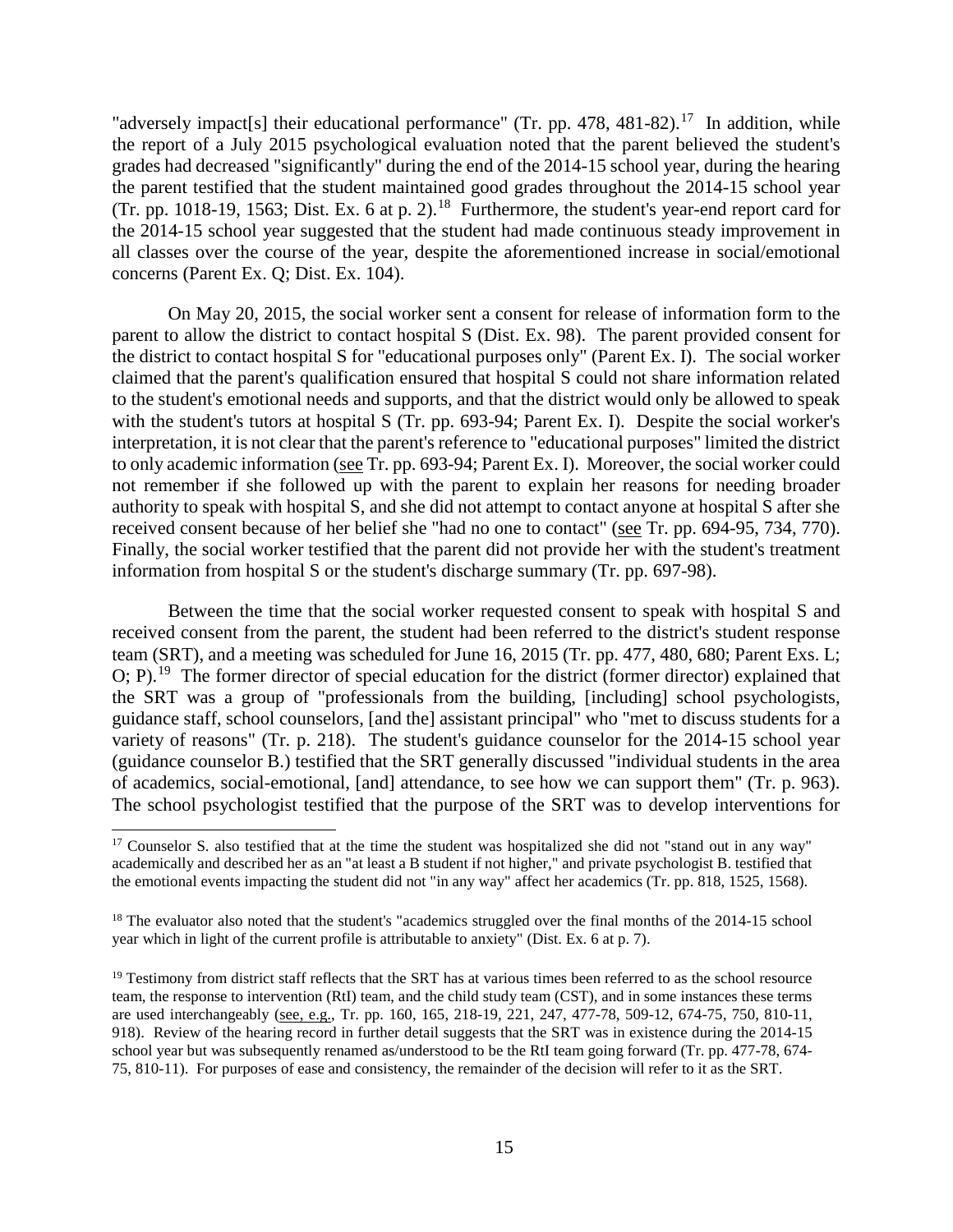students who were struggling (Tr. pp. 509-10). The special education supervisor at the district high school (special education supervisor) also testified that the SRT meets to discuss and determine appropriate steps, such as interventions and monitoring, for students who require "study skills," "organizational support," and grade adjustments, and for students who have "a medical condition going on" (Tr. pp. 219-20). The social worker further testified that the SRT "gets together to see what kind of services/interventions we can provide for the student to help them to be successful" (Tr. pp. 674-75). The social worker also testified that there are many reasons a student may be referred to the SRT that are not necessarily related to special education needs (see Tr. p.  $677$ ).<sup>20</sup>

Many of the questions from both the district and parent raised during the hearing assumed that an SRT meeting was necessary to determine whether and for what reason a student should be referred to the CSE, even though no witnesses provided testimony precisely to this effect. The social worker testified that the SRT would not refer a student to the CSE without collecting sufficient data on the student and exhausting interventions beforehand (Tr. p. 678). Counselor S. testified that a student is not necessarily referred to the CSE after the SRT has met to discuss the student, rather, it is the "first step to see what happens, [and] many students are not referred" (Tr. p. 811). Furthermore, the school psychologist testified that for the SRT to make a referral to the CSE it would need information detailing the student's functioning and diagnosis, what precipitated the hospitalization, and recommendations from the treating clinician, none of which was available to the district during the SRT meeting (Tr. pp. 542-43). Nonetheless, the former director testified that district staff could refer students to the CSE without referral to the SRT, and the school psychologist testified that referrals to the CSE should be made when the student is suspected of having a disability that "adversely impact[s] their educational performance" (Tr. pp. 169, 478-79).

The hearing record does not reflect that the district attempted to obtain additional information relevant to the student's hospitalization and treatment prior to the end of the 2014-15 school year; however, it also appears that the parent did not provide this information to the district, nor did she provide evaluative information to the district detailing the student's social/emotional issues until after she referred the student to the CSE in August 2015. The social worker testified that she first received the student's private evaluation reports and treatment information from the parent during the October 2015 CSE meeting (Tr. pp. 699-700, 703). Although the parent testified that she left "multiple" messages per week for both counselor S. and the high school principal

 $20$  The hearing record suggests that the SRT met to discuss the student's grades in relation to her hospitalization at hospital S. The meeting referral form identified that the goal of the June 2015 SRT meeting was to determine the "appropriate grading for the 4th quarter and final grades" and to discuss "finals and whether or not it is appropriate to approve exemption" (Parent Ex. P). In addition, guidance counselor B. testified that the purpose of the June 2015 meeting was to discuss "options for grading [the student] for the fourth quarter" (Tr. pp. 964- 65). The school psychologist also testified that the student was referred to the SRT in June 2015 to inform the team that the student was hospitalized and would not return for the remainder of the school year, that the student had changed guidance counselors, and to get some input on how to grade the student for the fourth quarter (Tr. pp. 480-81). The social worker testified that the student was originally referred to the SRT because the district was trying to "come up with a plan to give her grades for the fourth quarter" since the student was not expected to return to school for the rest of the 2014-15 school year, and due to the stress it might cause, would not be completing any more schoolwork (Tr. pp. 681-82, 868). The school psychologist also noted that no members of the SRT inquired as to the student's hospitalization during the meeting, nor did she recall discussing that the student had needs related to anxiety (Tr. p. 520).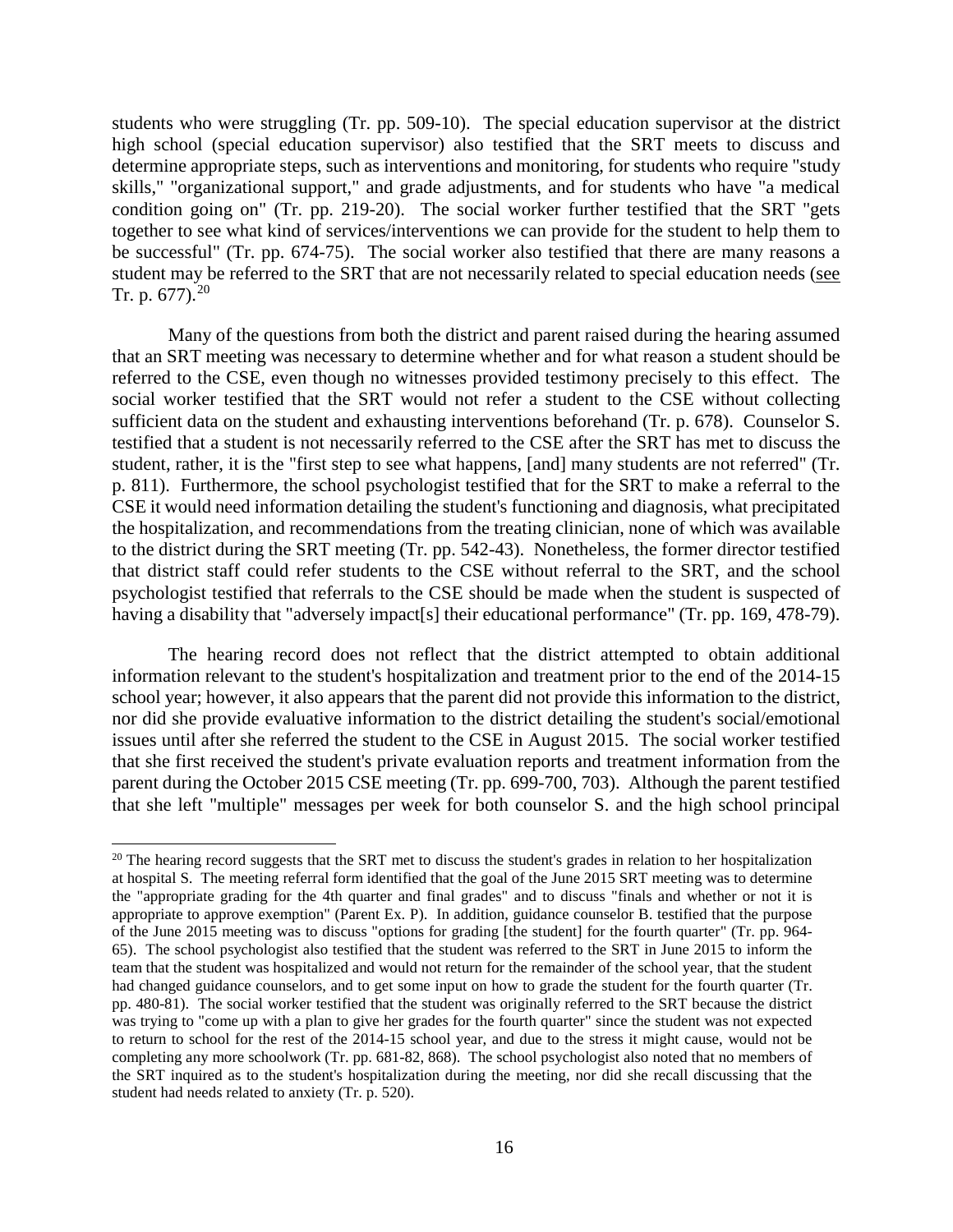beginning in August 2015 (Tr. p. 1027), the parent indicated that the purpose of those messages was to inform the district that the student would not be home for the start of the school year, rather than to request special education programming, and that when she spoke to the principal, the principal recommended that the parent refer the student to the CSE (Tr. pp. 1351-53). The parent also testified that she did not attempt to contact the school district regarding the student's need for special education services before August 2015 (Tr. p. 1028).

As a final note, once the district received the referral from the parent, the district responded in a relatively timely fashion. The CSE requested consent to evaluate the student on September 9, 2015 and received consent from the parent on September 16, 2015 (Tr. p. 53; Dist. Ex. 5). Following receipt of consent, the CSE conducted a brief classroom observation while the student received tutoring at hospital M, and the CSE convened on October 5, 2015, identified the student as a student with a disability, and developed an IEP, less than three weeks after the parent provided consent to evaluate (Dist. Exs. 16; 17 at p. 1). Over the next month, the CSE made multiple referrals in an effort to locate an appropriate school in which the student's IEP could be implemented, and determined by November 12, 2015 to recommend that the student attend Karafin (Dist. Ex. 46; see Dist. Exs. 19-25). Accordingly, the hearing record does not support a finding that the district violated its child find obligations by first identifying the student less than five weeks after the parent referred her to the CSE (Mr. P. v. West Hartford Bd. of Educ., 885 F.3d 735, 750-52 [2d Cir. 2018] [finding that the district acted with "sufficient expedition" where the student was found eligible for special education three months after the initial referral]).<sup>21</sup>

Therefore, based upon the information in the hearing record, the district did not violate its child find obligations, as district staff were first informed of the student's difficulties in early March.<sup>22</sup> The district was aware by late May that the student had been hospitalized as a result of social/emotional issues and that the student would not return to the school for the remainder of the

 $21$  The parent also asserts that the district failed to apprise the parent of her rights to an IEP. In support of this claim, the parent references the IHO decision which stated that the district "made no effort to conduct any evaluation of this student nor did it inform the parent as to rights with regard to evaluations, services or accommodations under the IDEA" (IHO Decision at p. 37). In her memorandum of law, the parent seems to identify that by spring 2015 the district failed to provide her with "any information concerning [the student's] right to a CSE evaluation for a disability, classification and an IEP or procedural safeguards" (Parent Mem. of Law at p. 3). Districts are required to provide procedural safeguards notice to parents of a student with a disability once a year and upon initial referral or parental request for evaluation, upon the first filing of a due process complaint notice, or upon the request of a parent (8 NYCRR 200.5[f][3]). As there is no indication in the record that the parent requested such information in spring 2015 or that the district failed to provide such information after the parent had referred the student to the CSE, the hearing record does not support a finding that the district failed to provide the parent with required notice of her rights under the IDEA.

 $^{22}$  A student with an emotional disturbance must meet one or more of five characteristics outlined in federal and State regulations, including, but not limited to, "[a]n inability to build or maintain satisfactory interpersonal relationships with peers and teachers" and "[a] general pervasive mood of unhappiness or depression" (34 CFR 300.8[c][4][i]; 8 NYCRR 200.1[zz][4]). In addition, the student must exhibit one or more of the five characteristics over a long period of time and to a marked degree that adversely affects the student's educational performance (id.). As the student had not exhibited difficulty in school prior to her removal to hospital S in May 2015, the hearing record does not establish that the district overlooked clear signs of a disability, or that it was negligent in or had no justification for failing to evaluate the student prior to her referral by the parent (J.S., 826 F. Supp. 2d at 661).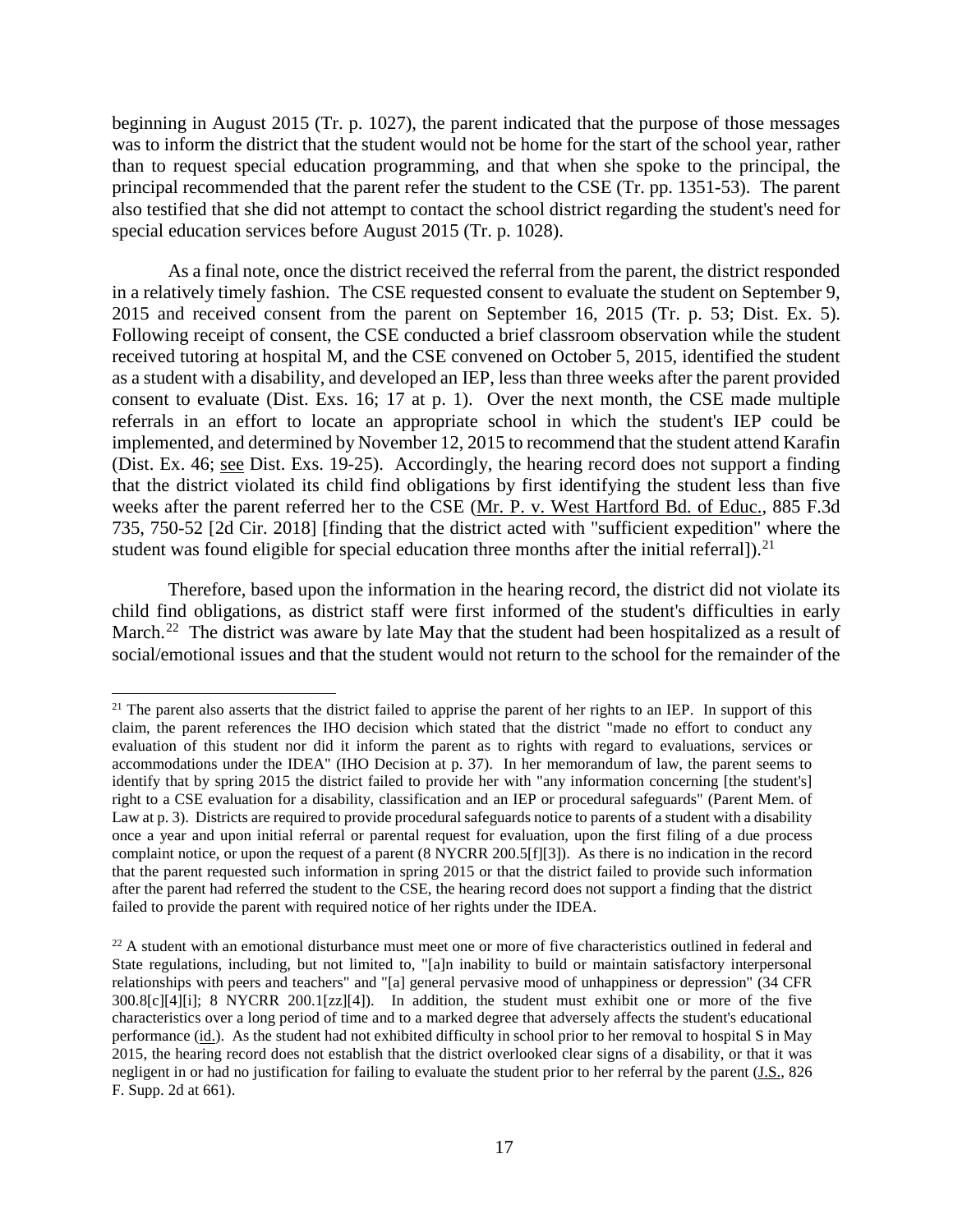school year (see M.M. v. New York City Dep't of Educ., 26 F. Supp. 3d 249, 256 [S.D.N.Y. 2014] [holding that "[f]ew things could be more indicative of an emotional problem that 'adversely affected' a student's education than one that prevented her from attending school"]). However, as the student's hospitalization at hospital M was unknown to the district from late June 2015 until after the parent referred the student to the CSE in August 2015, it is unclear whether and to what extent the district would have been capable of initiating its procedures to identify, locate, and evaluate the student (34 CFR 300.111[a][1]; 8 NYCRR 200.2[a][1], [7]). In any case, the parent does not request any relief on appeal related to the district's potential violation of its child find obligations.

#### **B. 2015-16 School Year**

The IHO found that Karafin staff did not have the requisite knowledge of DBT in order to implement an element of the 2015-16 IEP "critical" to enable the student to make "meaningful gains," specifically, the 60-minute bi-monthly counseling consultation between Karafin and private psychologist M. (IHO Decision at pp. 44-45; see Dist. Exs. 17 at p. 7; 46 at p. 8). In a cross-appeal, the district claims that the IHO erred in finding that Karafin could not support the student's transition from hospital M or implement the CSE's recommendation for consultation with private psychologist M. to support DBT skills and techniques. Moreover, the district claims that the IHO mischaracterized the evidence of Karafin's experience with DBT and improperly relied on testimony at the hearing that was not available to the CSE. The parent responds that in addition to the IHO determining that Karafin staff had an insufficient knowledge of DBT to implement the consultation with private psychologist M. required by the IEP, the IHO also "concluded that DBT was a critical component of any program for [the student]." The parent further asserts that the IHO erred in finding that the parent's claim that the evaluative information available to the fall 2015 CSEs "specifically recommended a school providing a DBT-based program" lacked merit (IHO Decision at p. 43).

As an initial matter, the IHO's reliance on Karafin's familiarity with DBT was central to her determination that the student was not provided with a FAPE. However, the parent did not raise this claim in her due process complaint notice, and the parent's claim in the due process complaint notice that the district failed to "find a placement with a DBT program," in context, appears to have been a claim related to the failure of the CSE to recommend DBT in the November 2015 IEP rather than a claim that Karafin was incapable of implementing the IEP. As it relates to DBT, the November 2015 CSE recommended that Karafin consult with private psychologist M., who would continue to provide the student with DBT; however, it did not recommend a "DBT program" (see Dist. Ex. 46). As the IHO's finding of a denial of a FAPE was based upon a determination about Karafin's ability to implement that facet of the student's program, the district now argues that Karafin could implement the IEPs, and does not directly address whether the recommendations made in the October and November 2015 IEPs were appropriate for the student. However, while the parent argues that the IHO erred in determining that the information available to the CSEs did not recommend DBT, she does not assert that the IHO erred by not addressing the claims raised in her due process complaint notice regarding the district's failure to recommend DBT for the 2015-16 school year. Accordingly, this decision focuses on the issues as presented by the parties: whether the evaluative information available to the CSE recommended the provision of DBT to the student; and whether Karafin was capable of implementing the recommendation in the IEP that Karafin staff consult with private psychologist M.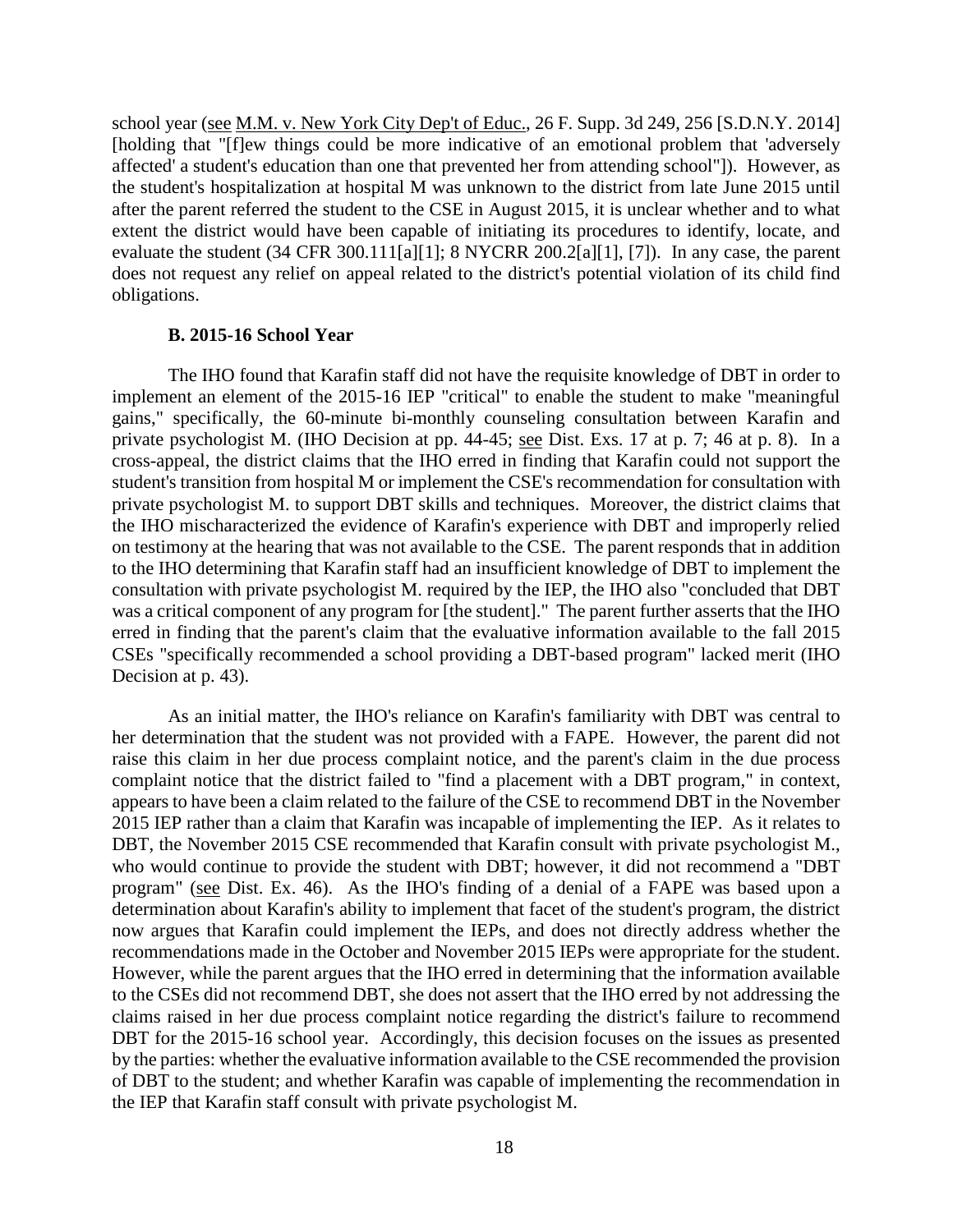According to the director of RLS, DBT is "an offshoot" of cognitive behavioral therapy (CBT), which validates "where a client stands with also the need for change," and is a very structured and effective treatment for adolescents who have multiple and complex diagnoses (Tr. pp. 1844-46; see Tr. pp. 602, 1845). Private psychologist M. testified DBT was originally a treatment used for suicidal adults, that had been adapted for use with adolescents, teens, and their families (Tr. pp. 1953-54).<sup>23</sup> He further testified that DBT is an "advanced form" of CBT that has a "whole skills curriculum to help [patients] better regulate their emotions and behavior" (Tr. pp. 1957-58). Private psychologist M. explained that DBT uses the change-oriented strategies of CBT and adds meditation and acceptance-based strategies to "synthesize them into a coherent treatment, balancing and acceptance and change" (Tr. pp.  $1957-58$ ).<sup>24</sup>

A review of the hearing record indicates that the October 2015 CSE considered the following evaluative information: a March 2015 physical examination, the report of a July 2015 private psychological evaluation,<sup>25</sup> a September 2015 social history update, an October 2015 classroom observation, and an October 2015 hospital M treatment team summary (Tr. p. 59; Dist. Exs. 6; 8; 15; 16; 17 at p. 3). The July 2015 psychological evaluation report reflected that the student exhibited cognitive and academic skills in the average range, with a weakness in math fluency skills which the evaluator attributed–along with the student's other academic struggles during spring 2015—to the student's anxiety (Dist. Ex. 6 at p. 7). The evaluation report further indicated that the student exhibited "severe anxiety struggles that are seen in the context of the evolution of sensory issues," and that she "lacks the ability to identify the ways in which her anxiety affects her, both internally and regarding the consequences it has on her environment" (id. at p. 8). The July 2015 psychological evaluation report and the October 2015 hospital M treatment summary indicated that the student had been hospitalized in June 2015 due to emotional dysregulation, suicidal ideation, self-harm, and severe anxiety (Dist. Exs. 6 at p. 1; 15 at p. 2). The treatment summary further reported that the student was in a residential DBT program that focused on "decreasing ineffective behaviors and increasing adaptive behaviors" (Dist. Ex. 15 at p. 2). The treatment summary also reported that the student had received diagnoses of adjustment disorder with anxiety and depressed mood, panic disorder, and social phobia (id. at p. 3).

While the hearing record shows that the student was provided with DBT during the summer 2015 hospitalizations, a review of the documents available to the October 2015 CSE supports the IHO's finding that the reports do not specifically recommend a "school providing a DBT-based program" (IHO Decision at p. 43; Tr. p. 1025; Dist. Ex. 15 at pp. 2-3; see Dist. Exs. 6; 8; 16). The July 2015 psychological evaluation report recommended: "continued psychoeducation around [the

 $23$  The hearing record reflects that private psychologist M. was instrumental in adapting DBT for use with adolescents and teens (Tr. pp. 1846-47, 1953-54; see Parent Ex. X).

 $^{24}$  A district school psychologist from the TSP testified that DBT defines five "problem areas," and provides skills to address difficulties in each area (Tr. p. 571). The psychologist described the problem areas and the corollary skills as: lack of self-awareness (mindfulness); impulsivity (distress tolerance); personal conflict (walking the middle path); emotional dysregulation (emotional regulation); and difficulty in relationships (interpersonal skills) (Tr. pp. 571-74).

<sup>&</sup>lt;sup>25</sup> While the evaluation took place on July 28, 2015, the report of the evaluation is dated September 16, 2015; for ease of reference future references will be to the July 2015 psychological evaluation report (Dist. Ex. 6).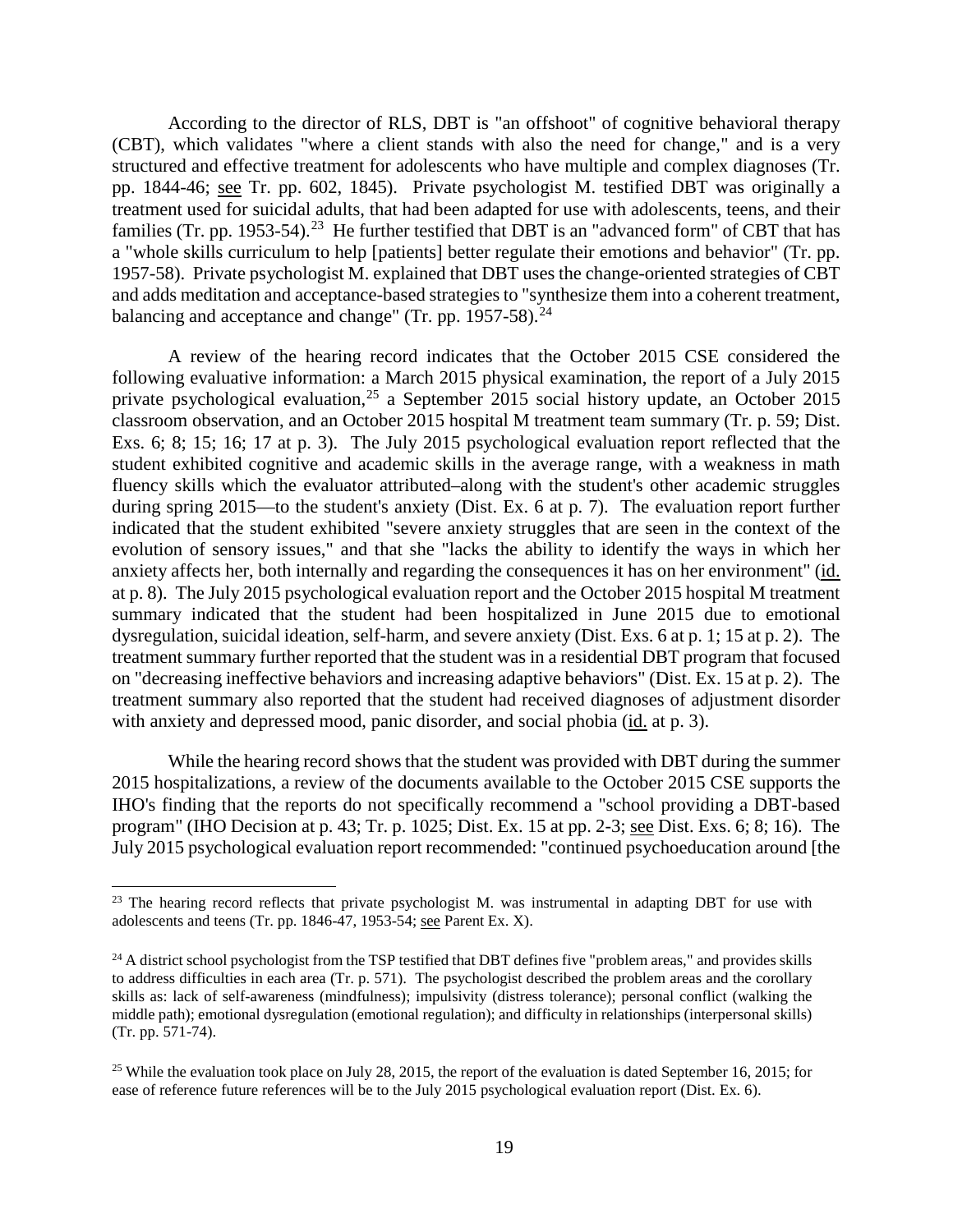student's] physiological symptoms of anxiety, the function of anxiety, and effects it has on her behavior" and "around the role of depressive thoughts in her presentation;" the report also noted that therapy should include a strong component of "mindfulness of emotions to increase her emotional awareness" (Dist. Ex. 6 at p. 8). The psychological report also noted that the student should "receive an IEP to help her succeed in light of" her struggles with a significant anxiety disorder that had "impacted her ability to learn" (id.). However, the evaluator recommended that the student and the parent continue with "individual, group, parent and phone consultation modalities" of DBT in light of her suicidal ideation; it also recommended that a "point person," a school counselor, should assist with de-escalation and regular check-ins, and this person "should be in contact with [the student's] DBT therapist to assist in the identification of appropriate skills" for the student to use (id. at pp. 8-9). The October 2015 hospital M treatment summary identified that the student's needs would be "appropriately met through placement in an academic setting with an emotional support component that can provide necessary support for her emotional disability" and that it was "critical" for the student to "access her academic potential in an environment that is sensitive to her ongoing clinical needs" (Dist. Ex. 15 at p. 3). The evaluators further recommended "a school with small class sizes, rich academic curricula, and access to emotional and social supports" (id.). The treatment summary also indicated that the student required an "academic setting that will offer therapeutic support, and that will challenge her academically while providing the clinical oversight that she requires" (id.).

Consistent with the above recommendations, the fall 2015 CSEs included recommendations in the IEP to address the student's needs including: specific management needs, a special class, counseling, and access to emotional and social supports (Dist. Exs. 15 at pp 2-3; 17 at pp. 4-5, 7; 46 at pp. 6, 8). The October and November 2015 IEPs identified recommendations set forth in the management needs that indicated the student's ability to learn was impaired by her emotional difficulties and that she needed ongoing and specific accommodations for anxiety and her tendency toward depressive symptoms to integrate socially with peers (Dist. Exs. 17 at p. 5; 46 at p. 6). The management needs also indicated that the student needed therapeutic and clinical support to continue to make progress in these areas (Dist. Exs. 17 at p. 5; 46 at p. 6). Finally, the "effect of student needs on involvement and progress in the general education curriculum" section of the IEP indicated that her social/emotional needs impacted her ability to make academic progress and that she required "continued psychoeducation around her physiological symptoms of anxiety, the function of anxiety and effects it has on her behavior," and that she needed "to develop coping skills to manage symptoms of behavior" (Dist. Exs. 17 at p. 5; 46 at p. 6). The CSEs also recommended both individual and group counseling, and bi-monthly 60-minute telephone consultations with private psychologist M. "to support DBT skills/techniques" (Dist. Exs. 17 at p. 7; 46 at p. 8).  $^{26}$ 

<sup>&</sup>lt;sup>26</sup> Additionally, the present levels of academic performance in the October 2015 IEP described that the student needed an "academic climate that can support social/emotional mental health needs to access relatively strong academic abilities" (Dist. Ex. 17 at p. 4). The IEP further indicated that she needed a counselor to help her deescalate when necessary, and to develop skills to identify the effects of anxiety and coping strategies to deal with the effects of anxiety (id.). The October 2015 IEP present levels of physical performance indicated that while there were no concerns with the student's physical development, her "emotional health contributes to her ability to participate in all aspects of life, including academics" (id.).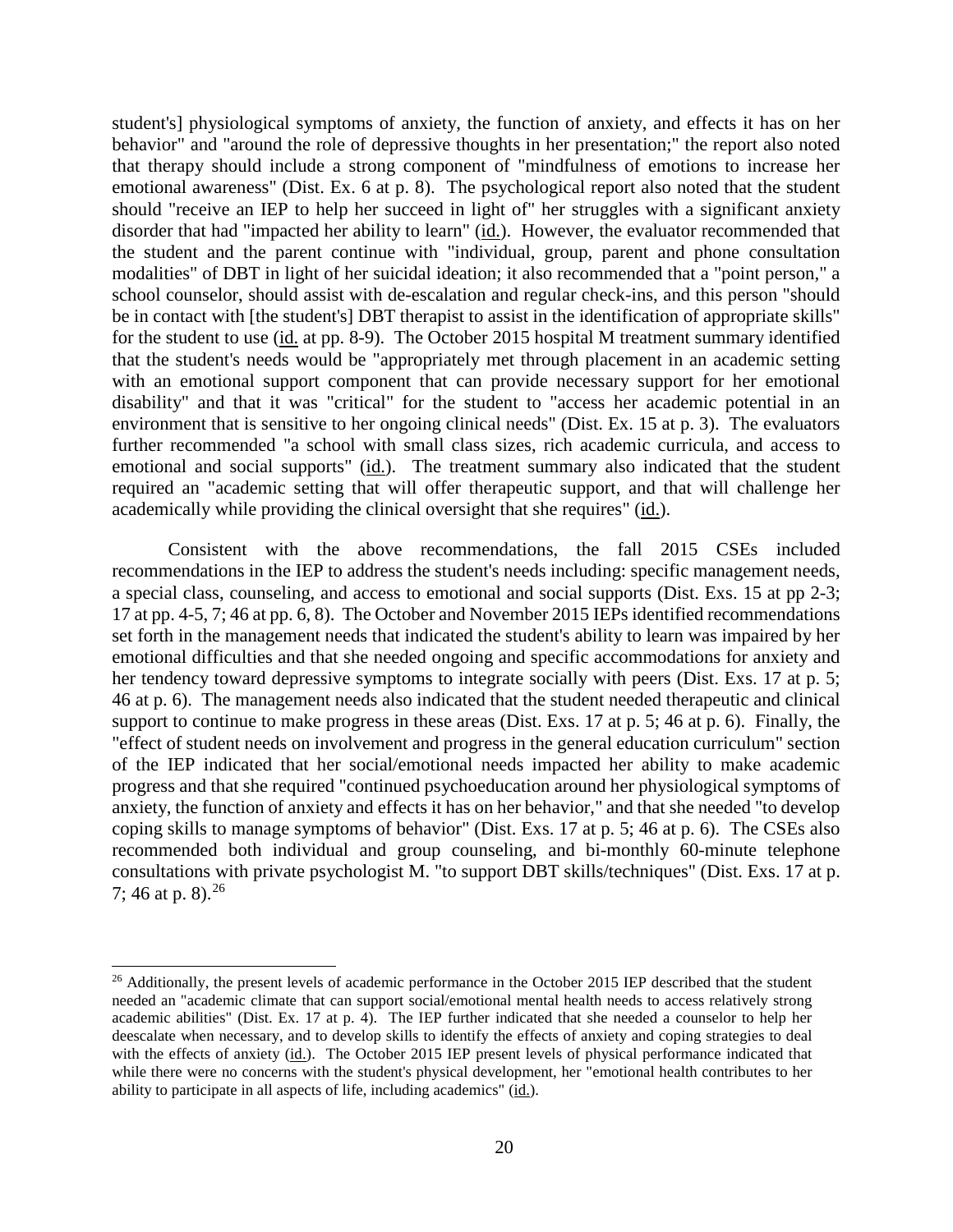Therefore, contrary to the parent's assertion, the July 2015 psychological evaluation report and the October 2015 hospital M treatment summary—while referencing DBT—do not reveal that either evaluator recommended that the student be placed in a "DBT program" (Dist. Exs. 6; 15 at pp. 2-3). While the parent may have requested that the fall 2015 CSEs recommend a placement that provided DBT, as stated above, the October and November 2015 IEPs provided the psychological evaluation report's recommendation for a DBT phone consultation, and the meeting information attached to the IEPs reflect that the purpose of the consultation was to coordinate treatment with the DBT provided by private psychologist M. (Dist. Exs. 17 at pp. 2, 7; 46 at pp. 2, 8).

Next, review of the hearing record does not support the IHO's finding that during the student's transition from the "intensive residential DBT program" at hospital M to "an entirely different environment" (i.e., Karafin), "there would likely be no meaningful support for the therapy [the student] was receiving from [private psychologist M.]" (IHO Decision at p. 44). The parent testified that the student was discharged to home from hospital M on or about October 2, 2015 (Tr. p. 1259). The hearing record indicates that the student stayed with a relative during the day and received home-based tutoring in the subject of health and online tutoring for core academic subjects (Tr. pp. 65-67, 1722-23; Dist. Ex. 46 at p. 1). During this time, the student had individual therapy sessions with private psychologist M. two times per week, as well as weekly "multi-family skills training group" and "periodic family therapy sessions" (Tr. pp. 1701, 2271-75; see Dist. Ex. 17 at p. 2). On November 12, 2015, approximately six weeks after the student was discharged from hospital M, the CSE reconvened and recommended Karafin (Dist. Ex. 46 at pp. 1-2, 8). Consequently, at the time of the CSE meeting the student had already transitioned to an environment (i.e., home) "entirely different" from the "intensive residential DBT program" at hospital M (IHO Decision at p. 44). Had the parent accepted placement at Karafin, the student would have received full-time instruction in a 6:1+1 special class placement, individual and group counseling, and as discussed in detail below, consultation between Karafin staff and private psychologist M. (Dist. Ex. 46 at pp. 1-2, 8). Additionally, the director of Karafin testified that the smaller class size with a lower student to teacher ratio  $(6:1+1)$  would be a good transition for the student after having been in the "much more restrictive environment" at the hospital (Tr. p. 410). The former director testified that the October 2015 CSE added a counseling consultation with private psychologist M. because it would support the student's transition from the hospital setting, and it was "important for the clinicians at school to be collaborating with a clinician providing treatment on the homefront, and [private psychologist M.] was going to be the clinician providing treatment to [the student] and her parent" (Tr. pp. 62-63). She further testified that the November 2015 CSE recommended the 6:1+1 special class at Karafin because it felt it would be supportive to the student while transitioning from a "very intensive" DBT program at hospital M and after having been at home for a period of time (Tr. p. 310).

Turning now to the district's assertion that the IHO improperly found that Karafin could not implement an "element critical" to the student's ability to receive educational benefit from the IEP, generally, the sufficiency of the program offered by the district must be determined on the basis of the IEP itself (R.E., 694 F.3d at 186-88). However, the Second Circuit held that claims regarding an assigned school's ability to implement an IEP may not be speculative when they consist of "prospective challenges to [the assigned school's] capacity to provide the services mandated by the IEP" (M.O., 793 F.3d at 245; see Y.F. v. New York City Dep't of Educ., 659 Fed. App'x 3, 5 [2d Cir. 2016]; J.C. v. New York City Dep't of Educ., 643 Fed. App'x 31, 33 [2d Cir.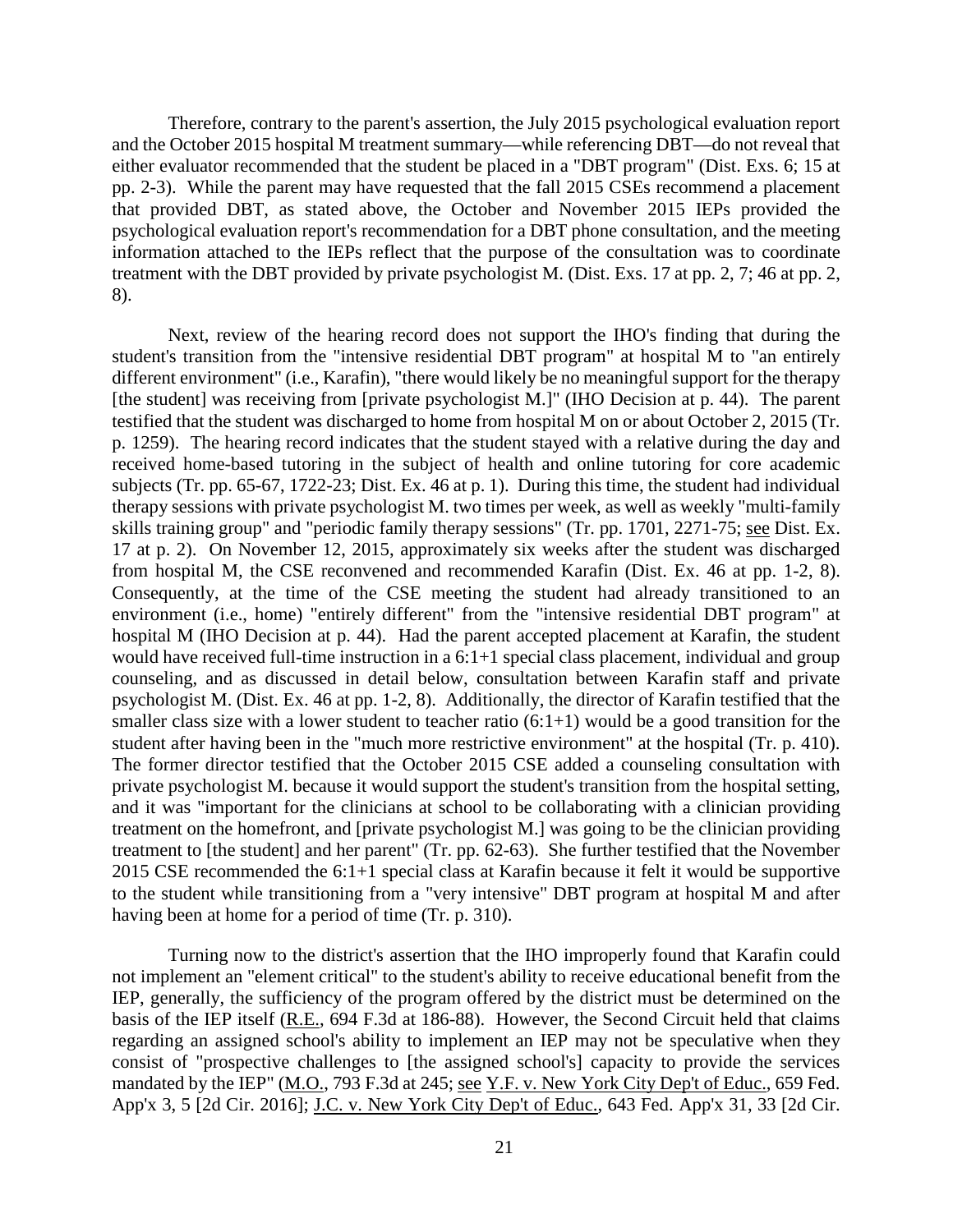Aug. 24, 2016]; B.P. v. New York City Dep't of Educ., 634 Fed. App'x 845, 847-49 [2d Cir. 2015]). Such challenges must be "tethered" to actual mandates in the student's IEP (see Y.F., 659 Fed. App'x at 5). In order for such challenges to be based on more than speculation, a parent must allege that the school is "factually incapable" of implementing the IEP ( $K.C.$  v. New York City Dep't of Educ., 2015 WL 1808602, at \*12 [S.D.N.Y. Mar. 30, 2015]; see also Z.C. v. New York City Dep't of Educ., 2016 WL 7410783, at \*9 [S.D.N.Y. Nov. 28, 2016]; L.B. v. New York City Dep't of Educ., 2016 WL 5404654, at \*25 [S.D.N.Y. Sept. 27, 2016]; G.S. v. New York City Dep't of Educ., 2016 WL 5107039, at \*15 [S.D.N.Y. Sept. 19, 2016]; M.T. v. New York City Dep't of Educ., 2016 WL 1267794, at \*14 [S.D.N.Y. Mar. 29, 2016]), based on something more than the parent's speculative "personal belief" that the assigned public school site was not appropriate (K.F. v. New York City Dep't of Educ., 2016 WL 3981370, at \*13 [S.D.N.Y. Mar. 31, 2016]; Q.W.H. v. New York City Dep't of Educ., 2016 WL 916422, at \*9 [S.D.N.Y. Mar. 7, 2016]; N.K. v. New York City Dep't of Educ., 2016 WL 590234, at \*7 [S.D.N.Y. Feb. 11, 2016]). The hearing record supports the district's contention that the IHO erred in finding Karafin could not implement the recommendation on the IEP to support DBT skills/techniques. All evidence available to the CSE at the time of the November 2015 CSE meeting indicated that Karafin could implement the bimonthly consultations with private psychologist M.

On November 6, 2015, the parent emailed the former director and provided reasons why she found the schools to which the district had referred the student were not appropriate (Dist. Ex. 40 at p. 1). In the email she stated that Karafin was not appropriate because the student's profile was "so different" from the other students that had attended the school, that educational possibilities related to college placement were not suitable, that the school lacked any element of DBT practice, that none of the staff were trained in DBT, and that it was too restrictive of an environment (id.). In a response to the parent dated November 9, 2015, the former director explained that the July 2015 psychological evaluation report recommended a counselor to assist in de-escalation when necessary and that the counselor periodically contact private psychologist M. to help identify appropriate skills for the student to use (Dist. Ex. 41 at p. 1). The former director also noted that the October 2015 IEP contained recommendations for a therapeutic day school, extended time, chunking assignments, breaking up long term assignments, counseling supports, small class sizes, and access to social and emotional supports to prevent regression (id.). Additionally, the former director indicated that clinicians in all the programs they visited were familiar with the tenets of DBT (id.). The former director also noted that "none of the recommendations received from [hospital M] advised that the school program must have DBT" (id.). Rather, they recommended that "the school program therapist be allowed to consult with [the student's] therapist in order to support [her] IEP goals" (id.).

The meeting information attached to the November 2015 IEP reflected that at the November 2015 CSE meeting, the director of Karafin reported that Karafin could meet the student's academic needs and goals listed in the IEP and would be able to support her transition to a post-secondary program such as a four-year college (Dist. Ex. 46 at p. 2). The Karafin director also confirmed that the student would be placed with students who have similar needs and abilities (id.). The school psychologist who attended the October and November 2015 CSE meetings testified that she believed Karafin was appropriate because the school could provide the student with all the supports recommended by the CSEs, including that Karafin would be in communication with the student's outside treatment provider to coordinate efforts and services (Tr. pp. 488-89; see Dist. Exs. 17 at p. 1; 46 at p. 1).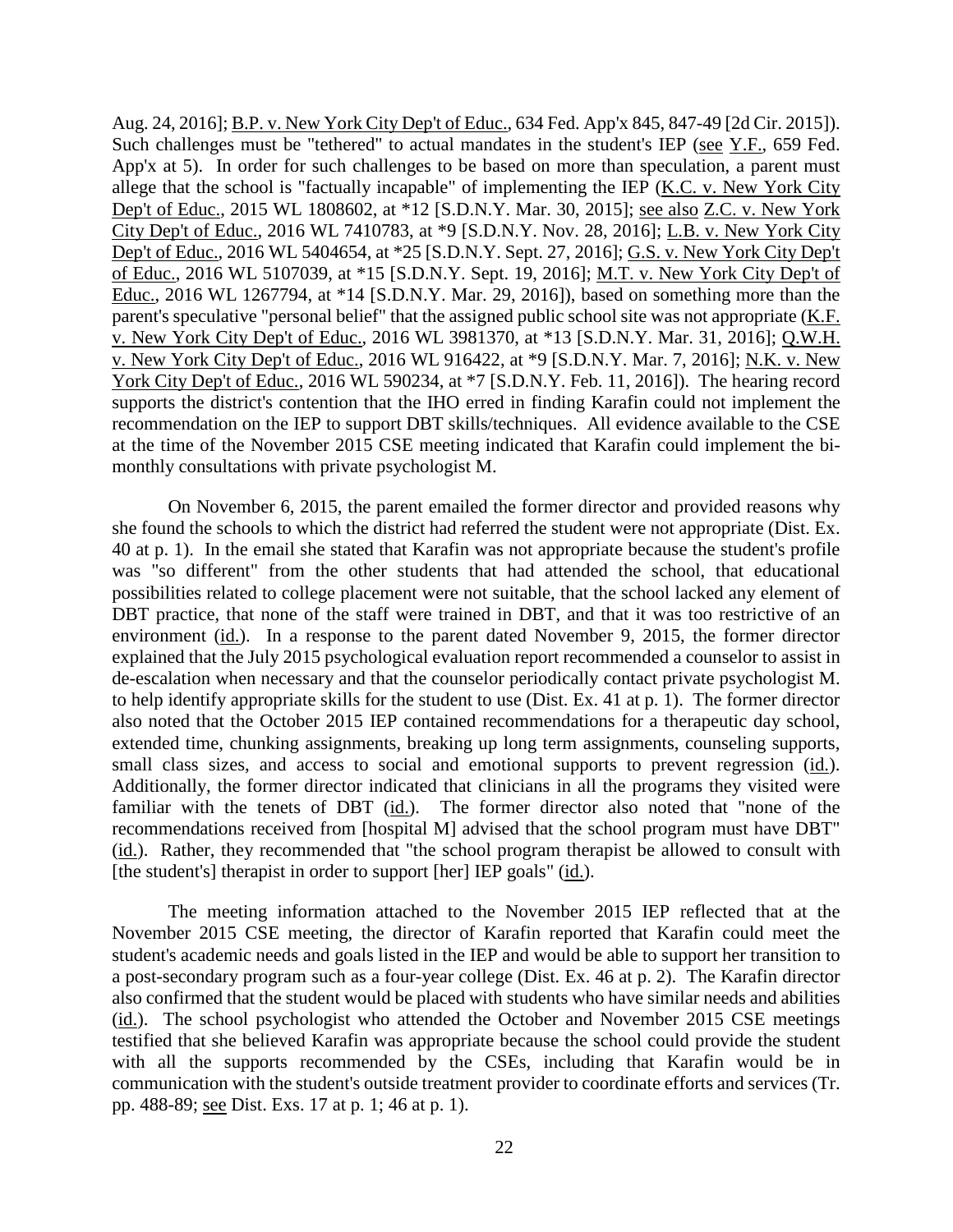The meeting information summary attached to the October 2015 IEP indicated the parent expressed that the student should be enrolled in a program "familiar with the tenets of DBT counseling" (Dist. Ex. 17 at p. 2). The parent testified that during her visit to Karafin she was informed by the Karafin director that staff were not trained in DBT, although there was one staff member who "knew of DBT" (Tr. p. 1049). She further testified that "just knowing of DBT does not make you able to help a child that's in a crisis situation know what skill to use" (id.). During the November 2015 CSE meeting, the director of Karafin confirmed that "Karafin staff routinely work[ed] with students who [were] in private therapy and working on replacing ineffective behaviors with adaptive and effective behaviors, including students who have or are receiving [DBT]" (Dist. Ex. 46 at p. 2).

The director of Karafin testified that all students at Karafin receive school-based counseling per their IEP and the mental health clinicians at the school coordinate with private mental health professionals (Tr. pp. 401-02). He also indicated that while clinicians at the school are not certified in DBT, they are familiar with it and continue their professional development in a variety of ways (Tr. pp. 403, 422). He further testified that the counselors at Karafin have previously worked with students in DBT and would refresh their knowledge before working with a student to ensure they "knew what to do and how to communicate properly with those students" (see Tr. pp. 403, 422). The former director testified that during the intake at Karafin, the director of Karafin shared that school staff had worked with students engaged in "outside" DBT and, although not certified, had participated in workshops about DBT (Tr. pp. 77-78). According to the former director, during the intake the director of Karafin stated that Karafin staff would "certainly" be able to work with the student's therapist to support whichever skills the student was currently working on, within the Karafin program (id.). She further testified that Karafin would have been able to offer the academic classes as well as the therapeutic component the student required and was willing to work with the student's private psychologist (Tr. p. 295). Additionally, the former director testified that even though Karafin did not have a DBT program, it was "absolutely willing" to work with the student's private psychologist, the clinicians at Karafin had a working knowledge of DBT, and they would be able to support the student and her parent (Tr. pp. 300-01).

Although private psychologist M. was not present for the October and November 2015 CSE meetings (see Dist. Exs. 17 at pp. 1, 11; 46 at pp. 1, 12), the IHO relied on his testimony to find that Karafin would not be able to implement the counseling consultation provided for in the 2015-16 IEP (IHO Decision at pp. 43-44). However, a review of the cited testimony establishes that it does not support the conclusion drawn by the IHO (see Tr. pp. 2276-78). Initially, private psychologist M. testified that some schools with DBT programs "choose not to necessarily do all of the comprehensive elements of it and do pieces of it . . . and use me as an adjunctive out-patient therapist" (Tr. p. 2270). Without first determining private psychologist M.'s knowledge of Karafin's program, staff training, ability to consult with outside providers, or level of DBT knowledge, the IHO asked private psychologist M. to what extent it would be necessary for staff "to have some sort of DBT training in order to function as an adjunct" to the DBT he provided to the student (Tr. p. 2277).<sup>27</sup> In response, private psychologist M. testified that it was "very critical"

<sup>&</sup>lt;sup>27</sup> Private psychologist M. testified that although he had "heard about" Karafin "years earlier" from patients, he did not have sufficient recent knowledge to "make any recommendations myself on it" (Tr. p. 1994).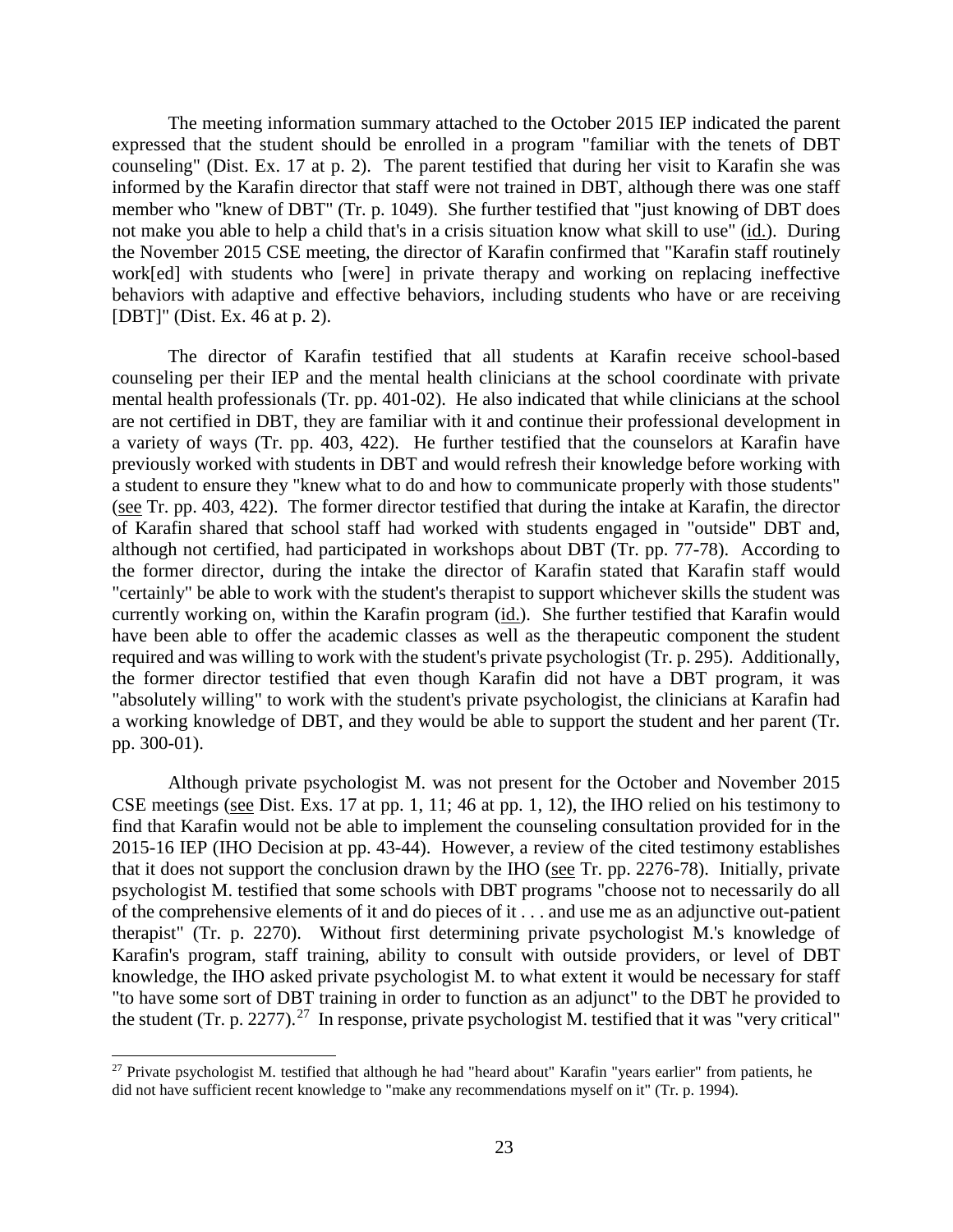for staff to receive training to be able to "effectively deliver the skills in various contexts [and] to provide coaching to the students during the day" (id.). The IHO then asked private psychologist M.'s opinion as to "the appropriateness of a program with staff who may be familiar theoretically with DBT, but have not necessarily received specific training in it as an adjunct to your program," to which private psychologist M. responded that familiarity without training "doesn't mean anything to me," and that "having read a textbook or an article [on DBT] without being trained in how to adequately supervise in general I don't think really would suffice" (Tr. pp. 2278). Notwithstanding that, as described above, the November 2015 IEP did not require DBT services be provided directly to the student. Accordingly, the fact that private psychologist M. testified that simple awareness of DBT would be inadequate for a school program that "wants to be complementary to the work [he was] doing in an out-patient setting" does nothing to undermine the ability of Karafin to implement the November 2015 IEP. Private psychologist M. did not testify that he would be unable to collaborate with Karafin staff, as required by the IEP, "to support DBT skills/techniques."

In any event, even if private psychologist M.'s responses to the questions posed by the IHO were relevant to Karafin's ability to implement the IEP, they are outweighed by the evidence in the hearing record consisting of testimony provided by the director of Karafin and the former director who participated in both the October and November 2015 CSE meetings that Karafin staff had experience consulting with outside providers who use DBT and attended workshops about DBT (Tr. pp. 77-78, 401-03, 422; Dist. Exs. 17 at p. 1; 46 at pp. 1-2). As a result, private psychologist M.'s answers failed to establish that Karafin staff could not implement the CSE's recommendation for bi-monthly consultations. Additionally, as discussed above, none of the evaluative information available to the October and November 2015 CSEs indicated that the student required a DBT program in order to receive a FAPE, and given the evidence about Karafin staff knowledge and the ability of Karafin staff to implement the counseling consultation, the IHO's conclusion that "any meaningful collaboration between [Karafin] and [private psychologist M.] was not likely to be possible" is not supported by the hearing record (IHO Decision at p. 44; see Dist. Exs. 6; 8; 15; 16; 17 at p. 3; 46 at p. 4-5). Furthermore, while the former director testified that it was "important for the clinicians from the school to be collaborating with" the student's private clinician (Tr. pp. 62-63), the hearing record does not support the IHO's determination that the bi-monthly one hour phone consultation was "critical to enable the student to make meaningful gains" (IHO Decision at p. 44) in light of the other supports provided to address the student's social/emotional needs as described above. Accordingly, the IHO's determination that the district failed to offer the student a FAPE for the 2015-16 school year must be reversed.

### **C. 2016-17 School Year**

# **1. Summer 2016 12-Month Services**

The IHO found that the parent failed to assert the student was "at risk of academic regression." The IHO also determined that the student maintained her "very good" grades even while under "extreme emotional stress," and did not lose credits as a consequence of her hospitalization (IHO Decision at pp. 45-46). The IHO further determined that the student quickly found academic and social success while at RLS, such that "if some skills were lost or diminished it appears that she very quickly recovered them" (id. at pp. 45-47). On appeal, the parent argues that the IHO failed to credit testimony indicating that the student could regress and become suicidal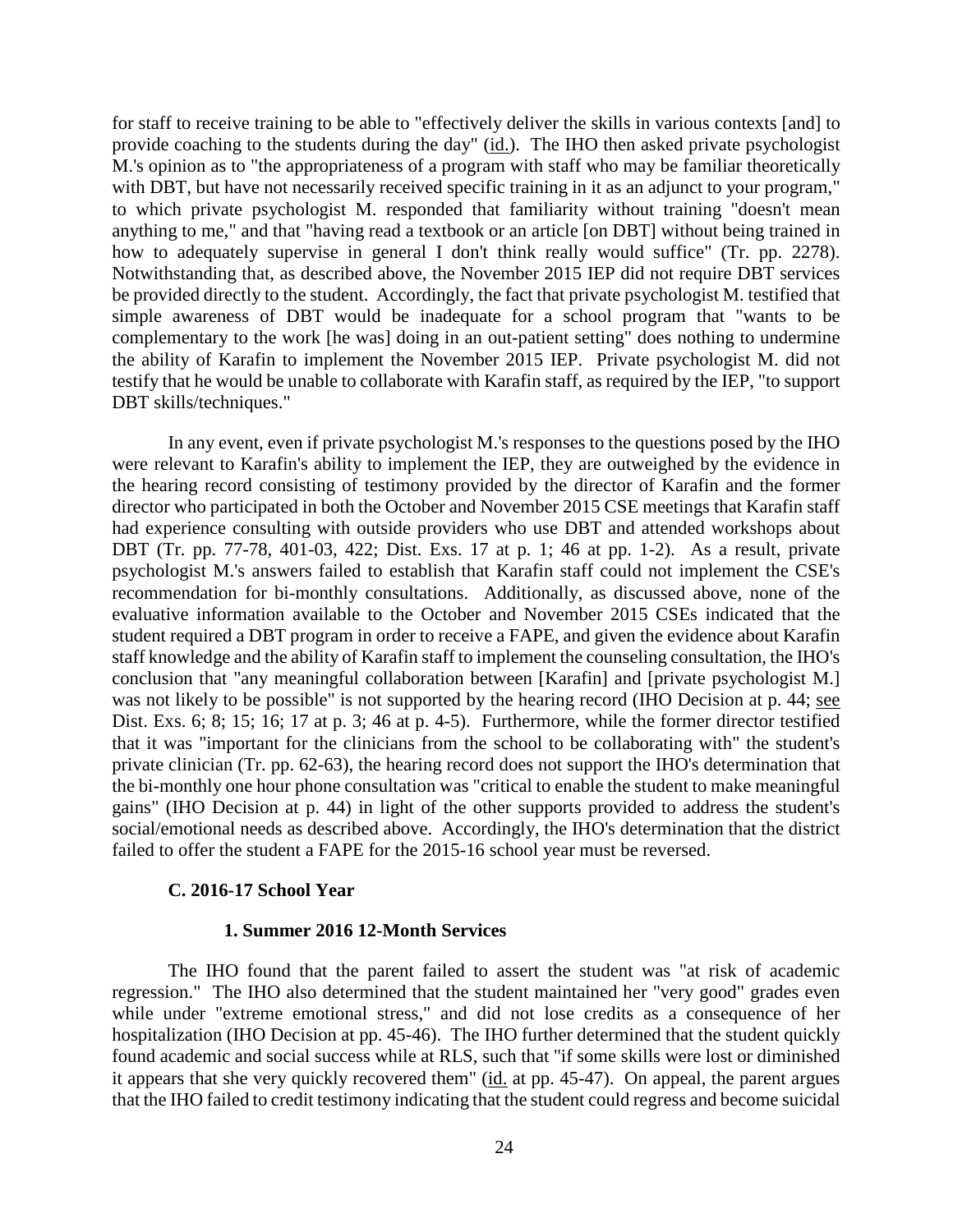as a result of being away from RLS. State regulations require that students "shall be considered for 12-month special services and/or programs in accordance with their need to prevent substantial regression" (8 NYCRR 200.6[k][1]; see 8 NYCRR 200.1[eee]). "Substantial regression" is defined as "a student's inability to maintain developmental levels due to a loss of skill or knowledge during the months of July and August of such severity as to require an inordinate period of review at the beginning of the school year to reestablish and maintain IEP goals and objectives mastered at the end of the previous school year" (8 NYCRR 200.1[aaa]).<sup>28</sup> State guidance indicates that "an inordinate period of review" is considered to be a period of eight weeks or more ("Questions and Answers Extended School Year 2017," Office of Special Educ. [Feb. 2017], available at http://www.p12.nysed.gov/specialed/applications/ESY/esy-2017/documents/questions-andanswers-extended-school-year-2017.pdf).<sup>29</sup>

Both private psychologist M. and the director of RLS testified that the student would "potentially regress" or have a significant risk of regression in summer 2016 without the support and structure that RLS had been providing to her during the 2015-16 school year (see Tr. pp. 1868- 69, 1977-78; Dist. Ex. 54). Meeting information attached to the February 2016 IEP reflected that the student struggled with anxiety and depression, and the student did not always initiate disclosure of her feeling and concerns (Dist. Ex. 56 at p. 2). Moreover, district staff from RLS noted that the student exhibited "some symptoms of depression as she transitioned from one quarter to the next" during the 2015-16 school year, but that she was developing more trust with adults (id.). However, the CSE also discussed that the student had exhibited academic and social/emotional progress, would be on track to attain a Regents diploma if she took Regents examinations and, as there was no evidence of substantial regression, did not meet the criteria for 12-month services (id.). To this point the former director testified that the CSE did not recommend 12-month services for summer 2016 because the student "was not exhibiting any substantial regression," and that the student's RLS reports indicated she was "progressing and doing very well with the academic program," and was making progress in social/emotional areas (Tr. p. 83; Dist. Ex. 56 at p. 2). She also testified that the 2015-16 school year progress reports from RLS indicated that the student did not exhibit any concerning behaviors, including those behaviors that originally led to the student's hospitalization (see Tr. pp. 356-57).

Additional evidence in the hearing record also reflected that it was unlikely the student would regress emotionally during summer 2016. The student received limited services for approximately two months between the time she was discharged from hospital M in early October

<sup>&</sup>lt;sup>28</sup> While the IHO questioned whether social/emotional regression would qualify a student for 12-month services (IHO Decision at pp. 45-46), the areas of need required to be considered by the CSE when determining appropriate educational programs and services for a student include academic achievement, functional performance and learning characteristics, social development, physical development, and management needs (8 NYCRR 200.1[ww][3][i]). As the district does not raise any argument to the contrary, for the decision it is presumed that a student's social/emotional regression otherwise meeting the regulatory requirements would entitle a student to receive 12-month services.

 $29$  District Courts in New York have followed the eight-week standard set forth in guidance when determining whether substantial regression has occurred (D.D-S. v. Southold Union Free Sch. Dist., 2011 WL 3919040, at \*15-\*16 [E.D.N.Y. Sept. 2, 2011]; see F.L. v. Bd. of Educ. of Great Neck Union Free Sch. Dist., 274 F. Supp. 2d 94, 125 [E.D.N.Y. 2017]).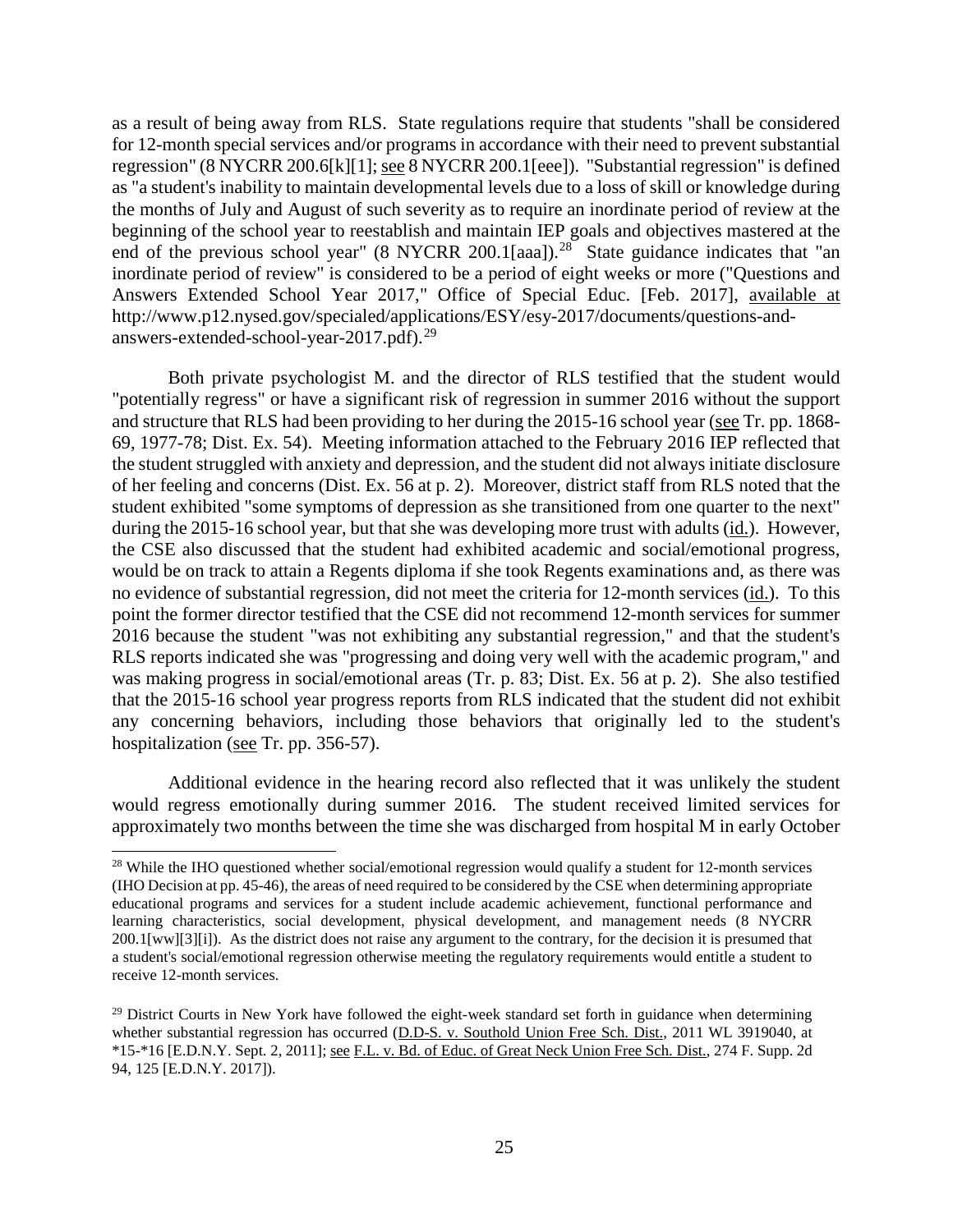2015 and when she began attending RLS on November 30, 2015 (Tr. pp. 314, 351-52, 1055, 1259).<sup>30</sup> While at home before attending RLS, the student received some tutoring services from the district and continued to receive treatment two to three times per week from private psychologist M., but she did not receive any additional services (Tr. pp. 67, 1701, 1722-23). The parent further testified that the student had begun decompensating emotionally as a result of being home during that time and had become anxious about not being in school (Tr. pp. 1722-23). Nevertheless, upon entering RLS the student did well academically, "immediately made friends," and was "nominated as student of the week the second week she was there" (Tr. pp. 1055-57). The director of RLS testified that the student had done "exceptionally" well upon entering RLS and "her transition was really very smooth;" she further elaborated that the student was very social and made friends quickly, was getting "nothing but positive feedback" from teachers related to her transition into school, and she felt accepted and comfortable both socially and academically at RLS, even though it was known that the student would "sometimes conceal" when she was "struggling" (Tr. pp. 1864-67). The director of RLS also opined that during her transition the student did not utilize the counseling office "all that often," though she frequently utilized her advisor (Tr. pp. 1866-67). The January 2016 educational evaluation report drafted by the student's advisor noted that the student exceeded expectations in social skills with respect to interacting with other students and communicating with her advisor by the end of her first quarter at RLS (Parent Ex. W at p. 81). The advisor also noted that the student "quickly made friends, got used to her classes and felt as if she were at RLS 'forever'" (id.). The student was receiving straight As by the end of her first quarter, and teacher comments in the student's education evaluation reports noted that her behavior in class was cooperative, that she related and worked well with other students, and that she was either motivated or highly motivated in class (see id. at pp. 81-87). Finally, while there was limited information as to whether the student exhibited regression during other breaks in the school year, the February 2016 IEP meeting minutes noted that the student was able to successfully transition back to school after winter break (Dist. Ex. 56 at p. 2).

The parent also claims that the RLS director's support of 12-month services was not related to credit recovery but the "consequences of suicide and suicidal ideations and regression" when the student was away from RLS. However, evidence in the record shows that the information available to the February 2016 CSE related to the director's belief that the student's social/emotional difficulties were linked to perceived difficulties with credit recovery and timely graduation. In her February 2016 letter in support of 12-month services, the director "strongly recommend[ed] a 12-month IEP for [the student] so that she can have the opportunity to recover credits that were lost during her hospitalization and graduate on time" (Dist. Exs. 54; 56 at p. 2). Moreover, according to the director, "delaying [the student's] graduation date would negatively impact her self esteem and increase the risk of her becoming increasingly anxious and depressed" (Dist. Ex. 54). The director testified that if the student "didn't recover some of the credits that she lost at [the district high school] when she was hospitalized ... that would ... exacerbate" the student's social/emotional difficulties (Tr. p. 1869). However, information from the February 2016 CSE meeting indicated that the district guidance counselor at the CSE meeting clarified that the student was not behind in credits, but rather was "ahead of schedule" (Dist. Ex. 56 at p. 2). Further,

<sup>&</sup>lt;sup>30</sup> The former director testified that the student was discharged on either October 3, 2015 or October 4, 2015 (Tr. p. 352). The parent testified that she believed the student was at hospital M until approximately October 2, 2015 (see Tr. p. 1259).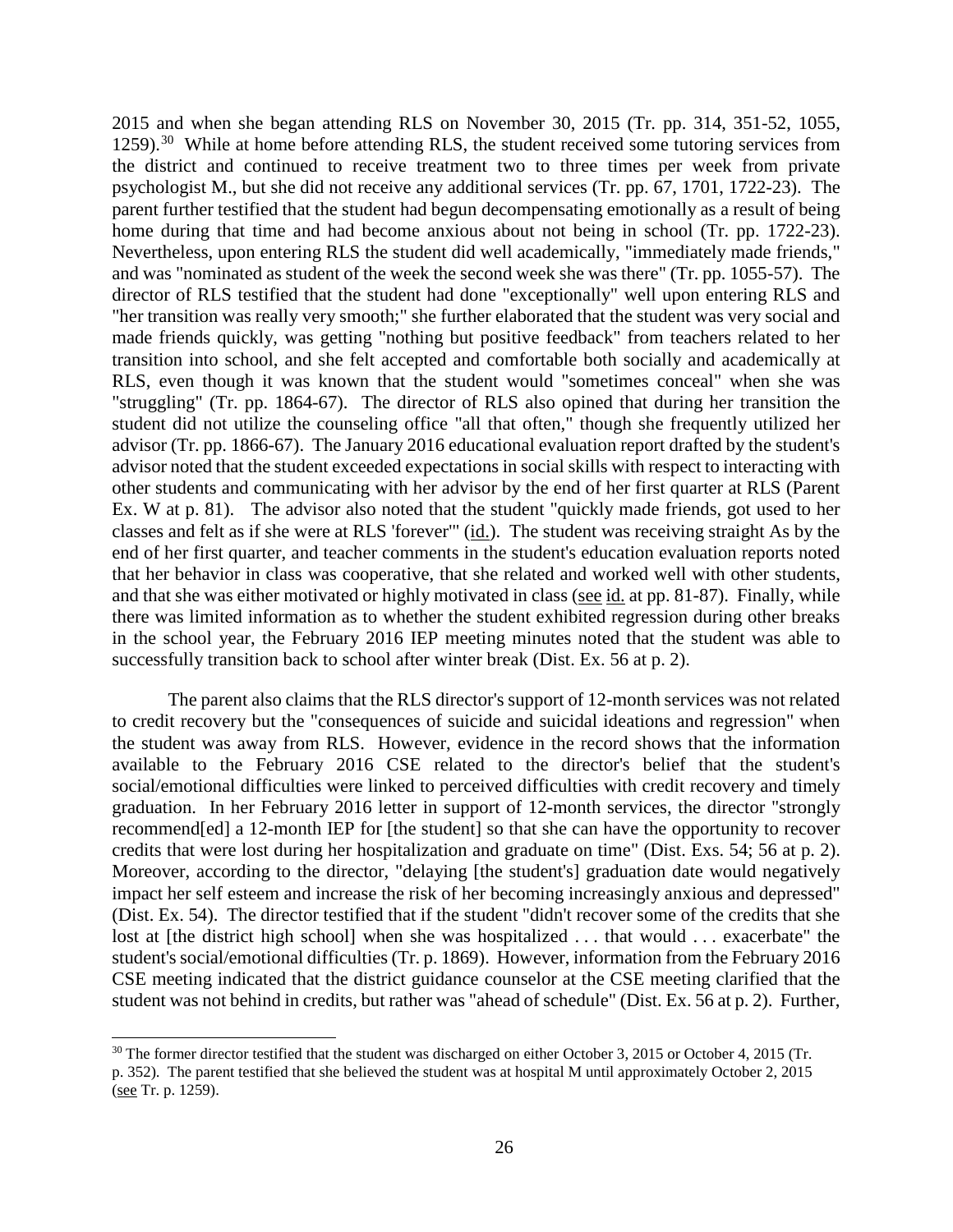counselor S. testified that the CSE looked at the student's transcript and there was no indication the student would not have graduated on time as a result of her hospitalization, since by the end of the 2014-15 school year the student had already accumulated 10 out of a total 22 credits required to graduate (Tr. pp. 824-26; see Dist. Ex. 104). Additionally, at the hearing the director of RLS clarified that her concerns surrounding credit accumulation in the February 2016 letter had to do with the particular way RLS provides credits per quarter and that credits at RLS do not "always add up the same way" as credits earned in the district (Tr. p. 1903).<sup>31</sup>

The parent maintains that the student would regress without 12-month services, but the evidence presented does not indicate that the student had previously exhibited substantial regression in the form of any loss of skills, either academically or socially/emotionally. For those reasons, while I sympathize with the parent's fear that her child could regress emotionally without the support provided by a 12-month program, the IHO appropriately determined that the hearing record does not support a finding that 12-month services were required for the student to receive a FAPE.

## **2. May 2016 IEP**

At the outset of the discussion for the 10-month 2016-17 school year, the IHO stated that the "principal issue to be determined with regard to the district's TSP recommendation is the consequence for this student of the program being housed within [the district's high school]" (IHO Decision at p. 47). The IHO next found that the TSP and RLS programs "provide the same basic elements," TSP staff had received appropriate training, and that there was no basis to conclude they could not appropriately implement the TSP (id. at p. 47-48). Additionally, the IHO determined that "a specific site within the school was identified and the program was implemented by the start of the school year," and that "the program location was acceptable and . . . was adequately equipped and furnished for its purpose when the program commenced" (id. at p. 48). The IHO turned next to "the claim that any location within [the district's high school] put the student at substantial risk of regression" with regard to her social/emotional status and concluded that due to certain facets of the district high school, her familiarity with students who attended the school, and the large size of the school, the district "failed to establish that it provided a program reasonably calculated to enable this student to make meaningful educational gains" for the 2016- 17 10-month school year (IHO Decision at pp. 48-50).

On appeal, the district asserts that the IHO erred in finding that the student would have a "substantial risk of regression" if she returned to the district high school. The district alleges the IHO erred when she relied on impermissibly speculative information that the student's perceptions and "culture" of the school, and the possibility that the student would encounter familiar peers at the school would cause the student anxiety. The district also claims that the IHO improperly relied on evidence about the student's experiences at the school prior to the time the student was eligible

 $31$  The director noted that it was important to maintain the "structure" of the student's day throughout the summer so that the student would have "unlimited access to the counseling office," as well as access to an advisor, as a result of her past "intense" emotional struggles (Dist. Ex. 54; <u>see</u> Tr. p. 1920; Dist. Ex. 54). A therapist from RLS present at the February 2016 CSE meeting noted that the student would be able to "contact people at the school" over summer break, but she would not be assigned an individual advisor if she were not receiving 12-month services during the summer (Tr. p. 1060; Dist. Ex. 56 at p. 2).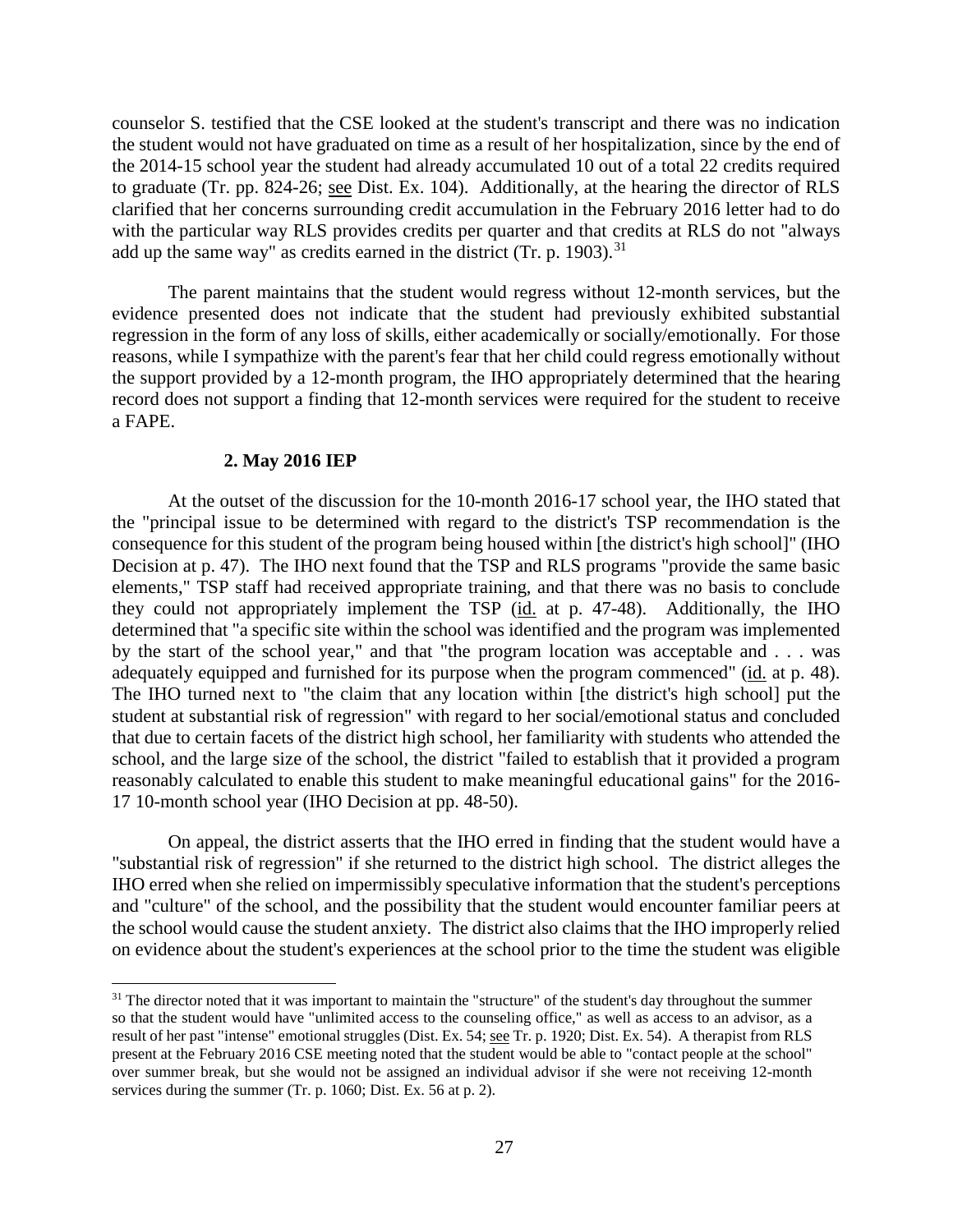for special education services and her experience in a nonacademic activity at which she received no special education support. Finally, the district contends that the IHO erred in finding that the district high school was too large for the student based upon subjective and unquantified descriptions.

Although the evaluative information available to the May 2016 CSE and the present levels of performance in the May 2016 IEP are not directly in dispute, a brief discussion thereof provides context for the discussion of the disputed issue to be resolved—namely, the appropriateness of the May 2016 CSE recommendation. In addition to the evaluative information reviewed by the October 2015 CSE, the hearing record indicates that the May 2016 CSE considered information provided in January 2016 and March 2016 RLS educational evaluation reports (Parent Ex. W at pp. 80-93; Dist. Exs. 60; 62 at pp. 1-2, 4-5).

The March 2016 RLS educational evaluation report indicated that the student made "good progress," "excellent progress" or had exhibited "superior achievement" in all classes, demonstrated good to outstanding participation, was highly motivated in all classes, completed assignments, and demonstrated good study habits (see Dist. Ex. 60). The educational evaluation report further indicated that the student related to and worked well with others, exhibited cooperative behavior in class and with her teachers, had satisfactory to excellent attendance, and was usually on time (id.). Additionally, during sessions with her advisor the student exceeded expectations in participation and social skills, met expectations in communication with her advisor, was usually on time during morning check-in, mid-morning advising sessions, and afternoon check-out, and demonstrated responsible use of both her Chromebook and planbook (id. at p. 7). The educational evaluation report also indicated that the student either met or exceeded expectations in her individual student goals for the quarter (id.). Regarding the student's goal that she would "[p]rocrastinate less on assignments," the advisor noted that the student consistently completed her assignments in a timely fashion; the advisor also noted that the student's grades were strong in every class, and she never missed or handed in late work (id.). Considering the student's goal that she would "[e]xpand social group," the advisor noted that the student made good social connections with some of her peers and was very close with a few students, and that the student would continue getting to know others at the school (id.). Regarding the student's goal that she would "[p]articipate more in class," the advisor noted that the student had "some discomfort speaking up during class, though she always participates" when asked directly, and she would continue to work on participating voluntarily (id.).

According to the meeting information attached to the May 2016 IEP, the school psychologist from RLS who participated in the meeting by telephone, reported that the student made progress in all academic areas as well as in her individual goals of procrastinating less on assignments, "social group," and participating in class (Dist. Ex. 62 at p. 1). Additionally, he reported that the student was very well liked and had adopted her own group of friends (id.). He further indicated that the difficulties she experienced in the classroom were associated with her generalized anxiety disorder, and that she had a "significant history of emotional supports" (id.). When asked how the student's anxiety manifested itself, the RLS school psychologist commented that her weaknesses included identifying, understanding and managing symptoms, and asserting or advocating for herself; and further indicated that the DBT she received outside of school had helped "a lot" as well as receiving counseling as needed (id.). The RLS school psychologist suggested that the student benefitted from an advocate, to whom she could talk when needed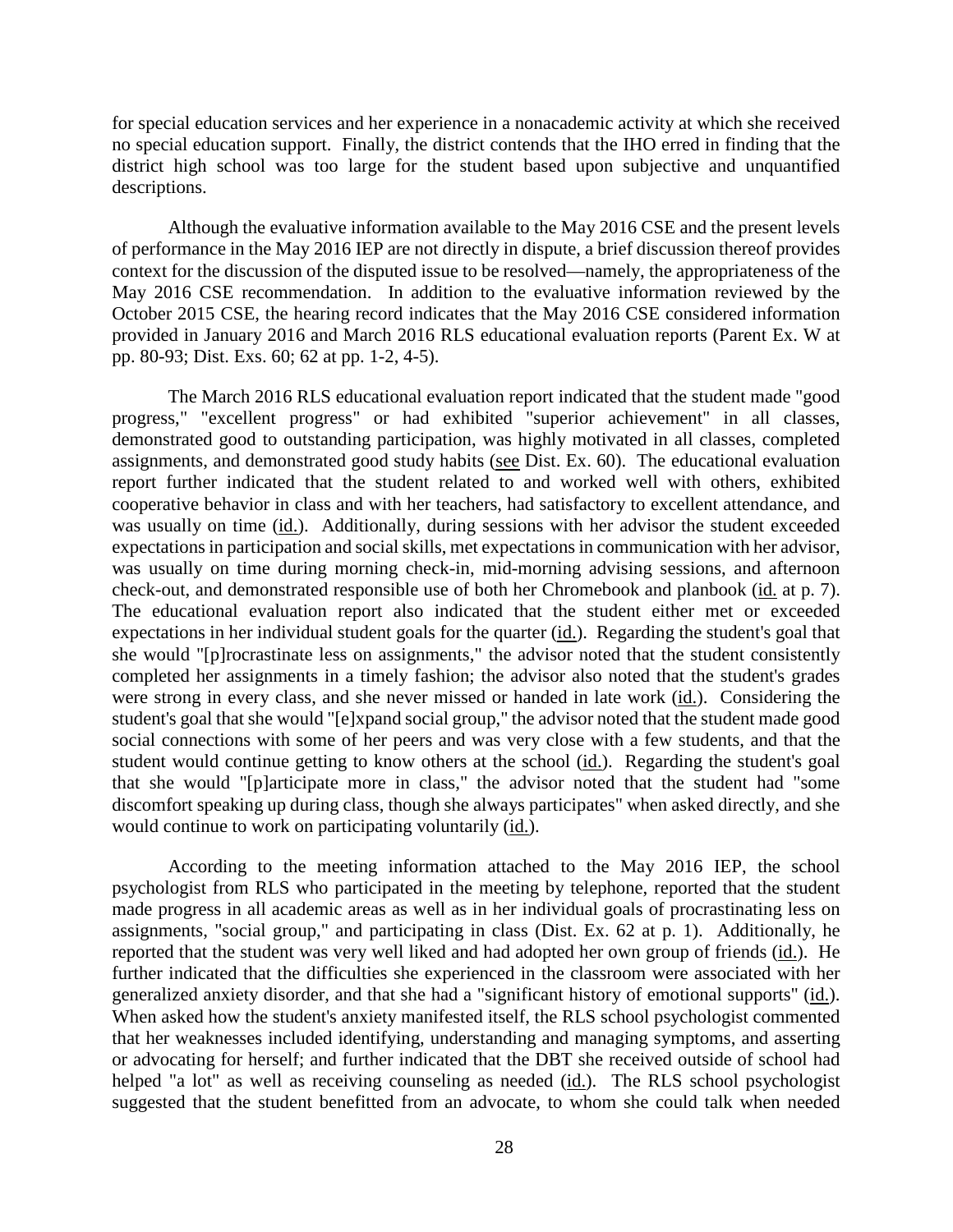throughout the day (id. at pp. 1-2). The RLS school psychologist also opined that the student needed a program with a "low student to teacher ratio" and commented that the student exhibited "a large degree of anxiety in larger settings" (id. at p. 1).<sup>32</sup>

The May 2016 IEP reflected that the student received grades ranging from A- to A+ in March 2016 (Dist. Ex. 62 at p. 5; <u>see also</u> Dist. Ex. 60).<sup>33</sup> Academically, the IEP noted that the student needed to develop more active learner skills such as increased participation in group discussions and organization skills (Dist. Ex. 62 at p. 5). Related to social development, the CSE identified and the IEP reflected that the student needed to work on voluntarily participating more and asserting herself in class (id.). The IEP also included information about the student's goals from the March 2016 RLS educational evaluation report, as previously discussed above (id.). In the management needs, the IEP noted that the student's ability to learn was impaired by her emotional difficulties, anxiety, and her tendency towards depressive symptoms, that she required ongoing support, opportunities to practice and generalize coping skills and specific strategies to address anxiety, and she needed to integrate socially with peers (id. at p. 6). The IEP further indicated that the student needed therapeutic and clinical support throughout the day to continue making progress in these areas (id.). The May 2016 IEP indicated that the student required strategies, including positive behavioral interventions, to address behaviors that impede the student's learning or that of others; however, she did not require a behavioral intervention plan as the "[t]herapeutic program will support behavioral needs" (id.). The May 2016 CSE recommended the student attend an 8:1+1 special class in ELA and social studies in the district's TSP; the student would also receive one 40-minute session per week of individual counseling and one 60-minute session per week of counseling in a small group (id. at p. 8). The CSE also recommended a teaching assistant (4:1) throughout the school day in all environments and one 60-minute bimonthly phone consultation with private psychologist M. "to support DBT skills/techniques" (id. at pp. 8-9). The CSE further recommended the following accommodations and modifications: breaking large assignments into smaller components with separate due dates, extended time for all tests including State tests, and administration of tests in a separate location (id. at pp. 9-10).

<sup>&</sup>lt;sup>32</sup> The RLS director testified that classes at RLS averaged "five to ten students, with one teacher" (Tr. p. 1843).

<sup>&</sup>lt;sup>33</sup> Information related to the student's needs contained in the May 2016 IEP was identical to the information included in the October 2015 IEP, except that any new information obtained from the March 2016 educational evaluation report was added, where applicable (compare Dist. Ex. 17 at pp. 4-5 with Dist. Ex. 62 at pp. 5-6).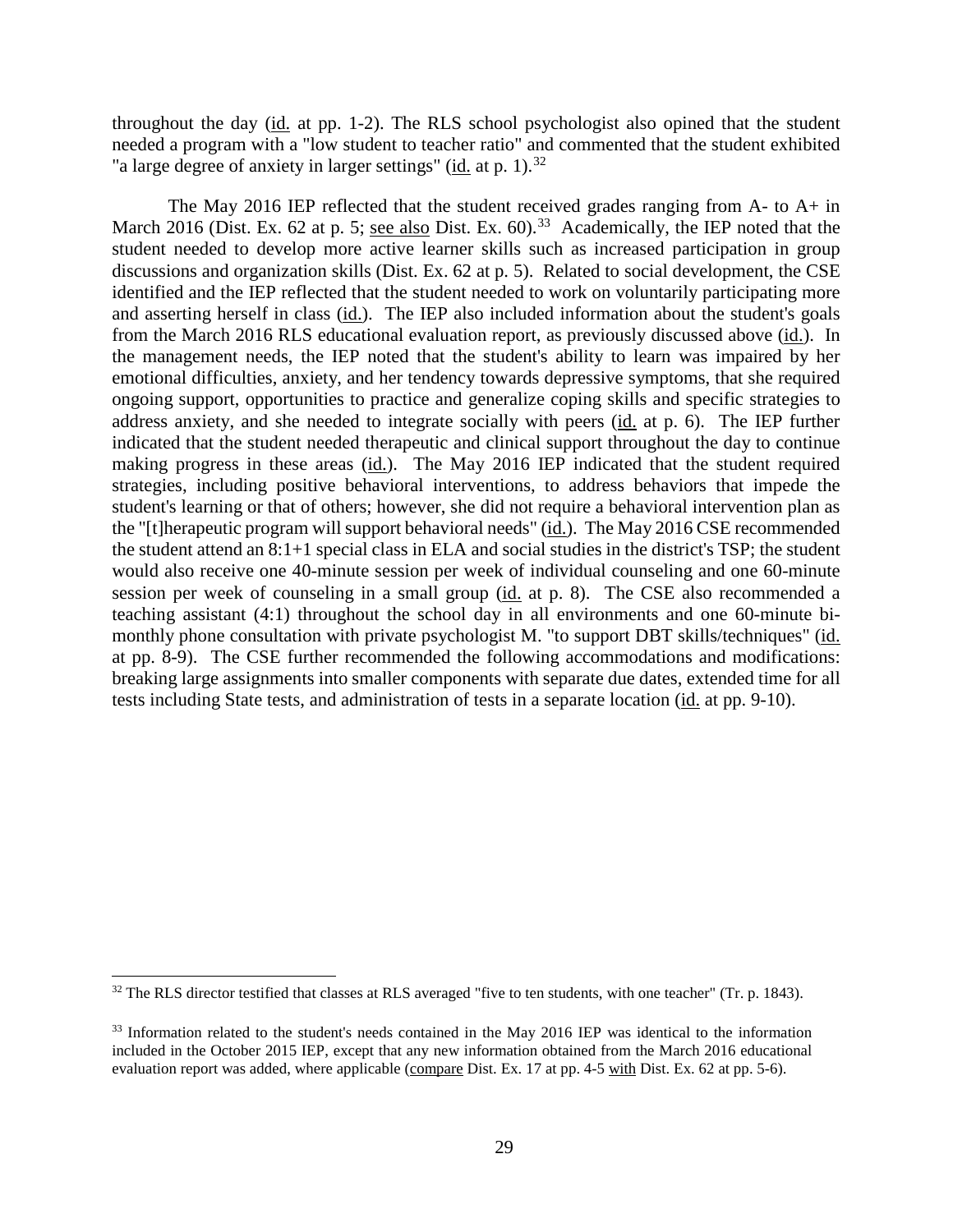To address the recommendations set out in the May 2016 IEP, the CSE determined that the student's needs could be met in the district's newly created TSP at the district high school.<sup>34</sup> While the TSP is not directly referenced in the recommended special education programs and services or goals sections of the IEP, the program is described in the portion of the IEP related to the student's management needs (see Dist. Ex. 62 at pp. 2-3, 6-9).<sup>35</sup> The IEP described the TSP as offering a "home base," with a special class and mainstream academic schedule "as needed to support student's academic schedule preferences," such as electives and "AP" classes, which was "developed in collaboration with guidance and supportive of transition goals," and included a daily "[s]upport period" that focused on executive functioning skills (id. at p. 6). According to the IEP the program also offered individual and group counseling with a DBT focus, "access to therapeutic/clinical supports throughout the day," and teaching assistants "trained in TSP/DBT protocols for support in mainstream classes as necessary" (id.). According to the meeting information attached to the May 2016 IEP, in the TSP the student would specifically receive one session per week of individual counseling, instruction in a daily support period with a special education teacher, and a "once weekly skills training counseling group using a DBT model" (id. at p. 2). The TSP also provided "access" to a teaching assistant to provide support in elective and special classes, and access to a clinician during the day to "check-in with [the student] to address any concerns that might come up" (id.). Further, a transition plan would be developed with RLS and the parent to support the student's "return to [the] district [and] to address concerns about reentering the building including individualizing the daily schedule, including a pick-up, drop-off schedule, [t]eaching [a]ssistant support, [and a] flexible classroom schedule to avoid large groups in the hallways" (id.).

Testimony from district staff highlighted the importance of the TSP's small size and location in relation to the district high school as a key supportive element for students who required the program. District staff testified that the TSP was housed at the district high school in a separate,

<sup>&</sup>lt;sup>34</sup> In November 2015, the district school psychologist provided the former director with a "TSP proposal" she had developed in conjunction with a high school special education teacher (Tr. pp. 628-30; Dist. Ex. 90 at pp. 1-2). The November 2015 TSP proposal noted that the TSP would "provide emotionally fragile students with academic and therapeutic support throughout their day" and would provide services to students in grades nine through twelve who were emotionally fragile and/or engaged in maladaptive behavior patterns (Dist. Ex. 90 at p. 3). According to the TSP proposal, students had the opportunity to take all academic coursework in the mainstream environment with the support from the TSP teacher/teaching assistant as necessary, students who required a smaller environment could receive instruction in a special class for ELA and global studies (id.). Additionally, all TSP students would participate in a "study skills class" and a "daily support period," counseling, and had access to a DBT-trained clinician throughout the school day (id.). The TSP proposal also noted that the TSP would be staffed with a full time special education teacher, two full time teaching assistants, a full time clinician, a consulting psychiatrist available on a monthly basis, and a guidance counselor (see Tr. p. 618; Dist. Ex. 90 at p. 4).

<sup>&</sup>lt;sup>35</sup> The portion of the IEP explaining "the extent  $\dots$  to which the student will not participate in regular class  $\dots$ activities" specified that the student "needs a therapeutic support program to make academic progress" (Dist. Ex. 62 at p. 11).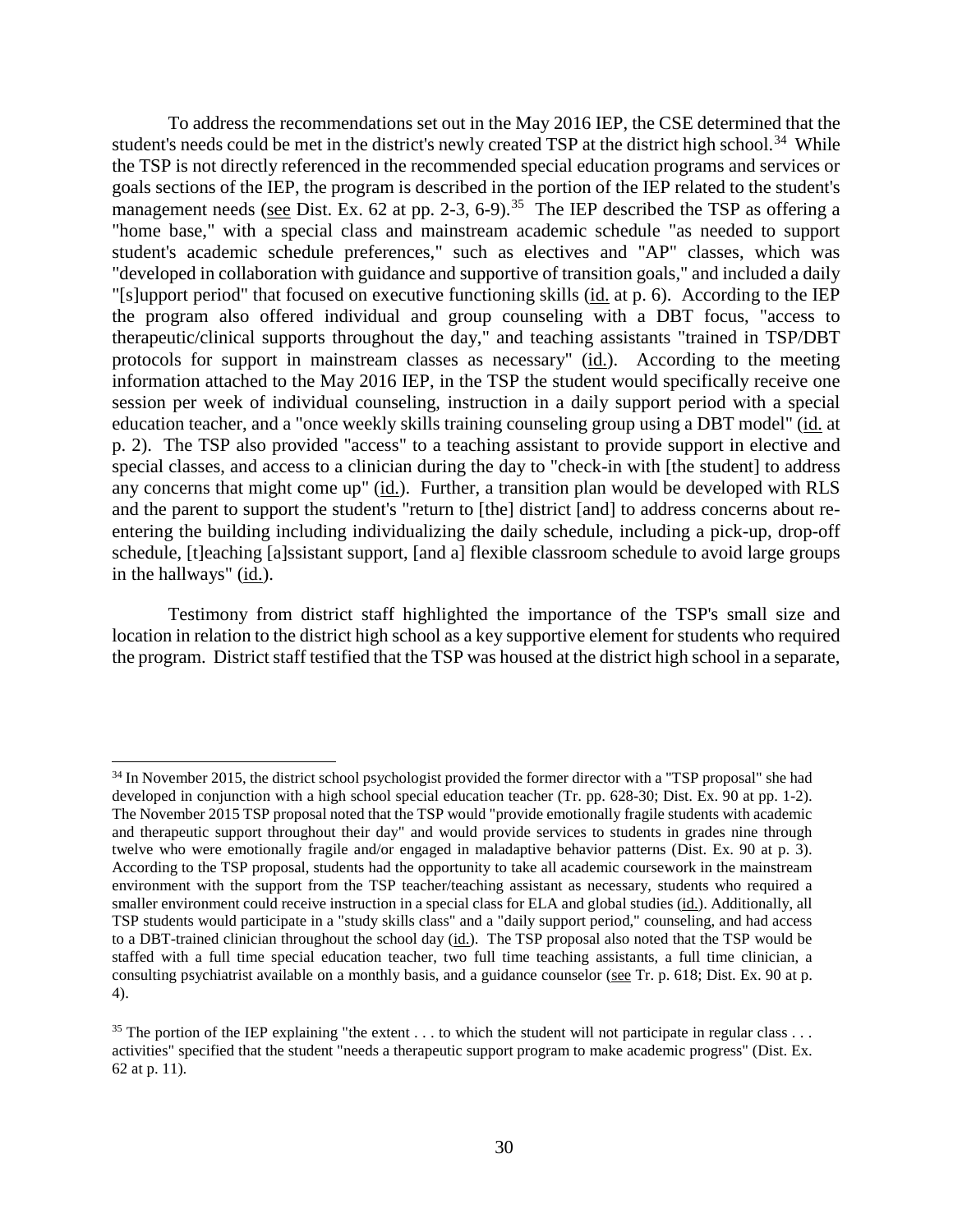adjacent building with private entrances and egresses (Tr. pp.  $108-12$ ,  $641$ ).<sup>36</sup> The former director explained that the separate building has a clinician's office that is located in the same area (Tr. p. 112). She further explained that students could go directly to the separate location and would not have to enter the front entrances of the main high school building (id.). The special education teacher who drafted the TSP proposal and was assigned to the TSP (TSP teacher), testified that the physical location was beneficial to students because it was a quiet, comfortable, safe environment away from the distractions and busyness of the crowded hallways of the main building (Tr. pp. 628-30; 642; see Dist. Ex. 90 at p. 2). She further described that for students the TSP was "a bit of a reprieve from being in the main building" in that it is small, safe and structured, and provides them with a break when needed (Tr. p. 642). Specific to the student, the social worker believed that the TSP would have been appropriate for her because it was a small setting that offered emotional support as part of the program and "high expectations" for academic achievement (Tr. pp. 901-02). She also testified that, generally, students will learn DBT skills in the separate classroom and then "go out into the [general education environment] . . . to practice those skills to work through issues" (Tr. p. 901). The school psychologist who worked in the TSP (TSP psychologist) also believed that the TSP was appropriate for the student because the "smaller ratio that we offer, the smaller location where we are is helpful for students in terms of allowing them to feel more comfortable" (Tr. pp. 569, 580).

As stated above, the May 2016 CSE recommended that the student receive instruction in an 8:1+1 special class as part of the TSP for ELA and social studies (Dist. Ex. 62 at p. 8; see Dist. Ex. 90 at pp. 3-4).<sup>37</sup> The TSP teacher testified that students in the TSP have an academic support period "in the morning," and ELA and social studies special classes, but otherwise some students attend general education classes in the main building for math, science, lunch and other electives (Tr. pp. 638, 643-46, 659).<sup>38</sup> This was confirmed in the November 2015 TSP proposal which noted that students "would be afforded the opportunity to take all academic coursework in the general education environment with support from the TSP teacher/teaching assistant as needed" (Dist. Ex. 90 at p. 3). The TSP teacher also acknowledged that the student in this case would have

<sup>&</sup>lt;sup>36</sup> According to the 2015 TSP proposal, the TSP classroom needed to be "in a location that allows for privacy," and "TSP students should be able to access the TSP room and the clinician's office in a private, discrete manner on occasions in which they are unable to navigate crowded hallways, feel uncomfortable or anxious and cannot be in the mainstream . . ., or when in crisis and need a safe, comfortable, private environment to appropriately work through private emotions" (Dist. Ex. 90 at p. 5). The proposal identified two classrooms that offered "private entry and discretion" (id.).

 $37$  The 2015 TSP proposal identified that the following courses would be available in a special class: 9 and 10th grade ELA and global studies, 9 through 12th grade study skills, 9 through 12th grade support class, and a TSP team meeting period (Dist. Ex. 90 at p. 4). While the student was in 11th grade during the 2016-17 school year, the TSP school psychologist testified that the district later determined that students in 11th and 12th grade could be placed in special classes for ELA and social studies, if needed (Tr. pp. 532-33; Dist. Ex. 62 at p. 1).

<sup>&</sup>lt;sup>38</sup> The TSP psychologist testified that students in the TSP are placed in classes based upon student need, and that the district has a range of students who are in classes ranging from special education classes to general education classes and other "high-end" courses such as honors and AP (Tr. p. 582).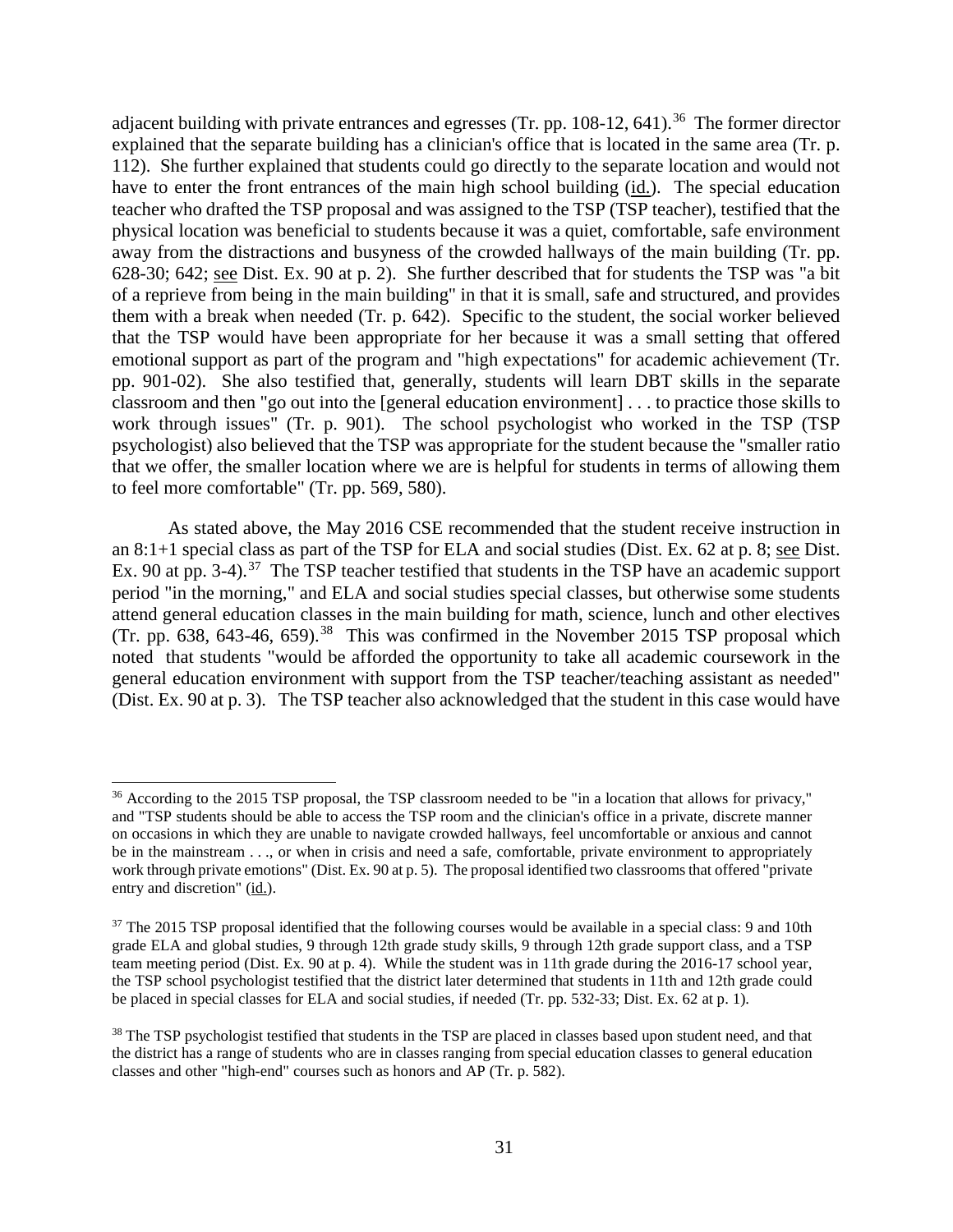been in the main high school on a regular basis if she attended the TSP (Tr. p.  $658$ ).<sup>39</sup> To accommodate the student's needs in "all environments," the May 2016 CSE provided the student with access to a teaching assistant throughout the school day, and access to a clinician throughout the school day to check-in as needed and to address any concerns as they came up (Dist. Ex. 62 at pp. 2, 9). The TSP psychologist also testified that students with avoidance and anxiety issues in general education classes, like the student in this case, were supported through individual counseling and the TSP teacher and psychologist working with the regular education teachers to build an understanding of the student and to conduct "constant check-ins" (Tr. pp. 582-83). The TSP teacher testified that students received support from teaching assistants that went with them into their general education classes (Tr. pp.  $648-49$ ).<sup>40</sup> Teaching assistants and the TSP teacher also worked closely with classroom teachers to develop strategies to meet the students' needs related to anxiety and therefore, if any students exhibited anxiety or other issues, the classroom teacher would be aware of it (Tr. p. 649). The TSP teacher further testified that TSP staff meet with the regular education teachers before a student enters the TSP, and that all the regular education teachers know which students are in the TSP (Tr. pp. 655-56, 663-64). According to the TSP teacher, "typically" regular education teachers identified when a student was struggling, and may then approach the student, ask questions, and offer the opportunity for the student to speak with staff from the TSP (Tr. pp. 663-64). The TSP teacher also testified that students can go to the TSP room "whenever they need to," their work from mainstream classes goes with them, and they have the opportunity to finish class work or projects in the TSP classroom if needed (see Tr. pp. 649-50). Furthermore, the TSP teacher opined that if a student was in crisis and not able to "utilize the skills they are learning," they could go to the TSP building for coaching provided by the TSP teacher, TSP psychologist, or TSP teaching assistants (Tr. pp. 639-40).<sup>41</sup> TSP staff would ensure that this was done in a "timely manner so [the students] don't miss out on curriculum and classes" (Tr. pp. 639-40). The TSP also provided "check-in and checkouts" throughout the school day (Tr. pp. 640-41).

As it relates to the specific grounds on which the IHO found the recommendation for the student to attend the TSP inappropriate, including that the student's perceptions of the school and the possibility of student encounters would cause anxiety, the IHO largely based these findings on documents and testimony that were not available to the district at the time the CSE convened to develop the May 2016 IEP.

<sup>&</sup>lt;sup>39</sup> The TSP teacher also testified that students who attended the TSP classes, namely ELA and social studies, did not have special education academic needs; rather, she acknowledged that they were emotionally unable to access the regular school program and that the curriculum was the same as in general education classes (Tr. pp. 666-67).

 $40$  The TSP teacher also noted that teaching assistants are not always helpful for all students and that while teaching assistants may accompany students in general education classes, not all students would have a teaching assistant with them as there are not enough teaching assistants to ensure all students have access to one at any given time (Tr. pp. 648-49; 655-56).

 $41$  The TSP teacher also testified that there would always be someone in the program that students can access if they were in crisis (Tr. pp. 639-40).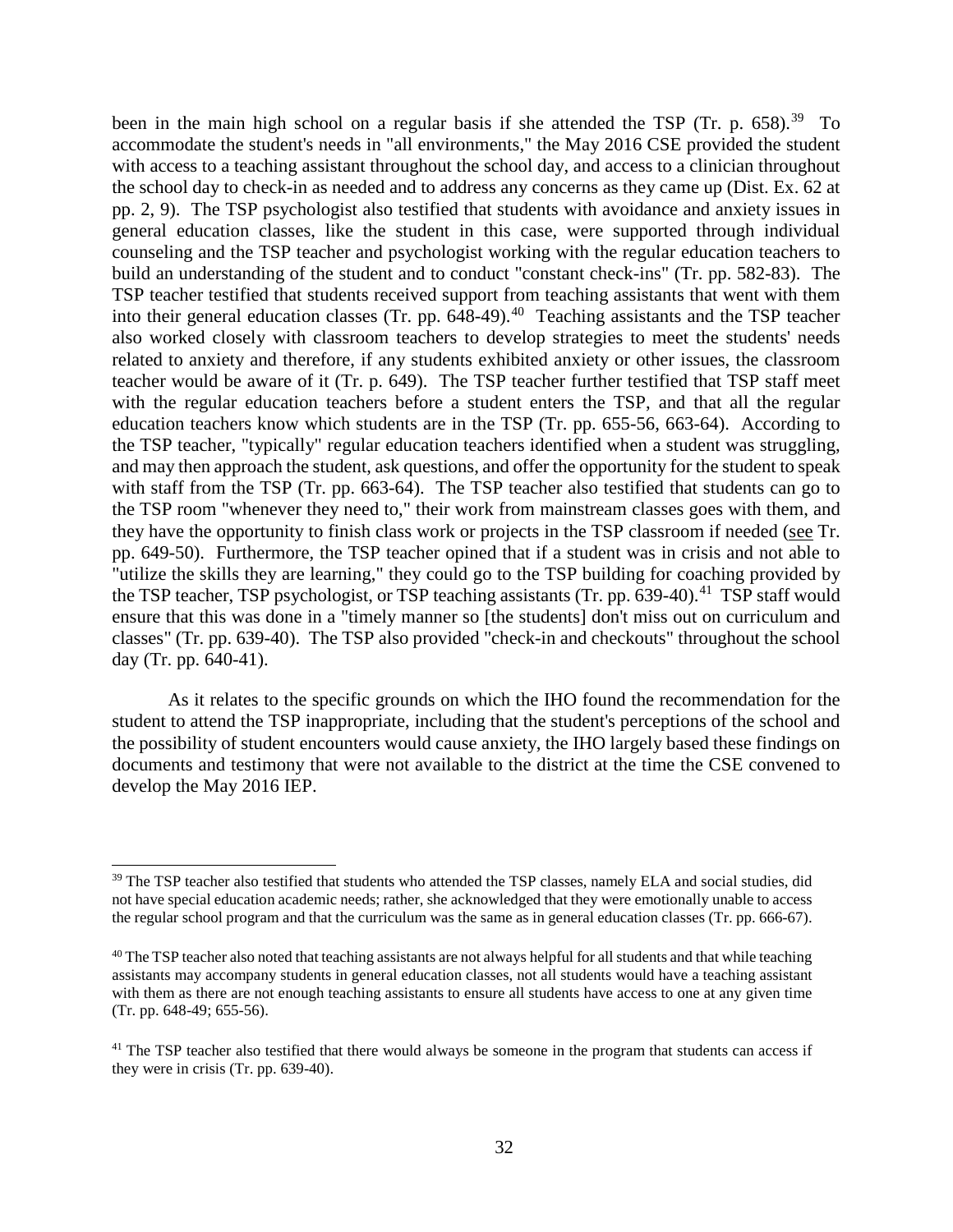According to the district school psychologist, during the May 2016 CSE meeting the parent's attorney stated that private psychologist M. believed the program recommendation was not appropriate because of the district high school setting and environment (Tr. pp. 502-03; Dist. Ex. 62 at p. 2). The district social worker also testified that the parent indicated at the May 2016 CSE meeting that she was "concerned with [the student] being in a large school" (Tr. p. 878). The meeting information attached to the May 2016 IEP also identifies that the parent's attorney "insist[ed] that it [was] the high school setting that [was] the issue," and that he "anticipated that the district would suggest this program for [the student] and so had extensive discussion with the treating therapist prior to the CSE about the appropriateness of a district program" (Dist. Ex. 62 at p. 2). The former director testified that the RLS school psychologist, who was present at the May 2016 CSE meeting, expressed concern that if the student moved back to the district too soon, she would risk "decompensating in the old school culture where she felt insufficiently supported emotional[ly] socially and academically" (Tr. pp. 333-34; Dist. Ex. 62 at p. 1).<sup>42</sup> However, during the May 2016 CSE meeting, the former director noted that the district had the ability to offer the student "small classes, advising throughout the school day, a daily support class, and counseling" (Dist. Ex. 62 at p. 2). Moreover, the director stated that a transition plan would be developed in conjunction with RLS to support the student's return to the district and to address the parent's concerns related to the student's ability to be in the high school environment with peers that were "not appropriate" (Dist. Ex. 62 at pp. 2-3).

The IHO relied on conclusions raised by private psychologist M. in a June 2016 letter attached to the parent's due process complaint notice that the size of the school, its culture, and the student's perceptions of the school would put the student at substantial risk of regression; moreover, the IHO identified that private psychologist M. believed that the benefits of the district DBT program were outweighed by the student's risk of regression (IHO Decision at pp. 29-30, 48). The June 2016 letter stated private psychologist M.'s concerns that the district high school was not an appropriate placement "due to class size, school size and culture," and that there was a risk the student would decompensate "in the old school culture where she felt insufficiently supported emotionally, socially, and academically" if she were moved back to the district too soon (Dist. Ex. 72 at p. 2). The letter also identified that, according to the student, she believed her experience at the district in the 2014-15 school year was "not sufficiently supportive or structured or therapeutic," and that the "sheer size of the environment overwhelmed her with regard to physical plant, class size, and less supervision" (id. at p. 1). In addition, the student experienced "considerable social alienation in [the] school and did not feel a part of the school milieu" (id.).<sup>43</sup> In the June 2016 letter from private psychologist M. he stated that the student required a small, supportive and structured academic environment that included therapeutic assistance as needed throughout the day (id.).

<sup>&</sup>lt;sup>42</sup> The hearing record reflects that the RLS school psychologist did not "specifically work with" the student at RLS (Dist. Ex. 61 at p. 1).

<sup>&</sup>lt;sup>43</sup> The CSE reconvened in September 2016 to discuss the June 2016 letter (Dist. Exs. 72; 74 at p. 1; 75 at p. 1). While the September 2016 CSE meeting occurred after the parent filed her due process complaint, the concerns raised in the June 2016 letter do not alter my determination that the district offered the student a FAPE for the 2016-17 school year.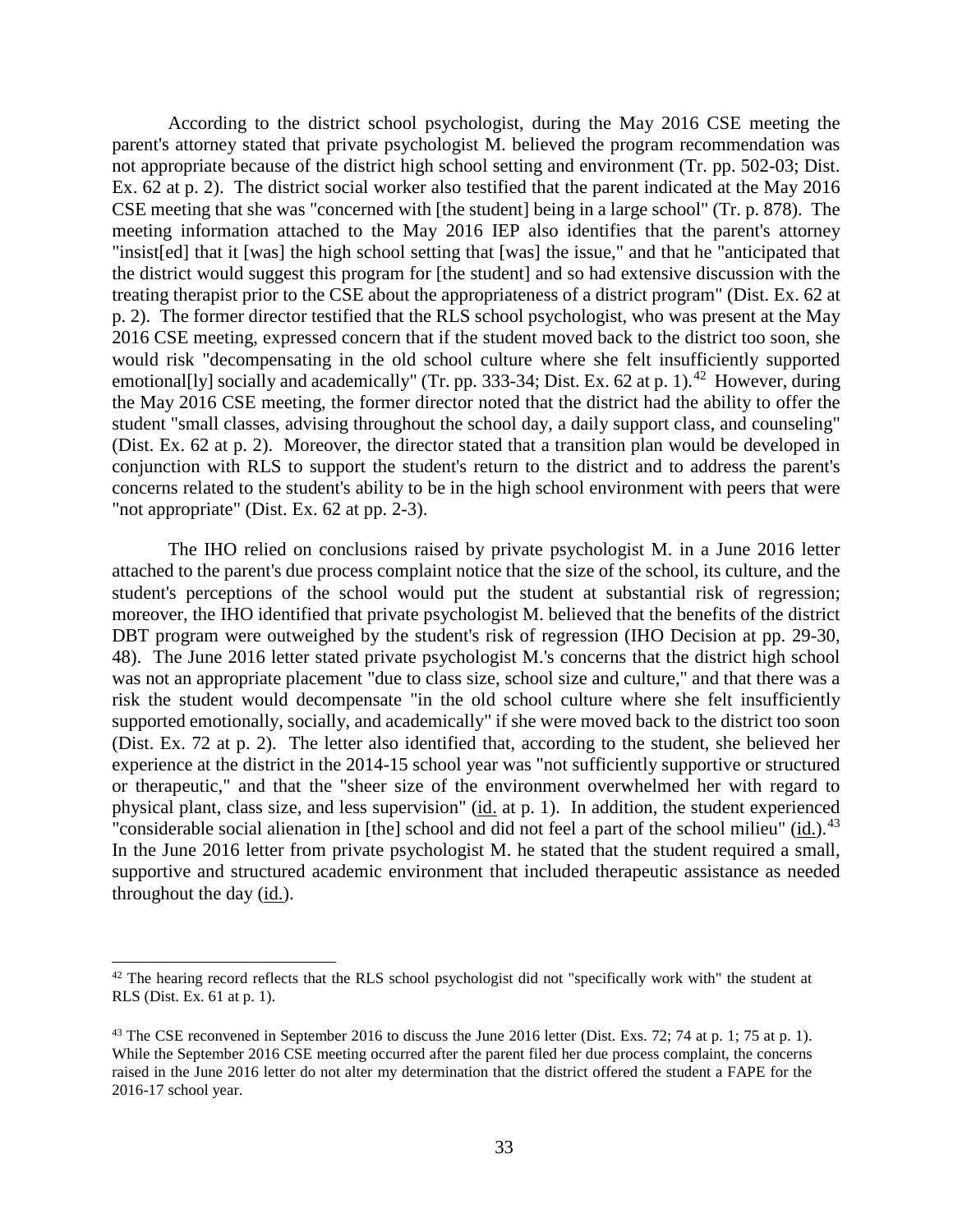While private psychologist M. provided testimony related to class size, school size and school culture during the hearing, his testimony primarily summarized the June 2016 letter (Tr. pp. 1984-87). Private psychologist M. elaborated on the meaning of "culture" as used in the June 2016 letter, specifying that the culture of the district high school was not appropriate for the student because it was a very large school that "historically [had not] been customized [and] personalized" in such a way that the student felt "there were teachers, advisors or psychologists or social workers with whom she felt [a] connection, with whom she felt she could honestly open up to, and the culture of . . . flexibility . . . where she could have projects extended, projects customized to her interests and needs" (Tr. pp. 2105-06). Moreover, private psychologist M. also testified that based on the student's experience "and [the parent's] input, there was a feeling that th[e] atmosphere" at the district high school "was not sufficiently therapeutic when she needed it and wasn't as flexible as a private school" (Tr. p. 1987). $44$ 

In response to the concerns raised in the July 2016 letter, a CSE reconvened in September 2016, and the meeting information attached to the IEP reflected that the former director commented the district could offer "similar programming" (Dist. Ex. 75 at p. 1). Additionally, the CSE discussed that the student's schedule "could include some" core academic classes with class sizes of one to three students, from Monday through Friday from 3:00 p.m. to 5:00 p.m. (id.). The meeting information also indicated that student schedules were individualized based on student interest and graduation requirements, and that counseling incorporating DBT could be accommodated in the TSP (id.). Meeting information attached to the September 2016 IEP also showed that the CSE discussed private psychologist M.'s opinion that "[w]hat has proven to be most fulfilling and therapeutic about [RLS] is not . . . their DBT expertise," but rather it was "the small classes, the easy access to flexible and supportive teachers, who flex assignments, deadlines (as needed) and get to know each student individually and tailor assignments accordingly" (Dist. Exs. 72 at p. 1; 75 at p. 1).

The IHO was also persuaded by private psychologist M.'s statements that the student's experiences in the district high school traumatized the student. However, as noted by the district, the student's experiences at the school in the 2014-15 school year with respect to the sufficiency of therapeutic supports predated the district's determination that the student was eligible for special education. Accordingly, a determination that the student would be unable to attend based on past experiences, at a time when she was not receiving special education services designed to address her social/emotional needs, is not supported by the hearing record. Moreover, the IEP both reflected the student's anxiety and provided a significant number of supports, including services, annual goals, and programmatic aspects, to address her needs in this area (Dist. Ex. 62 at pp. 1-2, 5-9). To the extent private psychologist M. believed RLS to be a better fit for the student than the district TSP, the appropriateness of a district program is not measured by comparison to the services provided to the student at a unilateral placement (see R.B. v. New York City Dep't of Educ., 2013 WL 5438605, at \*15 [S.D.N.Y. Sept. 27, 2013], aff'd, 589 Fed. App'x 572 [2d Cir.

<sup>&</sup>lt;sup>44</sup> The district school psychologist indicated that she spoke to private psychologist M. on June 10, 2016, at which time private psychologist M. "said that he did not describe the program as inappropriate but that he felt it was insufficient to meet her needs; that she was really hitting her stride at RLS, that she had a peer group there; that there were a lot of students at RLS that are very different, that they look physically different and that she felt comfortable and accepted there. He didn't feel that she was far enough into her treatment to be able to manage a larger school environment" (Tr. pp. 503-04).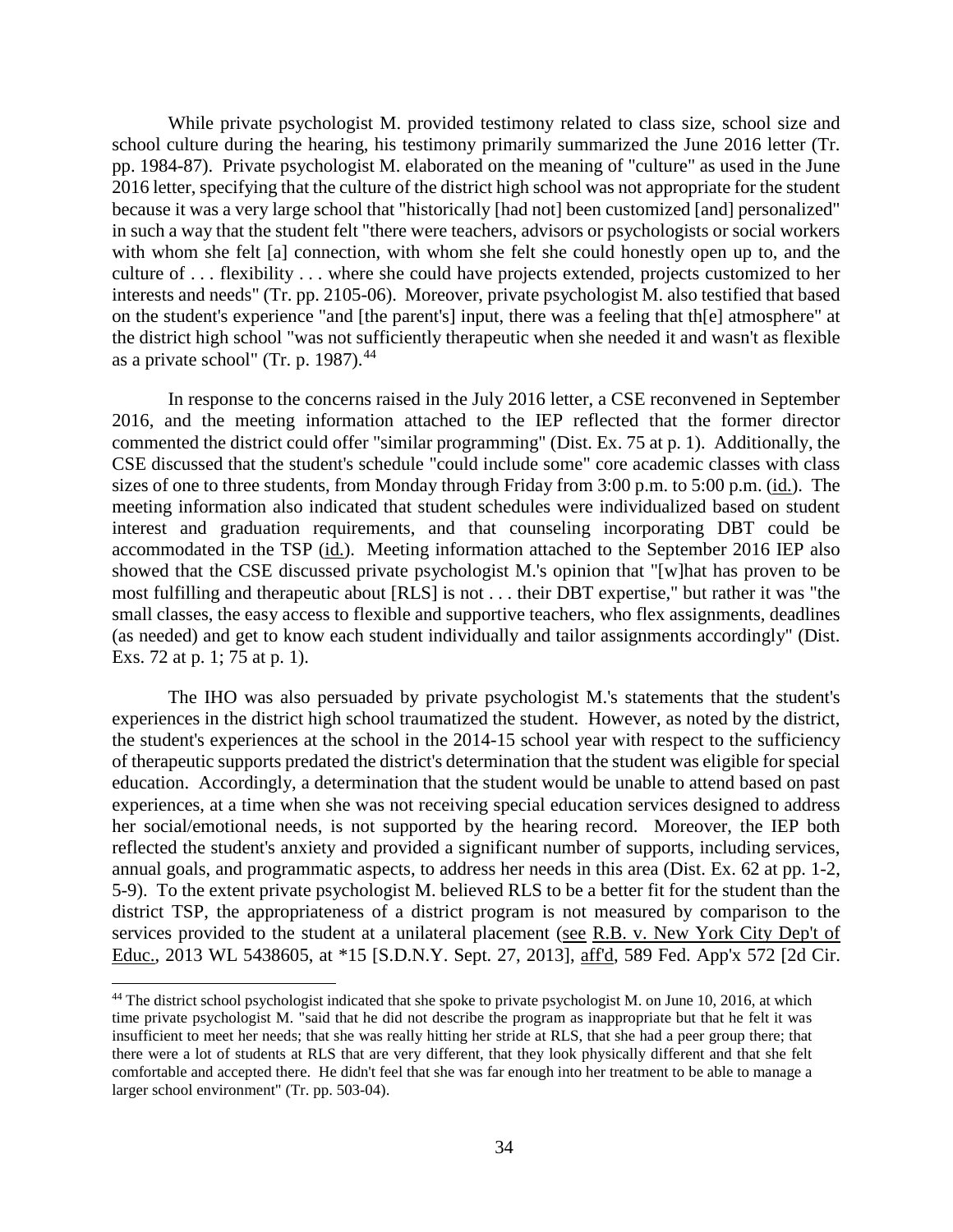2014] [noting that "the appropriateness of the [district's] program is determined by its compliance with the IDEA'S requirements, not by its similarity (or lack thereof) to the [unilateral placement's] program"]).

The IHO was also persuaded that a large school was not appropriate for the student as a result of the parent's report to the psychiatrist that the student became "quiet and strange" in large groups and that a "panic attack followed" (IHO Decision at p. 49). In support of this determination, the IHO cites to a single email between the parent and the psychiatrist in relation to the student's attendance at a conference in May 2015 with "600-700 people" attending (Dist. Ex. 121). While the parent identified that the student became "a little quiet and 'strange'" in similar situations, she did not identify that a panic attack followed at the conference or that panic attacks had commonly occurred in similar situations (id.). To the contrary, the parent was seeking clarification regarding the student's reaction, questioning whether the student's behavior could be best described as "more like ... claustrophobia," or a panic attack (id.). In addition, the parent sent an email to private psychologist B. on the same day that indicated the student "had a great time" at the conference (Dist. Ex. 120). Finally, the IHO did not specify what she considered to be a "large school," and as discussed above, the district indicated it would modify the student's schedule to permit her to avoid "large groups" (Dist. Ex. 62 at p. 2).<sup>45</sup> In addition, the hearing record does not reflect that the district was made aware of the student's reaction to her attendance at the conference at any time prior to the May 2016 CSE meeting.

The IHO further found that the evidence in the hearing record showed the student was extremely vulnerable to other people's perceptions of her and that the constant anxiety from the possibility that someone would find out that she was in a special program rendered the program inappropriate. To support this, the IHO noted that the student reported to RLS on her student interview form that she felt self-conscious and that people were judging her (IHO Decision at p. 49; Parent Ex. W at p. 12). The IHO also cited an email message from the parent to staff at RLS and private psychologist M. indicating the student wanted to speak with a counselor but did not because someone was in the counseling office, and the parent opined that the student did not want anyone to know she was there (Parent Ex. Y at pp. 271-72). However, the emails between the parent and RLS staff postdate both CSE meetings held for the 2016-17 school year, and there is no indication in the record that the district had the RLS student interview form available to it before the impartial hearing (Parent Ex. Y at p. 271; Dist. Exs. 62 at p. 1; 75 at p. 1). The IHO referred to a parent report that the student had anxiety about other students "knowing about her circumstances and her intent to lie to prevent that" (IHO Decision at p. 49). However, the IHO provided no explanation why this would render the TSP program inappropriate. To the contrary, the management needs in the May 2016 IEP identified that the student required "ongoing support [and] opportunities to practice and generalize coping skills and specific strategies to address anxiety . . . to integrate socially with peers," and that she required therapeutic and clinical support to make progress in these areas (Dist. Ex. 62 at p. 5). To address these needs, the student's goals specifically targeted the identification and implementation of coping strategies to address situations that caused her anxiety (id. at pp. 7-8). Under these circumstances, to hold that the student's anxiety regarding the possibility of her disability becoming known to her peers sufficient

<sup>&</sup>lt;sup>45</sup> During the hearing, the TSP psychologist could not recall how many students attend the district high school (see Tr. p. 606).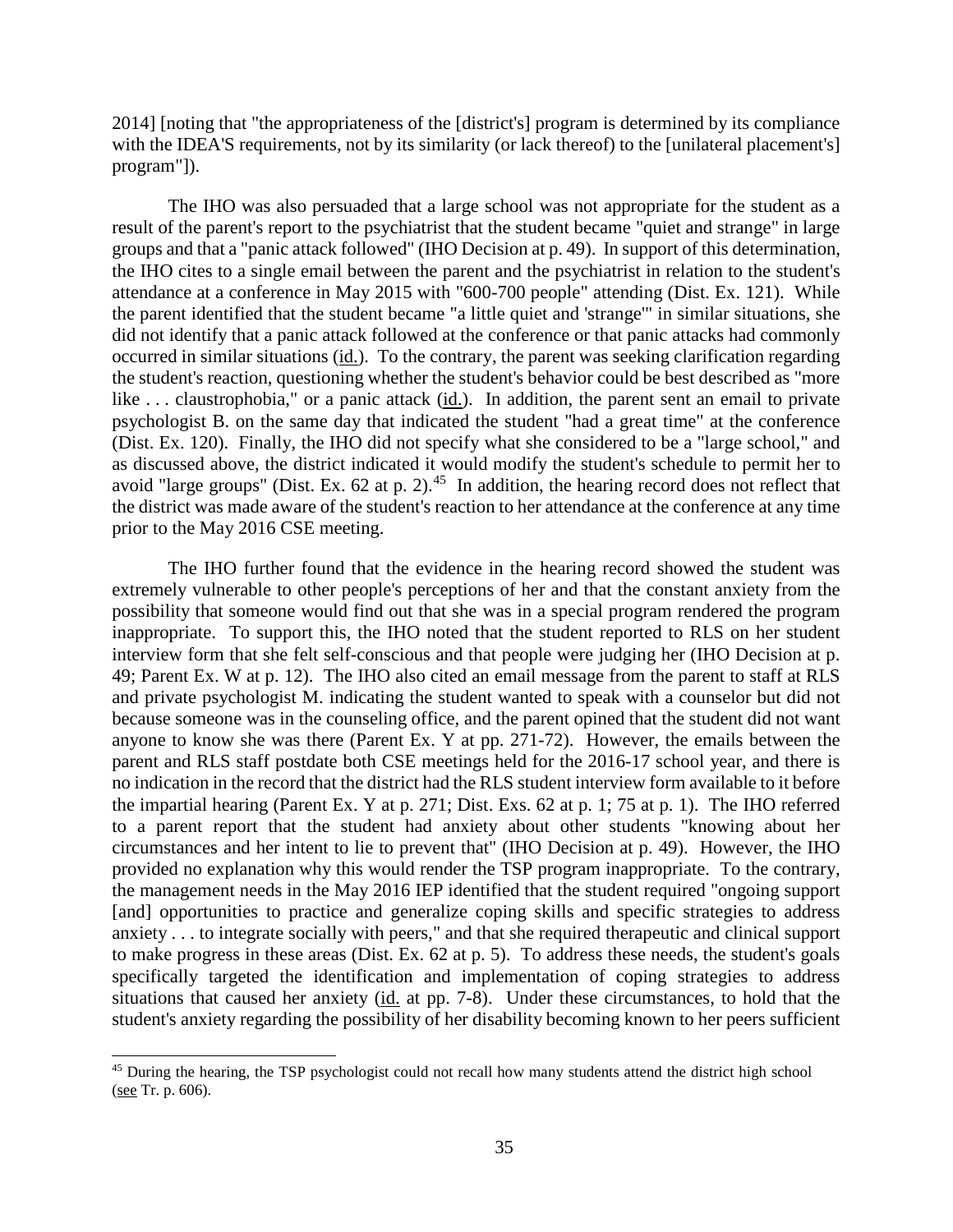to render the TSP recommendation inappropriate, regardless of the supports provided to the student, would be to hold the district to a burden beyond that required of it by the IDEA: to develop a program "reasonably calculated" to enable the student to receive educational benefit and make progress in light of the student's circumstances, rather than guarantee a particular outcome (Rowley, 458 U.S. at 192, 206-07; see Endrew F., 137 S. Ct. at 995-96, 998-99).

Finally, the hearing record supports the IHO's finding that the student reported having past daily panic attacks and constant irritability and agitation which were associated with her diagnosis, and that the student's panic attacks were triggered by both people and places (IHO Decision at p. 49). A "discharge summary" from hospital S, dated June 30, 2015, indicated that the student reported having "anxiety/panic attacks" that could be "triggered by people or places" (Parent Ex. V at p. 235). The July 2015 psychological evaluation report also identified that the student reported "daily panic attacks" at the time of the evaluation (see Tr. p. 484; Dist. Exs. 6 at p. 1). However, as set forth above, the services recommended by the district were appropriate to address the student's needs relating to anxiety at the time of the May 2016 CSE meeting, which did not include information that the student was experiencing daily panic attacks, constant irritability and agitation. With respect to the IHO's reference to setbacks the student encountered as a result of a driver's education course at the district high school, private psychologist M. testified that the student had a "full-on panic attack[]" that was "triggered by past memories of what had happened the year prior," and that the student "really decompensated after coming back to" the district high school (Tr. pp. 1966, 1990, 2112). An email between the parent and private psychologist M. indicates that this event occurred on September 23, 2016, after both the May and September 2016 CSE meetings (see Parent Ex. Y at p. 283). In addition, speculation that the student's inability to attend a nonacademic activity at the high school without special education services or supports necessitates a determination that the student would not have been able to receive academic benefit with the supports available to her in the TSP is not supported by the hearing record.

Based on the foregoing, the IHO's determination that the district failed to establish that the district offered "a program reasonably calculated to enable the student to make meaningful educational gains" for the 2016-17 school year is not supported by the hearing record and must be reversed (IHO Decision at p. 50).

#### **VII. Conclusion**

Based on the foregoing, the evidence in the hearing record shows that the district offered the student a FAPE for the 2015-16 school year. For the 2016-17 school year, the hearing record shows that the student did not require 12-month school year services. Furthermore, the hearing record supports a finding that the district offered the student a FAPE for the 2016-17 school year. Accordingly, the necessary inquiry is at an end and I need not determine whether RLS was an appropriate unilateral placement or equitable considerations favor reimbursement for the costs of the student's tuition at RLS.<sup>46</sup> I have considered the parties' remaining contentions and find them to be without merit or that they need not be addressed in light of the determinations made herein.

 <sup>46</sup> Nonetheless, a full review of the hearing record provides no basis on which to depart from the IHO's determinations with respect to these issues.